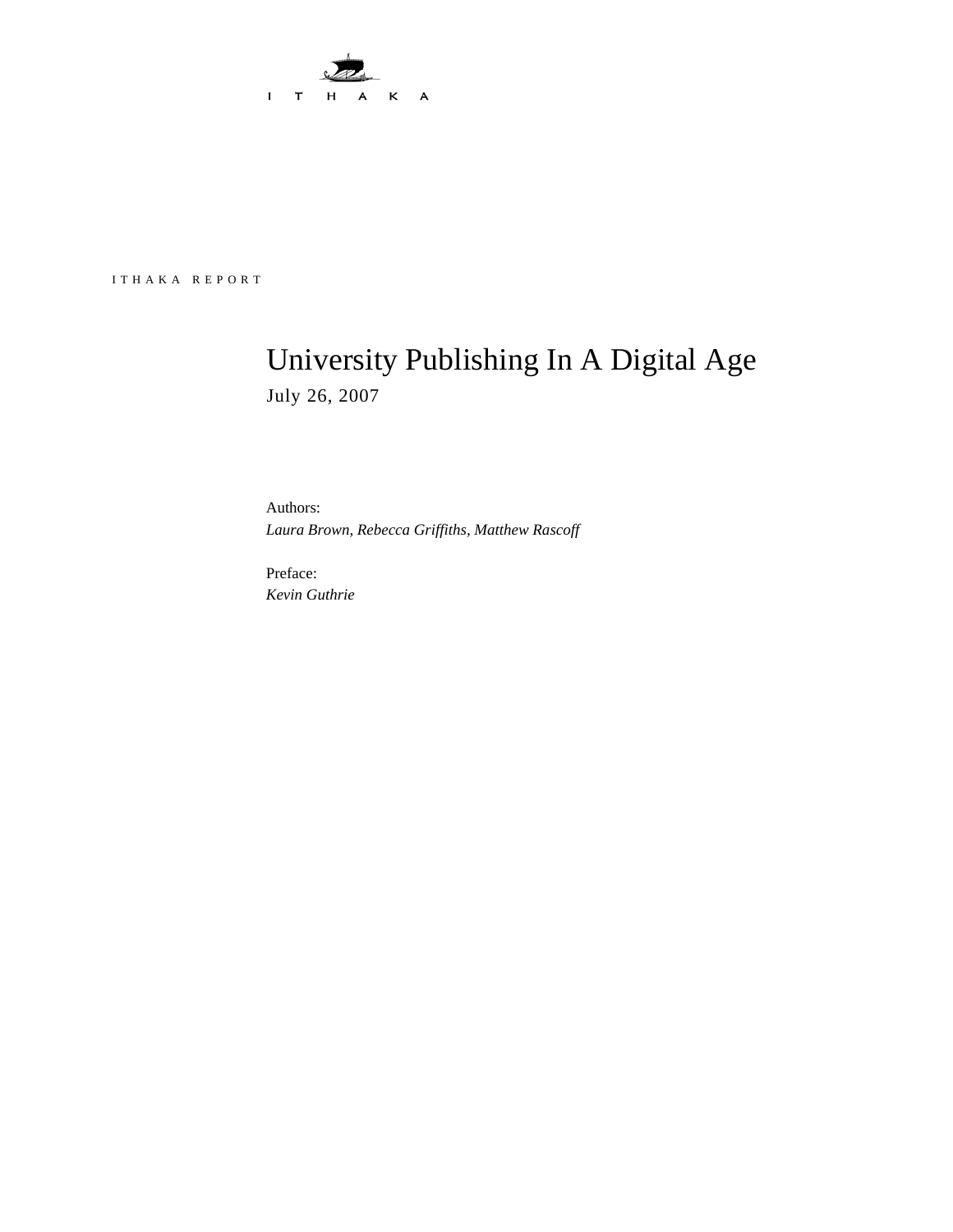# **TABLE OF CONTENTS**

| II. WHAT THE WORLD LOOKS LIKE TODAY AND                                            |  |
|------------------------------------------------------------------------------------|--|
|                                                                                    |  |
|                                                                                    |  |
|                                                                                    |  |
| C. Many university presses have struggled to adapt to changing needs16             |  |
| D. University presses can continue to play a critical role in publishing21         |  |
|                                                                                    |  |
|                                                                                    |  |
|                                                                                    |  |
| Appendix B: Comparison of Press and Library                                        |  |
|                                                                                    |  |
|                                                                                    |  |
| Appendix D: Interview Guides (Press Directors, Librarians, and Administrators)  40 |  |
|                                                                                    |  |
|                                                                                    |  |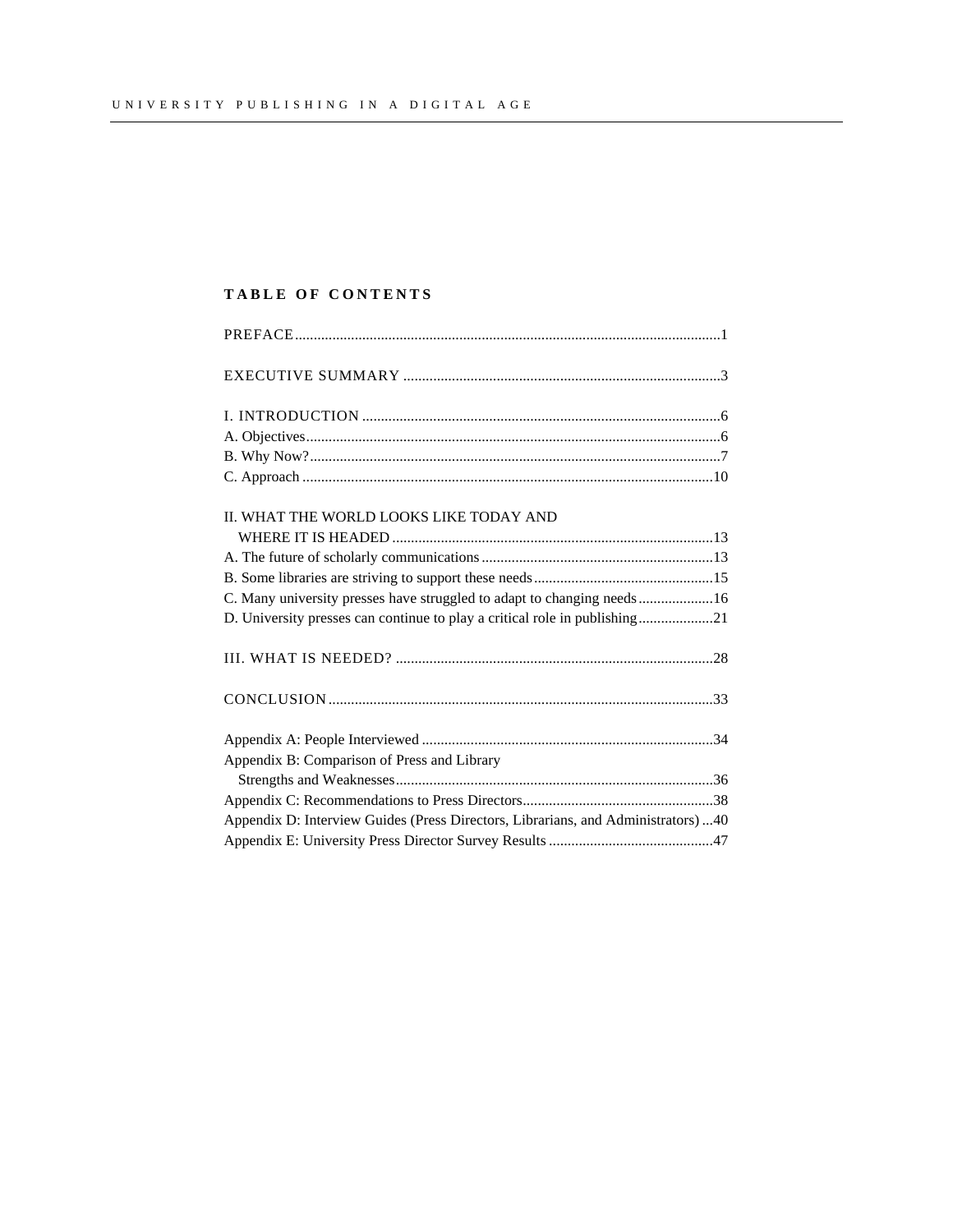#### <span id="page-2-0"></span>**PREFACE**

This report has been a collaborative effort between Laura Brown, the former president of Oxford University Press USA, and Ithaka's Strategic Services group. It was sponsored financially by Ithaka and JSTOR. Laura is a JSTOR Trustee, and I serve as JSTOR's chairman, in addition to being Ithaka's president. Both Ithaka and JSTOR are keenly interested in the current state and future of scholarly publishing, and the Strategic Services group of Ithaka specializes in gathering, analyzing and sharing information on topics at the intersection of higher education and technology. This seemed to us a critical moment for university presses and university publishing, and so we undertook this study.

Along with Laura Brown, Matthew Rascoff and Rebecca Griffiths carried out the research for this report. The research effort included a survey of university press directors and an extensive series of interviews with press directors, librarians, provosts, and other university administrators. The original draft report was written by Matthew, Rebecca and Laura, and I worked closely with them to produce this final draft for comment. This draft benefited substantially from suggestions offered by 18 outside readers and commentators. We are very grateful for the considerable time contributed by these commentators to improve the document.

Despite the extensive background research that was conducted, this is not a report presenting findings from an objective, empirical survey of the field. Instead, it is a qualitative review, informed by the survey and interviews as well as the knowledge of the investigators. Laura especially brought to this project a wealth of experience in publishing and a perspective on the important role that university presses have played in scholarly communications. She would be the first to say that she came to the study with assumptions, and perhaps even a vision, but she would also confess that many of those assumptions have been challenged and some have been turned upside down.

One of the proposals presented in this report suggests that it would be beneficial for the community if there were a powerful technology, service and marketing platform that would serve as a catalyst for collaboration and shared capital investment in university-based publishing. We regard this as a potentially transformative concept regardless of who or how it might be carried out. In the interest of full disclosure, we want readers to be aware that we see the possibility of JSTOR playing a role in establishing such a platform given its mission, experience, and existing relationships and infrastructure. However, this report has not been written, nor has the research been conducted, in an effort to provide justification for any JSTOR effort. If discussion motivated by this report were to convey that such a platform is unnecessary, or that JSTOR had no useful role to play in building it, that would be just as valuable (to the community as well as to JSTOR) as if the discussions encouraged the development of such a platform by JSTOR or any other enterprise.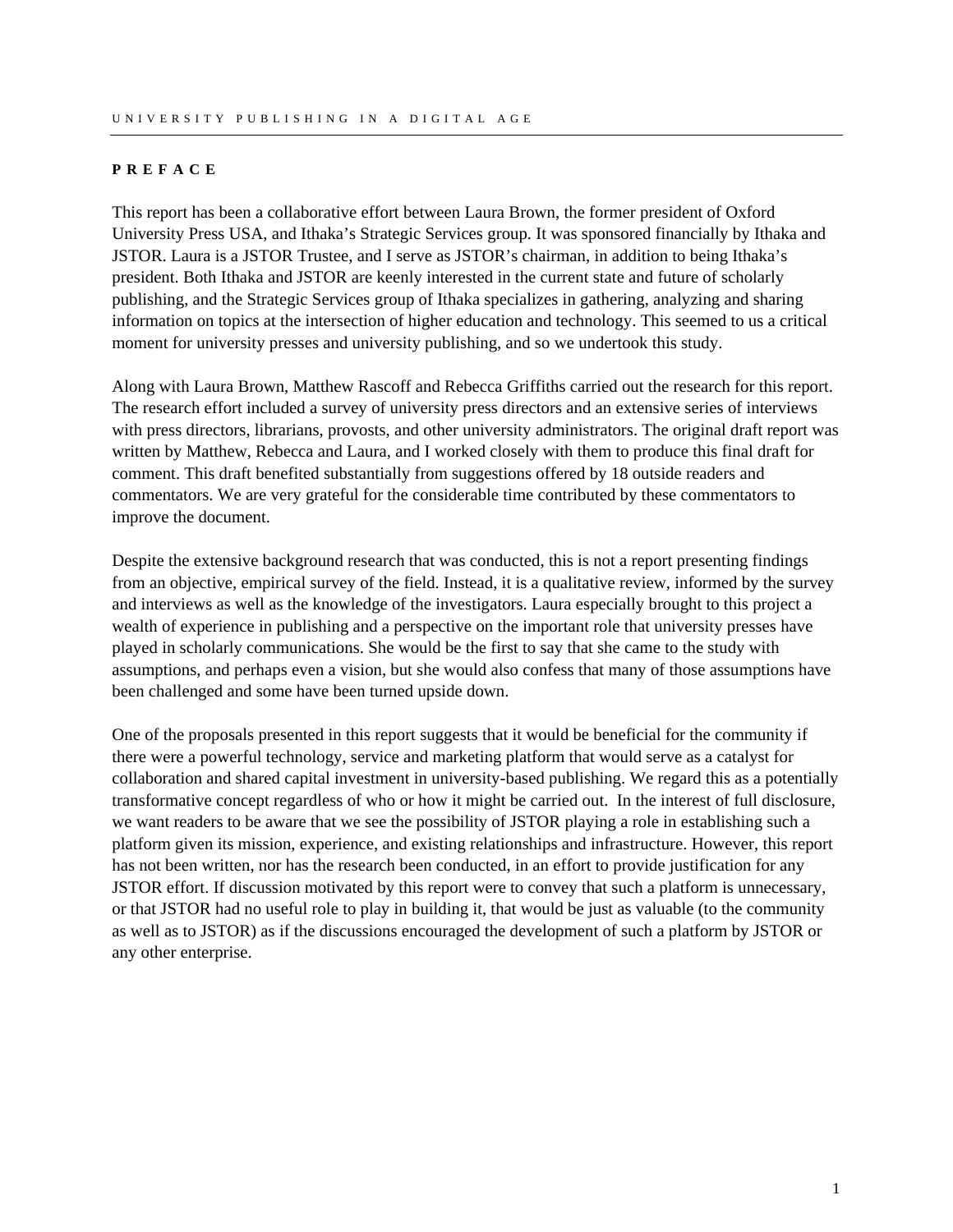One provost, when he read the first draft of the report, asked if we could get the report to his Library Director and his Press Director so that they could have a conversation about it. Another responded with a much more radical concept of how scholarly communications should be transformed. If the report did nothing but motivate such thinking and conversations in many provosts' and presidents' offices around the country, we would consider it a success.

Please do not hesitate to contact me or my colleagues here at Ithaka with comments of any kind. Kevin M. Guthrie President Ithaka kg@ithaka.org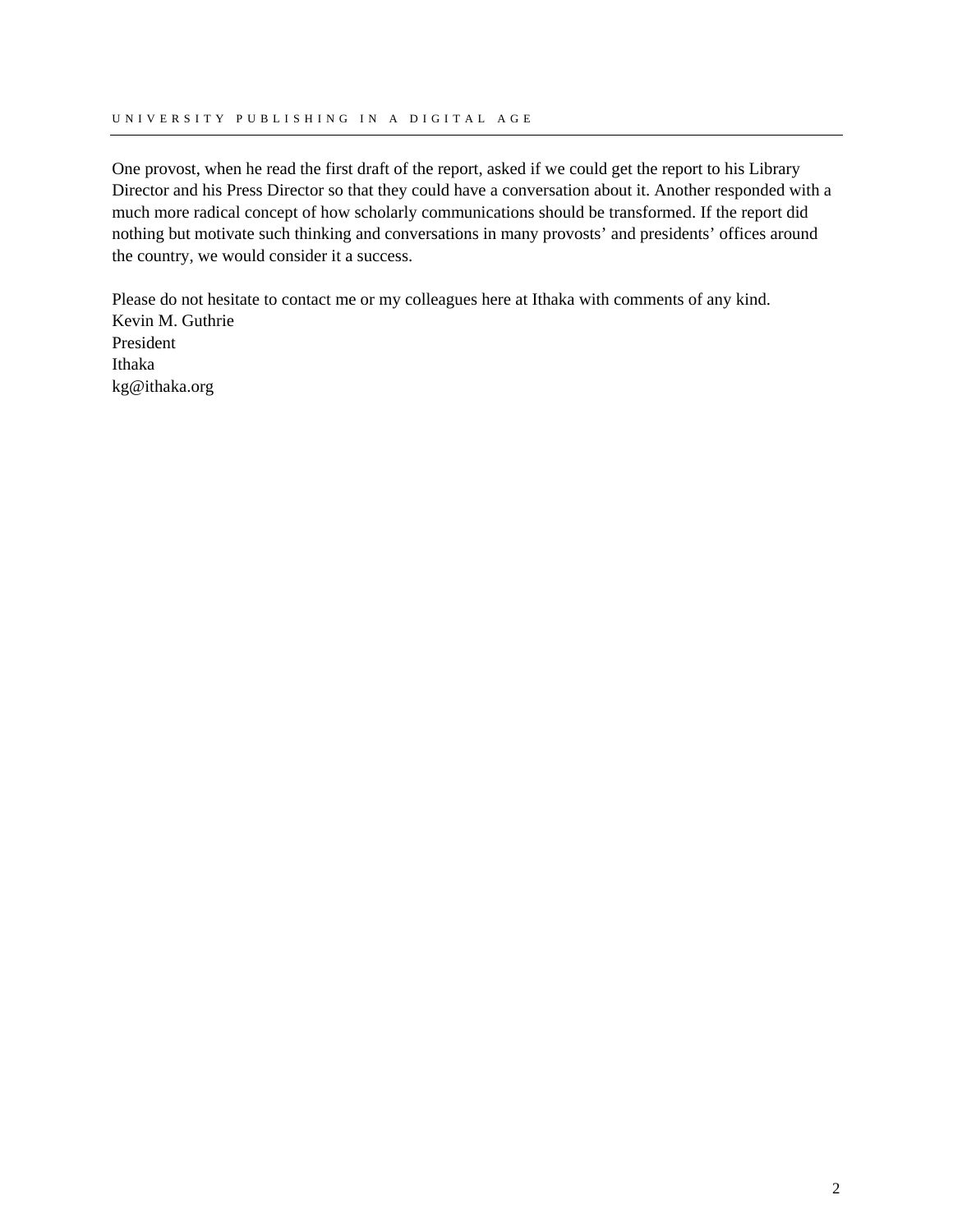#### <span id="page-4-0"></span>**EXECUTIVE SUMMARY**

This report began as a review of U.S. university presses and their role in scholarly publishing. It has evolved into a broader assessment of the importance of publishing to universities. By publishing we mean simply the communication and broad dissemination of knowledge, a function that has become both more complex and more important with the introduction and rapid evolution of digital and networking technologies. There is a seeming limitless range of opportunities for a faculty member to distribute his or her work, from setting up a web page or blog, to posting an article to a working paper website or institutional repository, to including it in a peer-reviewed journal or book. In American colleges and universities, access to the internet and World Wide Web is ubiquitous; consequently nearly all intellectual effort results in some form of "publishing". Yet universities do not treat the publishing function as an important, mission-centric endeavor. Publishing generally receives little attention from senior leadership at universities and the result has been a scholarly publishing industry that many in the university community find to be increasingly out of step with the important values of the academy.

As information transforms the landscape of scholarly publishing, it is critical that universities deploy the full range of their resources – faculty research and teaching activity, library collections, information technology capacity, and publishing expertise – in ways that best serve both local interests and the broader public interest. We will argue that a renewed commitment to publishing in its broadest sense can enable universities to more fully realize the potential global impact of their academic programs, enhance the reputations of their specific institutions, maintain a strong voice in determining what constitutes important scholarship and which scholars deserve recognition, and in some cases reduce costs. There seems to us to be a pressing and urgent need to revitalize the university's publishing role and capabilities in this digital age.

We began this project with a set of hypotheses and views based on our own experience and prior discussions with people in the community. These hypotheses were tested through an extensive series of interviews with administrators, press directors, librarians, and other stakeholders on campus. We also conducted a survey of press directors to understand better their relationships to their host institutions, progress in getting online, and ability to develop new programs. Some of what we learned through this process confirmed our sense of how the world is changing, but we also heard views that we had not expected, particularly how critical many were of university presses and the difficulties they have had in adapting.

#### *What the world looks like and where we are headed*

 $\overline{a}$ 

Formal scholarly publishing is characterized by a process of selection, editing, printing and distribution of an author's content by an intermediary (preferably one with some name recognition). Informal scholarly publication, by comparison, describes the dissemination of content (sometimes called "gray literature") that generally has not passed through these processes, such as working papers, lecture notes, student newsletters, etc. In the past decade, the range and importance of the latter has been dramatically expanded by information technology, as scholars increasingly turn to preprint servers, blogs, listservs, and institutional repositories, to share their work, ideas, data, opinions, and critiques. These forms of informal publication have become pervasive in the university and college<sup>[1](#page-4-1)</sup> environment. As scholars increasingly rely on these channels to share and find information, the boundaries between formal and informal

<span id="page-4-1"></span><sup>&</sup>lt;sup>1</sup> Please note that throughout this paper we use the term "university" as shorthand for both universities and colleges.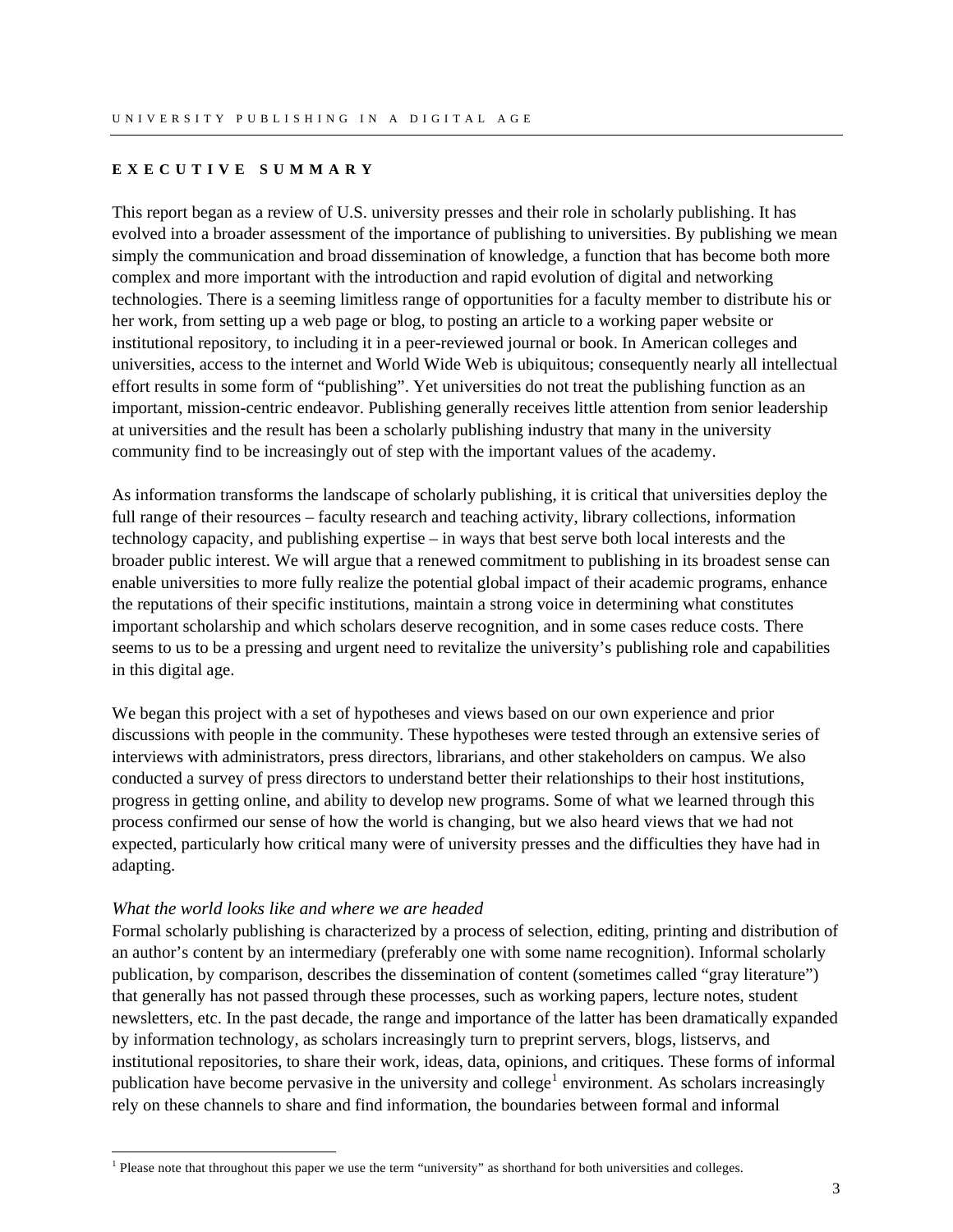publication will blur. These changes in the behavior of scholars will require changes in the approaches universities take to all kinds of publishing.

Universities have traditionally participated in the formal publication of their intellectual output through a network of presses, but most publishing of this output has long taken place outside the university sector, especially in the sciences. For a variety of reasons university presses have become less integrated with the core activities and missions of their home campuses over the years — a drift that threatens to widen as information technology transforms the landscape of scholarly publishing. The responsibility for disseminating digital scholarship is migrating instead in two directions – towards large (primarily commercial) publishing platforms and towards informal channels operated by other entities on campus, mostly libraries, academic computing centers, academic departments, and cross-institutional research centers. While these entities all play a critical role in scholarly communications<sup>[2](#page-5-0)</sup>, university presses have developed publishing skills and experience over many years that are also very valuable in this new context and that would be costly, if not impossible, to replicate. We hope to highlight those skills in this report and suggest how they can be adapted to the digital age.

Publishing in the future will look very different than it has looked in the past. Consumption patterns have already changed dramatically, as many scholars have increasingly begun to rely on electronic resources to get information that is useful to their research and teaching. Transformation on the creation and production sides is taking longer, but ultimately may have an even more profound impact on the way scholars work. Publishers have made progress putting their legacy content online, especially with journals. We believe the next stage will be the creation of new formats made possible by digital technologies, ultimately allowing scholars to work in deeply integrated electronic research and publishing environments that will enable real-time dissemination, collaboration, dynamically-updated content, and usage of new media.

Alongside these changes in content creation and publication, alternative distribution models (institutional repositories, pre-print servers, open access journals) have also arisen with the aim to broaden access, reduce costs, and enable open sharing of content. Different economic models will be appropriate for different types of content and different audiences. It seems critical to us that there continue to be a diverse marketplace for publishing a range of content, from fee-based to open access, from peer reviewed to selfpublished, from single author to collaboratively created, from simple text to rich media. This marketplace should involve commercial and not-for-profit entities, and should include collaborations among libraries, presses, and academic computing centers.

What will, or should, the future scholarly communications system look like? First, every university that produces research should have a publishing strategy, but that does not mean that it should have a "press". Much of the content produced in the future will be disseminated electronically, and a new constellation of skills (including some that currently reside in presses, as well as those from libraries and IT groups) will be required to do this most effectively. Second, in the digital environment certain activities and assets (e.g. technology development, marketing) will be consolidated onto large scale platforms. These new digital publishing activities are central to the research and teaching missions of universities, and it therefore seems critically important that the university community be able to influence strongly the

 $\overline{a}$ 

<span id="page-5-0"></span><sup>&</sup>lt;sup>2</sup> In the past, terms such as scholarly communications and scholarly publishing were often used to depict research outputs that met certain criteria, such as certification, selection, and preservation. We argue here that the lines between formal and informal publication are breaking down, and thus the definitions of these terms are in flux. We use them in this paper to refer to the broad spectrum of ways that scholars share their research with one another.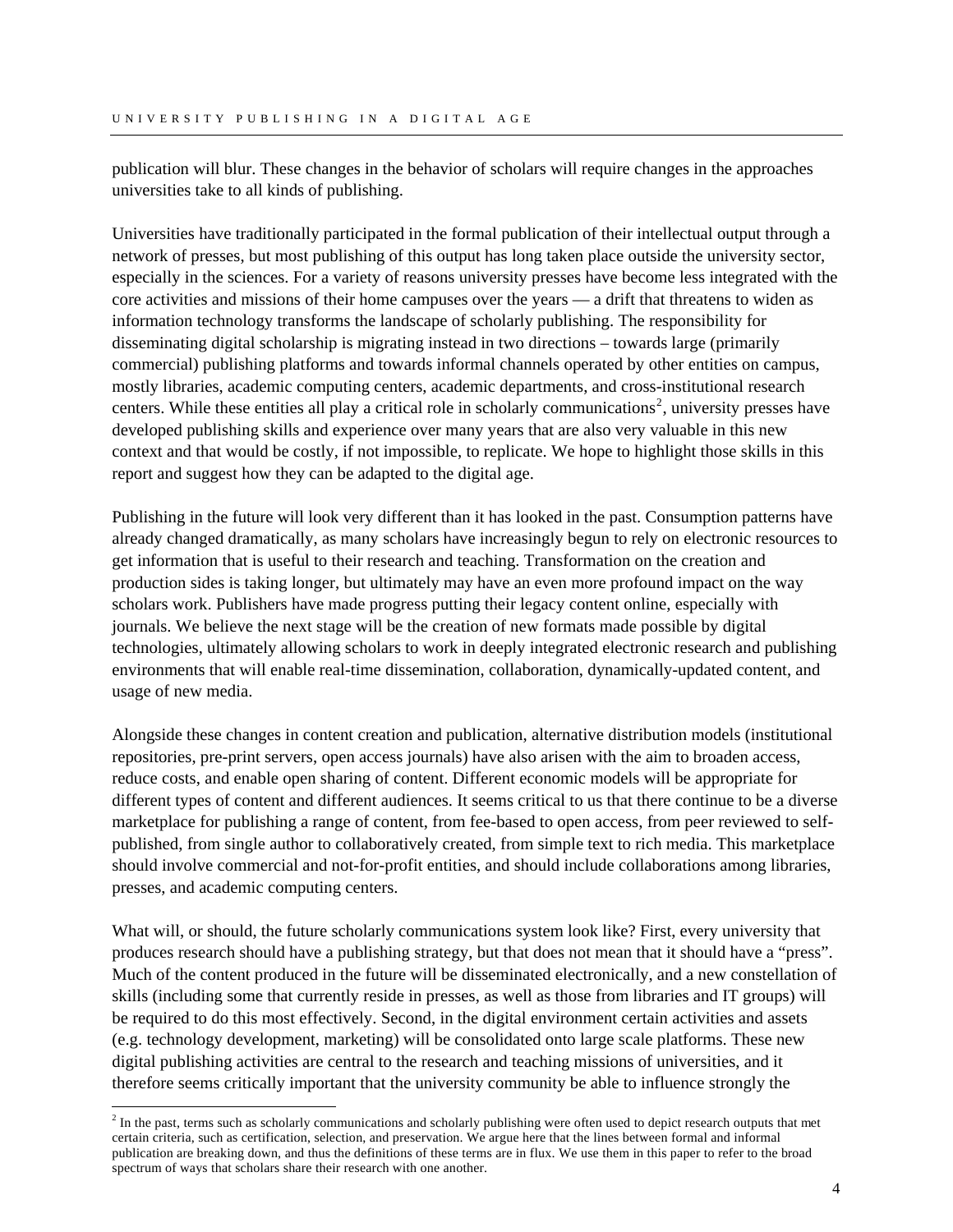development of these platforms to insure that they support long held university values, rather than allowing them to be driven primarily by commercial incentives. And third, as the environment evolves, university presses will no doubt change. Some universities will encourage and enable their presses to grow and take more of a leadership role. Other institutions may decide to open new presses. Others may close their presses or let their presses evolve into more specialized enterprises with a focus on editorial and credentialing services while depending on others for core infrastructure and marketing services. What seems clear is that to succeed presses are going to need to be a more important partner in helping their host institutions to fulfill their research and teaching mission.

#### *What needs to be done*

In our interviews we detected significant detachment from administrators about publishing's connection to their core mission; a high level of energy and excitement from librarians about reinventing their roles on campus to meet the evolving needs of their constituents; and a wide range of responses from press directors, from those who are continuing to do what they have always done, to those who are actively reconnecting with their host institutions' academic programs and engaging in collaborative efforts to develop new electronic products. Many press directors have a sense of what needs to be done to jumpstart their new enterprises, but lack the financial capital, technical staff, and technological skills to pursue this kind of agenda. Librarians and press directors acknowledge that they have limited experience in collaborating effectively with one another and operate on different business models that make collaboration challenging, but at the same time we found that they have an appreciation for the unique skills and experience that each brings to the table. Finally, there was a strong sense that a new third-party enterprise or at least a catalytic force is needed to: facilitate the investment of capital; lead the community toward a shared vision of the scholarly communications landscape; help institutions find their place in that new system; marshal the necessary ongoing resources; and help motivate collaboration both within campuses and across institutions.

Administrators, librarians and presses each have a role to play (as do scholars, though this report is not directed at them). Senior administrators must provide strong leadership and embrace the fact that in this digital era, publishing, broadly defined, is a centrally important activity of any university. They will have to manage university assets and resources strategically if universities are to continue to exert the appropriate level of influence on the assessment and dissemination of knowledge and scholarship. Press directors and librarians must work together to create the intellectual products of the future which increasingly will be created and distributed in electronic media. Their efforts should be closely and intelligently connected to their campuses' academic programs and priorities in order to ensure their relevancy and institutional commitment. All three parties should work together to create a shared electronic publishing infrastructure that will save costs, build scale, leverage expertise, promote innovation, and integrate the productive resources of universities to maintain a robust, diverse and collaborative university publishing environment.

Clearly this is too ambitious an agenda for institutions to pursue individually. Creating these sorts of platforms requires scale and investment of substantial capital, and commercial entities are far ahead of the university sector in investing the necessary level of resources. Each institution must determine what it can do locally, and if and when it should combine forces with other institutions. One of the objectives of this study was to gauge the community's interest in a possible collective investment in a technology platform to support innovation in university-based, mission-driven publishing. This infrastructure could serve as the foundation for new forms of university-centered academic publishing in the digital age.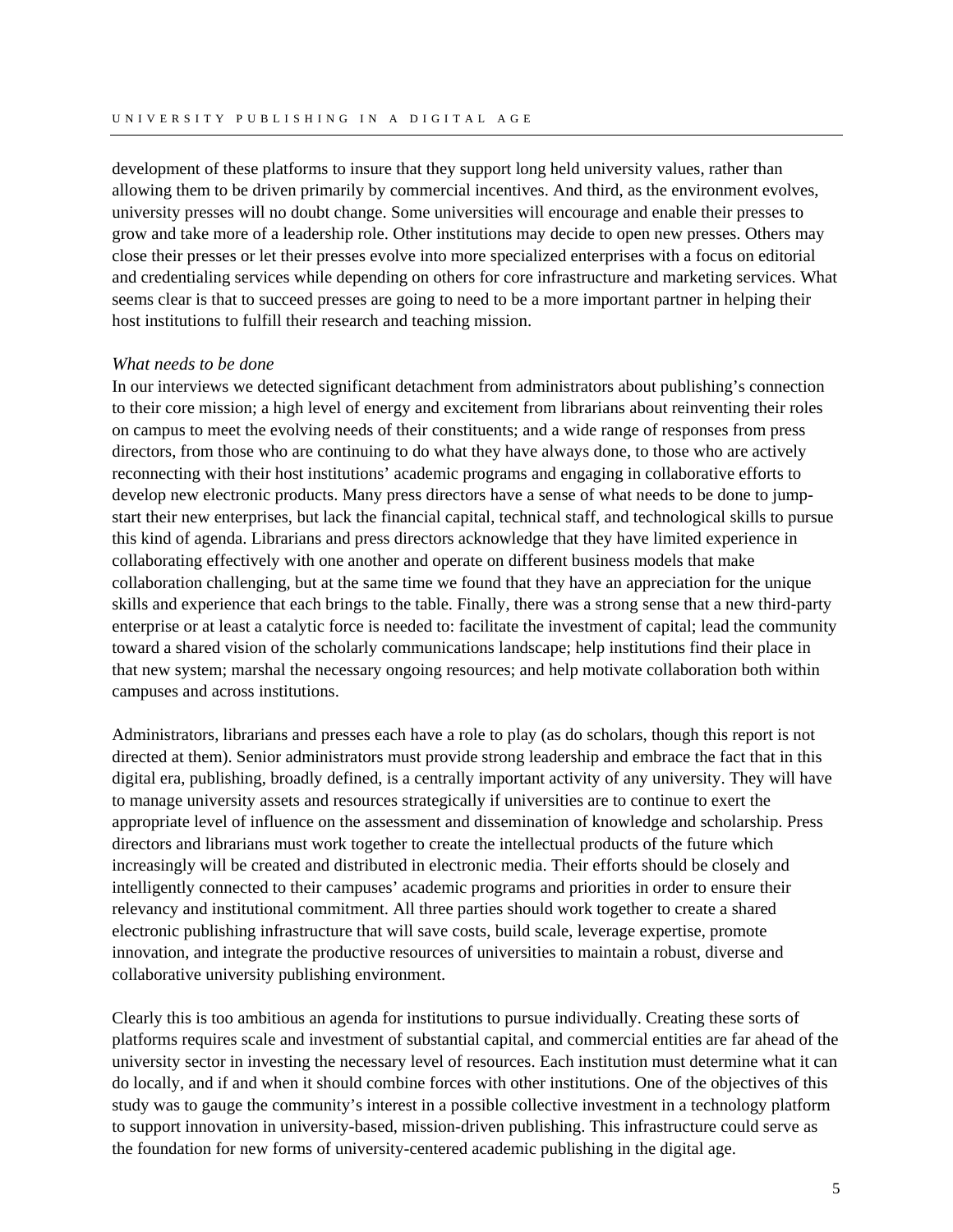#### <span id="page-7-0"></span>**I. INTRODUCTION**

#### **A. Objectives**

 $\overline{a}$ 

This is the final report of an assessment of university-based publishing and the future role of the university in the scholarly publishing system. This paper has four purposes:

First, we hope to make the case that universities should become more actively involved in publishing scholarship. It may not be obvious to many administrators that they should be in this "business" at all – why not stick to the core purposes of producing scholarship and providing education, and leave the details of getting their byproducts into print (or onto servers) to others? Many administrators have made this function a relatively low priority because they have more pressing concerns, do not have a framework for the role their institutions should play in scholarly communication, and associate the publishing enterprise with university presses, which, for a variety of reasons, are not strategically engaged in the core activities of their host institutions. We will argue, however, that universities give up too much by withdrawing from publishing. They give up the opportunity to enhance institutional reputation and prestige. They reduce their ability to influence what gets published – and, therefore, not only what gets read but also who gets hired or promoted. They give up an opportunity to enhance the quality of what is published through the rich dialogue that is enabled by bringing editors into the fabric of relationships among scholars. And, as is often decried by open access advocates, universities sometimes must pay excessively high prices to gain access to published scholarship. (Open access efforts may be a solution to some of these problems, but we will argue that there is no one-size-fits-all solution across disciplines and types of content.) There is a great need, as well as a great opportunity, to revitalize the university's role and capabilities in publishing.

Our second purpose is to galvanize action and investment to support revitalization of university publishing. The university-based publishing enterprise of the future must look very different from that of the past. This adaptation will require new kinds of leadership from universities and their central administrators. Administrators need to recognize the role of universities in publishing and develop strategies for the successful investment of resources, both financial and human. In some cases, that may mean making major structural and strategic changes to an existing press. In other cases it may mean forming new collaborations between different entities on campus or even across institutions, or disaggregating and recombining publishing related activities across multiple campus entities. It will no doubt require new infusions of capital, but this investment can create economies of scale that could help, in the end, to lower the costs and extend the reach of scholarly publishing. These decisions must be based on careful consideration and must be communicated clearly to those responsible for carrying them out. Several universities have already begun taking steps in this direction, and we will highlight examples of their activities.

Third, we wish to explore some of the challenges and opportunities specific to university presses, as we believe that they can remain a vibrant part of the scholarly system if they are able to adapt quickly to the new electronic environment. The financial challenges of university presses have been well documented elsewhere.<sup>[3](#page-7-1)</sup> We concentrated primarily on exploring how the presses see themselves, how they are seen

<span id="page-7-1"></span><sup>&</sup>lt;sup>3</sup> As John B. Thompson writes, "The decline in sales of scholarly monographs has undoubtedly been one of the most significant trends with which academic publishers have had to deal over the last two decades—more than any other single factor, it has transformed the economic conditions of scholarly publishing. The unit sales of scholarly monographs have fallen to a quarter or less of what they were in the 1970s, and what was once a relatively straightforward and profitable type of publishing has become much more difficult in financial terms." See John B. Thompson, *Books in the Digital Age: The Transformation of Academic and Higher Education Publishing in Britain and the United States*. Cambridge [UK]: Polity, 2005, pp. 93-94. See also Peter Givler, "University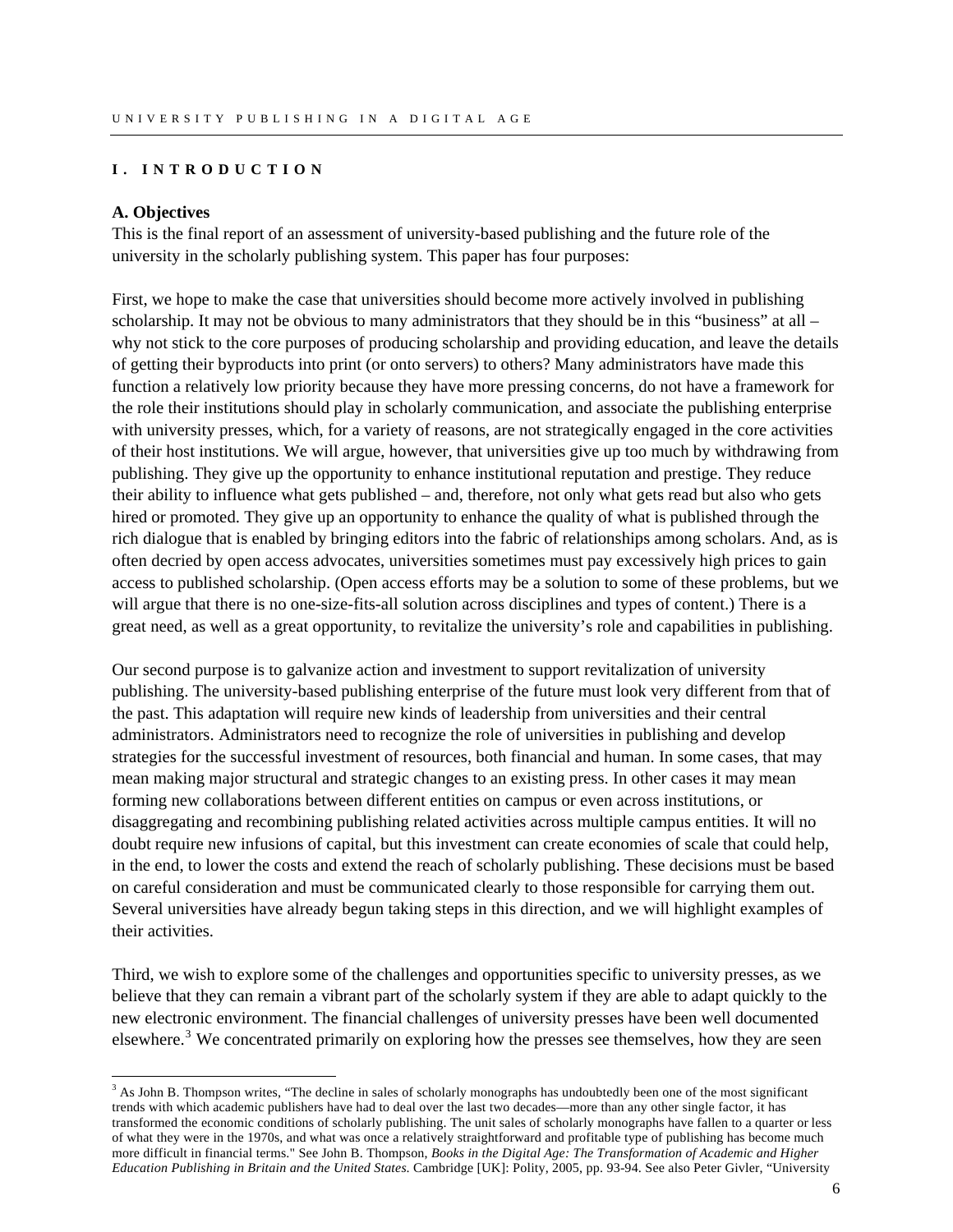<span id="page-8-0"></span>by others in the university community, and what unique strengths presses have to offer, with an eye towards identifying opportunities for them to translate their skills and assets to the future needs of the academy. We have also sought to understand the factors that have impeded their transition to electronic media, especially in monograph programs, in an effort to identify realistic measures going forward.

Fourth, and finally, we aim to start a conversation and gauge interest in a possible collective investment in a technological platform to support innovation in university-based, mission-driven publishing. We found considerable interest in cross-institutional collaboration, and a feeling that some third party "glue" is needed to make this happen. Our discussions with administrators, publishers, faculty, and librarians revealed real enthusiasm for the concept of a service that could aggregate published university content online, create a dynamic, efficient space for the tools of scholarship developed within universities, and spread the costs of investment among multiple institutions. We would now like to expand this conversation to the wider community, to test and refine the idea, and determine whether it may merit further exploration and possible investment.

The study was sponsored by JSTOR and Ithaka and was led by Laura Brown, former president of Oxford University Press USA, in collaboration with Ithaka's Strategic Services group. We gratefully acknowledge the assistance of Peter Givler of the American Association of University Presses in distributing the survey to university press directors and encouraging their participation.

# **B. Why Now?**

 $\overline{a}$ 

It is worth explaining why we believed it was important to undertake this study at this point. The publishing landscape, and scholarly communication in general, is rapidly changing. We believe this is a pivotal moment for university-based publishing, and for university presses in particular. Following are some of the specific changes we observed that motivated this research:

# *1. Scholars' use of information is moving online*

Changes in the research and teaching habits and working styles of the higher education community have increased expectations about the availability of content in electronic form.<sup>[4](#page-8-1)</sup> Scholars want to search the scholarly literature; they want 24/7 access, and they want to access content remotely – from their office desks and from home. Behavioral changes (especially among younger faculty) have taken place quite rapidly, much more so than universities have adapted the ways they produce and qualify scholarship. Scholars rely primarily on print for cover-to-cover reading of monographs, but such thorough reading represents only one part of research activity.

This does not imply, and we are not predicting, the so-called "death of the book".<sup>[5](#page-8-2)</sup> Print may well remain the preferred format for certain types of usage, such as cover-to-cover reading and display. What it does mean, though, is that scholarly publishers must get their previously published, as well as current content, online and that in the future they will need to operate print and electronic programs simultaneously.

Press Publishing in the United States," in *Scholarly Publishing: Books, Journals, Publishers and Libraries in the Twentieth Century*, edited by Richard E. Abel and Lyman W. Newman, Wiley, 2002. Available online at http://aaupnet.org/resources/upusa.html, accessed April 2007. See also Albert Greco, "The market for university press books in the United States: 1985-1999", Learned *Publishing*, Vol. 14, No. 2, 1 April 2001, pp. 97-105. 4

<span id="page-8-1"></span><sup>&</sup>lt;sup>4</sup> To cite but one example, Ithaka surveys shows that 86 percent of scholars agree strongly that electronic research resources are "invaluable research tools," up from 73 percent in 2000.

See http://www.ithaka.org/research/faculty-studies/ for more information on this study.

<span id="page-8-2"></span>See Clifford Lynch, "The Battle to Define the Future of the Book in the Digital World," *First Monday*, Vol. 6, No. 6, 4 June 2001. Available online at: http://www.firstmonday.org/issues/issue6\_6/lynch/, accessed April 2007.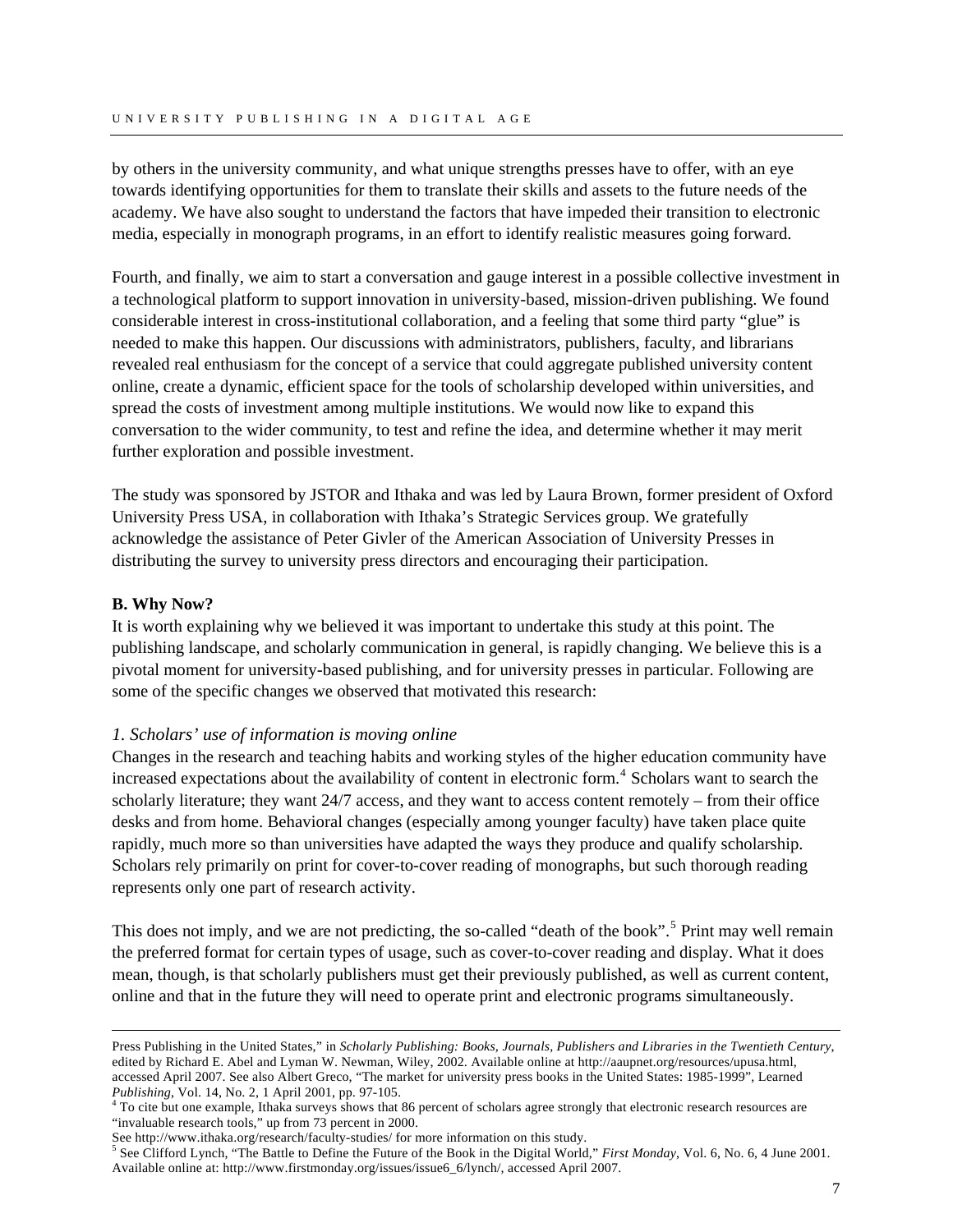# *2. Emergence of new publishing models in the electronic environment*

Most presses already have harnessed digital technologies for back-end production<sup>[6](#page-9-0)</sup>, enabling shorter print runs, better inventory control, and print-on-demand. These new print production processes support changes in publishing – from cost reduction to better availability – but do not alter the nature of the products themselves. Digital technology, however, has also fostered changes in the way scholarship is created, disseminated, and consumed, and these advances are beginning to have a transformational impact on publishing models.

The first stage of this transformation – the translation of traditional print products into electronic formats – is well underway, led by journal publishers who have developed hybrid print/electronic publishing models. Most readers now prefer to access journal literature online, and as comfort levels grow with scholarship distributed electronically, demand is increasing for other content types to follow the same curve.[7](#page-9-1)

The second stage of the transformation – the creation of new product types enabled by digital technologies – has just begun. New publishing models are emerging in response to demand for real-time dissemination, dynamic material, more collaborative research and authoring environments, and usage of rich media. For example, MIT's Open Courseware (OCW) represents such an innovation where digital technologies enabled MIT to publish course materials for global distribution in a way that never would have been contemplated in the print era. Scholarly publishing of the future will need to support content created in new and complex ways, including everything from regularly updated reference material, multimedia projects, and large interlinked centers that add new works regularly, to resources with usergenerated content (the so-called Web 2.0).

Alongside these profound changes in content creation and publication, alternative distribution models have also arisen to broaden access, reduce costs, and enable open sharing of content. These alternatives – from pre-print and working paper services to library institutional repositories, open access journals, and author self-publishing and self-archiving tools – often compete with traditional publishing functions and have the potential to disrupt the selecting, credentialing, and economic models on which scholarly publishers rely.

#### *3. Flight to scale threatens all but the largest publishers*

The scholarly communications sector has long supported a vibrant mix of large and small for-profit and not-for-profit publishers, but in the last decade this ecosystem has shown signs of strain. Commercial publishers have found the market saturated and turned to price increases and consolidation as the two main avenues to grow revenues (as have some large not-for-profit publishers). Through their scale, fiscal health, and access to capital markets, the largest publishers (most of which are commercial) are able to offer more generous terms and better services (better distribution and marketing, more formats, etc.) to scholarly societies and authors for the rights to publish their work. Consequently, high-quality scholarly content is gravitating towards a handful of large publishing platforms, $\delta$  and some of these publishers are

 $\overline{a}$ 

 $^{6}$  By "back-end" we refer to digitization, printing, fulfillment, and storage.

<span id="page-9-1"></span><span id="page-9-0"></span> $\frac{7}{1}$  In a study of scholarly communications in the history discipline conducted in 2006 we heard from several faculty members that, for their students, "if it isn't online it doesn't exist."

<span id="page-9-2"></span><sup>&</sup>lt;sup>8</sup> We define "publishing platform" as a combination of infrastructure (storage, servers, processing power), software (content creation tools, content management systems, publishing applications), and the business models that support them. The appeal of such a "platform" is often enhanced by the aggregation of content it supports.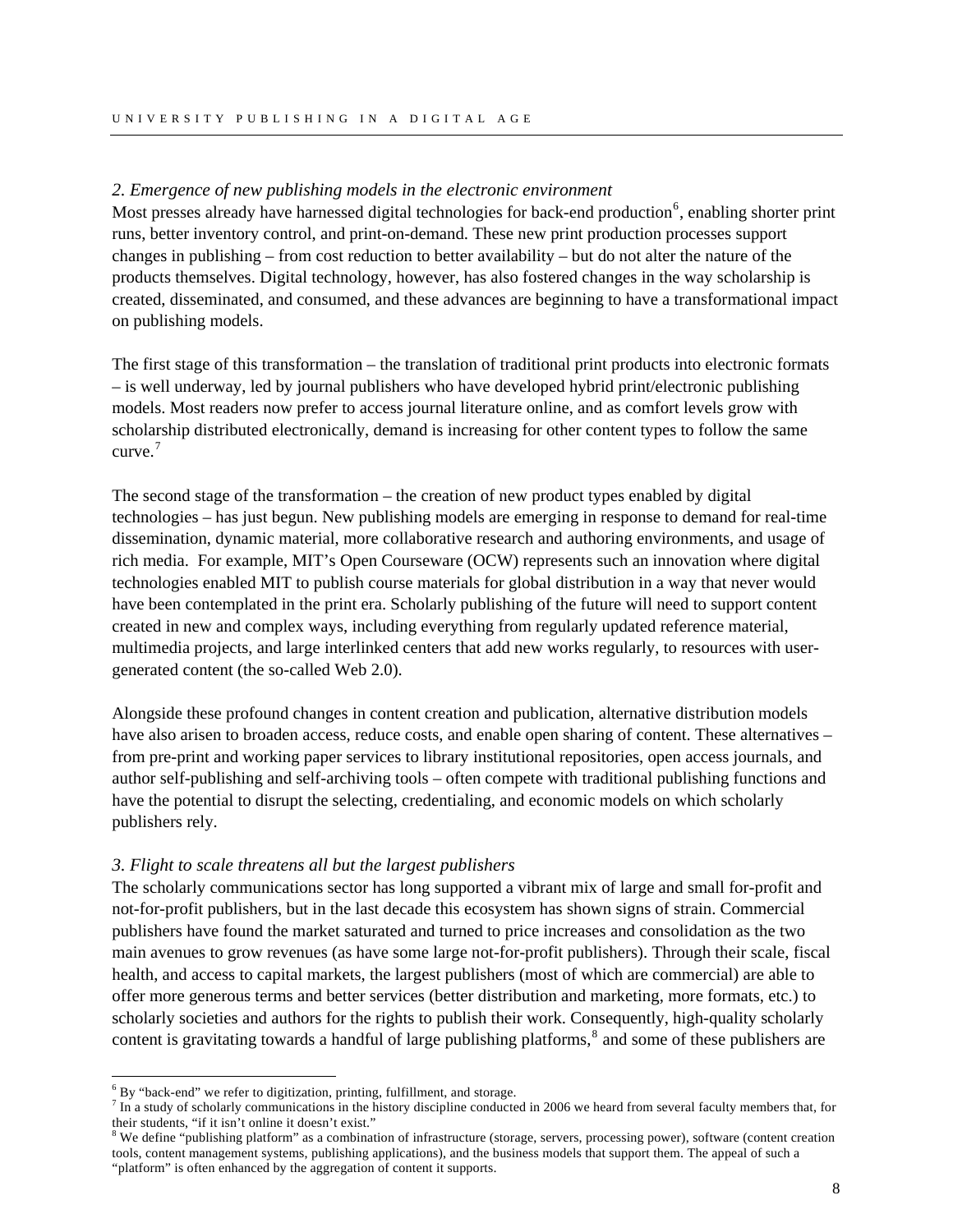using their market power to raise prices. Raym Crow, a publishing consultant, notes that "commercial publishers play a role in publishing over 60 percent of all peer–reviewed journals, owning 45 percent outright and publishing another 17 percent on behalf of non-profit organizations."<sup>[9](#page-10-0)</sup> Moreover, "In the STM (scientific, technical, and medical) market, seven major commercial publishers, responsible for approximately 30 percent of all peer–reviewed titles, account for over 60 percent of the market's total revenue."<sup>[10](#page-10-1)</sup> To provide a longitudinal perspective, Theodore C. Bergstrom writes that in economics, there were 30 English-language journals in 1960, almost all of which were published by not-for-profit publishers. In 1980, the 120 English-language economics journals were evenly divided between not-forprofits and commercial publishers. By 2000, there were 300 journals, more than two-thirds of which were published by commercial firms.<sup>[11](#page-10-2)</sup> Small not-for-profits in turn have found the market squeezed by the growing share of academic library budgets claimed by large publishers. Demand for the products of small not-for-profits, especially monographs, has eroded, leaving them with even less financial headroom to develop new products. $^{12}$  $^{12}$  $^{12}$ 

In response to the increased capital-intensity of electronic scholarly publishing and the value to users of aggregating large amounts of content for web searching (among other trends), the industry is consolidating. To take just one prominent example, in February 2007 John Wiley & Sons, Inc. completed an acquisition of Blackwell Publishing (Holdings) Ltd. The merged companies publish approximately 1,250 scholarly journals and hundreds of scholarly books every year, making them the third largest scholarly journals publisher in the world (after Elsevier and Springer).<sup>[13](#page-10-4)</sup> As they grow, these publishers become more formidable competitors to university-based publishers, who do not have access to investment capital, to the same level of technological sophistication or extensive marketing capabilities, or to as broad a set of mergers and acquisition options as their commercial counterparts.

The segmented nature of the scholarly communications marketplace exacerbates the power of the largest publishing entities to exploit highly resilient niche "monopolies". When a journal is firmly established, there are no substitutes for it. For example, the owner of a prestigious journal title is in a position to attract the best papers and then to charge monopoly rents for access to that research. Due to faculty influence, libraries feel tremendous pressure to continue subscribing to top tier journals regardless of prices. One might argue that authors should stop submitting papers to these journals, but their incentives (i.e. the criteria on which their tenure and promotion are based) dictate otherwise. As more scholarship migrates to the largest publishers, these niche monopolies are likely to be consolidated, reinforcing their power relative to libraries.

What is at risk is a diverse marketplace that offers publishing opportunities for a wide range of content at reasonable cost. Highly specialized scholars produce research that may be of interest to only a small

 $\overline{a}$ 

<span id="page-10-0"></span><sup>9</sup> Crow, Raym, "Publishing Cooperatives: an alternative for Non-Profit Publishers." *FirstMonday*, volume 11, number 9 (September 2006),  $\frac{http://firstmonday.org/issues/issue11-9/crow/index.html}{http://firstmonday.org/issues/issue11-9/crow/index.html}$ , accessed March 17, 2007.

<span id="page-10-2"></span><span id="page-10-1"></span><sup>&</sup>lt;sup>11</sup> See Theodore C. Bergstrom, "Free Labor for Costly Journals?" *The Journal of Economic Perspectives*, Vol. 15, No. 4., Autumn, 2001, pp. 183-198. Available online at: [http://links.jstor.org/sici?sici=0895-](http://links.jstor.org/sici?sici=0895-3309%28200123%2915%3A4%3C183%3AFLFCJ%3E2.0.CO%3B2-Z)

[<sup>3309%28200123%2915%3</sup>A4%3C183%3AFLFCJ%3E2.0.CO%3B2-Z](http://links.jstor.org/sici?sici=0895-3309%28200123%2915%3A4%3C183%3AFLFCJ%3E2.0.CO%3B2-Z), accessed April 2007. Large publishers tend to be commercial and small publishers tend to be not-for-profit.

<span id="page-10-3"></span> $12$  The decline in sales of monographs is caused by a number of additional factors which we will not explore in detail here. Again, see John B. Thompson, *Books in the Digital Age: The Transformation of Academic and Higher Education Publishing in Britain and the United States.* Cambridge [UK]: Polity, 2005. See also Robert B. Townsend, "History and Future of Scholarly Publishing." *Perspectives*, American Historical Association, October 2003, accessed June 1, 2007.<br>http://www.historians.org/Perspectives/Issues/2003/0310/0310vie3.htm

<span id="page-10-4"></span><sup>&</sup>lt;sup>[13](http://www.historians.org/Perspectives/Issues/2003/0310/0310vie3.htm)</sup> See "Wiley Completes Acquisition of Blackwell Publishing (Holdings) Ltd." [http://www.wiley.com/WileyCDA/Section/id-](http://www.wiley.com/WileyCDA/Section/id-301452,newsId-2292.html)[301452,newsId-2292.html](http://www.wiley.com/WileyCDA/Section/id-301452,newsId-2292.html), accessed February 2007.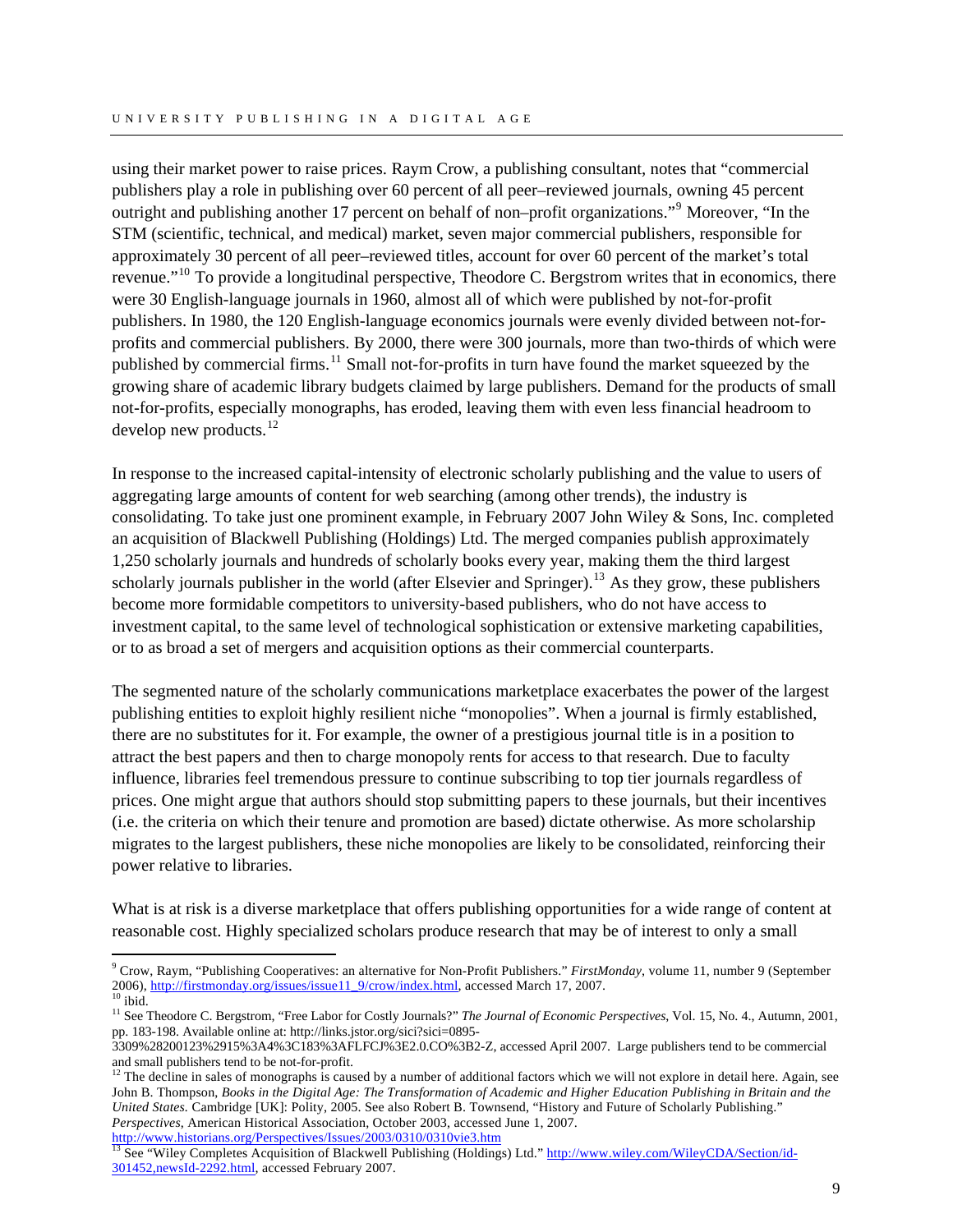<span id="page-11-0"></span>number of peers, and its commercial value is therefore quite low. The value in terms of scholarly impact, however, may be much higher – and in some cases the impact is not evident for years or even decades after the research is first published. University-based and other not-for-profit presses are accustomed to grappling with the often conflicting claims of scholarship and cost recovery. If these publishers disappear, authors will be left with fewer and perhaps less desirable options, and many universities will not have a place at the table.

The academic community seems to be looking to open access models as a solution to these challenges. But while open access may well be a sustainable solution in STM disciplines, where federal and private research grants can conceivably be extended to support publication fees, one model will not serve as a panacea. A more desirable future, in our view, features a diverse set of publishing models ranging from fee-based to open depending on the nature of the content and the interests of stakeholders. Universities should have a stake in developing these models.

# *4. Role of university presses is in question*

University presses, the traditional publishing arms of universities, have struggled to keep up with these emerging trends. The need for university presses is being questioned at some institutions. Recently, influential university decision-makers have recommended a consolidation of university presses as a response to the need for scale.<sup>[14](#page-11-1)</sup> Administrators are looking to other parts of campus (most commonly libraries) to assume publishing related responsibilities for digital content. Some are re-evaluating the governance of their presses, and moving or considering moving their presses into different reporting lines or parts of the university administration.

The financial stability of presses is increasingly uncertain, as demand for their traditional products declines and administrators' appetites for subsidizing them diminish. (A concurrent trend is that getting a monograph published has become ever more challenging for young scholars and those in less mainstream fields.) The open access movement is raising questions about the traditional financial model of publishing, with some arguing that the proper price for university scholarship is zero. While many presses have been remarkably nimble in making do on a diet of modest subsidies, shoe-string budgets, and programs that painstakingly try to balance cost-recovery goals and scholarly value, those days may be numbered. Ten years from now, how many university presses will be able to compete for authors, or meet the expectations of consumers of scholarly information online, if they only continue doing what they are doing today? Very few, we expect.

# **C. Approach**

 $\overline{a}$ 

This report is intended to be a commentary on the state of university publishing and a call to action. Because university presses historically played a large role in publishing research, especially in the humanities and social sciences, we have focused a considerable amount of attention on understanding where presses are now and what role they currently play in scholarly communications. We also found it useful to explore the factors that have in many cases hindered university presses from evolving in step with the changes in community life brought by information technology. Finally, we attempted to develop a view of what university publishing could look like in the future, taking into consideration the assets and

<span id="page-11-1"></span><sup>&</sup>lt;sup>14</sup> For a version of this argument, see Paul N. Courant, "Scholarship and Academic Libraries (and their Kin) in a World of Google," *First Monday, Vol. 11, No. 8, 7 August 2006. Available online at: [http://www.firstmonday.org/issues/issue11\\_8/courant/index.html](http://www.firstmonday.org/issues/issue11_8/courant/index.html),* accessed April 2007.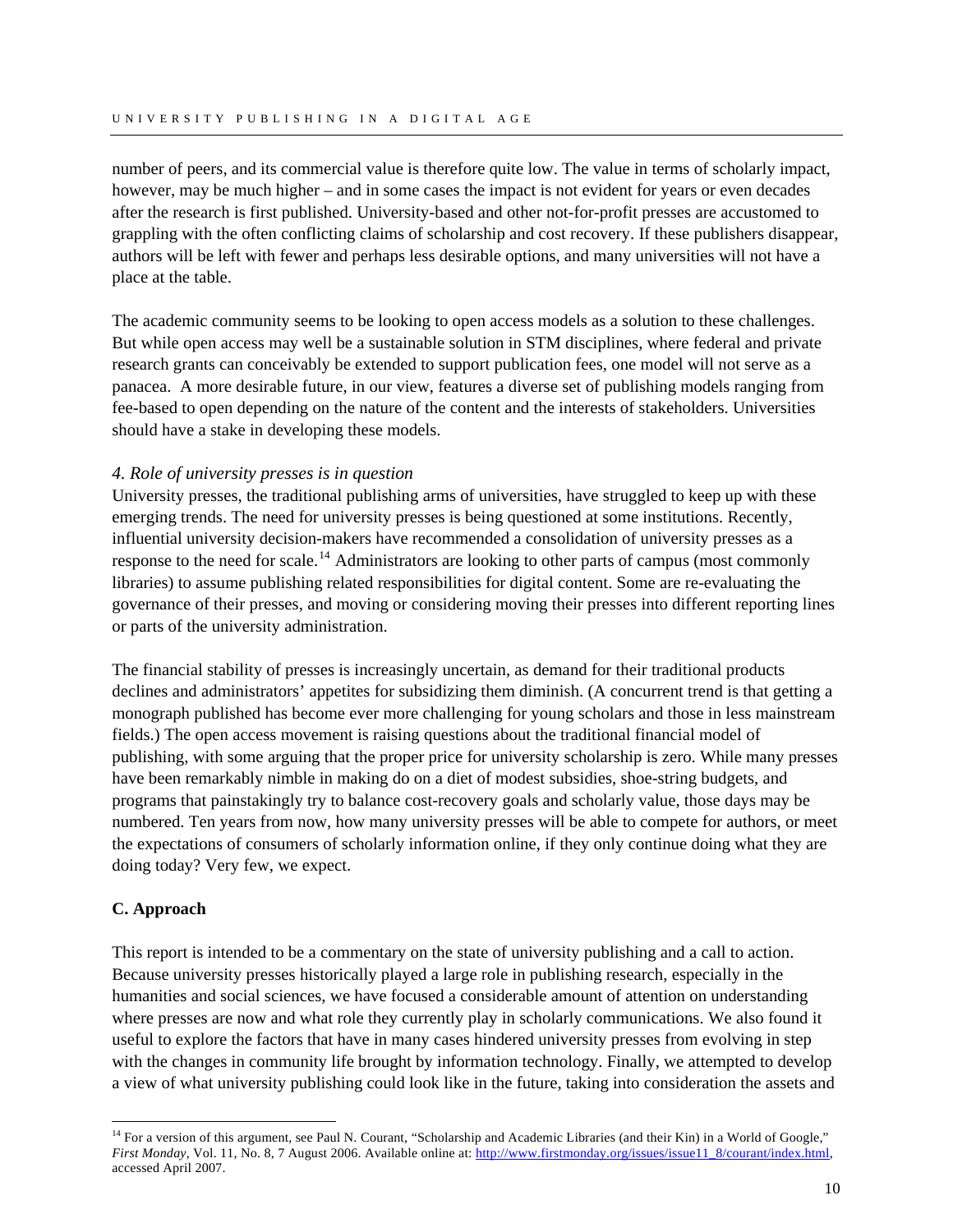skills that could be contributed by presses as well as other entities on campus, most notably libraries, individual faculty members, academic departments, cross-disciplinary initiatives, and new entities growing up alongside and across these established units.

We began with a set of beliefs and hypotheses based on our own experience and previous research efforts, and tested these through four months of research in late 2006 and early 2007. Our data-gathering approach was twofold: First, we distributed a survey to the directors of the American university presses. Among the 88 recipients of the survey from presses based at U.S. universities, 53 responded, for a completion rate of 60 percent. $^{15}$  $^{15}$  $^{15}$ 

Second, we sought the in-depth perspectives of three important constituencies – provosts and presidents, directors of university presses, and directors of academic libraries – by conducting interviews in person and via telephone with representatives of each group. We selected our interviewees for diversity: they included representatives of institutions that have presses of various sizes, and some that do not have a press. At each institution we visited, we attempted to consult with the librarian, the director of the university press (if there was one), and the provost or president of the university, or other senior university administrators (such as graduate school deans or VPs for administration or research) to whom publishing operations sometimes report. For the most part we targeted leaders that are reputed to be forward thinking and creative (as opposed to representative of their peer group), so our findings are skewed towards a bold view of how quickly the world is changing. In these meetings we followed a general discussion guide (see Appendix D), but we also sought to have a dialogue in order to explore certain topics in greater depth and bounce ideas back and forth. A list of our interviewees is included as Appendix A.

It is worth noting that we did not interview faculty specifically as part of this exercise. We have, however, gathered an extensive body of data about faculty needs and behavior through previous work at Ithaka. For example, we have conducted three surveys of faculty in 2000, 2003, and 2006, which provided us with an understanding of how faculty usage of online resources has changed over time.<sup>[16](#page-12-1)</sup> We also conducted studies of scholarly communications practices in economics, history and biological sciences, each of which involved in-depth interviews with 15-20 faculty and graduate students.<sup>[17](#page-12-2)</sup> This past work has helped to inform our current views and hypotheses about the perspectives on publishing from scholars themselves.

Through our research activities we refined our starting hypotheses and developed new ones. Some of what we heard was unexpected to us, particularly the strength of some of the criticisms we heard about university presses, and the optimism expressed by academic libraries. In this paper we have aimed to provide a balanced report of what we heard, taking into account the extent to which our interviewees are representative of their functional peer groups. We do not wish to portray too gloomy a picture of the current state of university publishing, as we see many promising activities and excellent people engaged in this enterprise, but we also do not wish to downplay the more critical opinions we heard. Our aim is to provide an accurate diagnosis of what we see happening and to focus on the future: what should happen to

 $\overline{a}$ 

<span id="page-12-0"></span><sup>&</sup>lt;sup>15</sup> To provide a sense of how these break down, 2 responding presses had revenues  $>$ \$25 million, 6 between 8-\$25 million, 16 betwe[en \\$3-8 million, and 29 had revenues below \\$3 m](http://www.ithaka.org/research/faculty-studies/)illion.<br><sup>16</sup> See <http://www.ithaka.org/research/faculty-studies/>for more information.<br><sup>17</sup> While these studies are not currently publicly available, many of the lessons

<span id="page-12-2"></span><span id="page-12-1"></span>conclusions in this paper.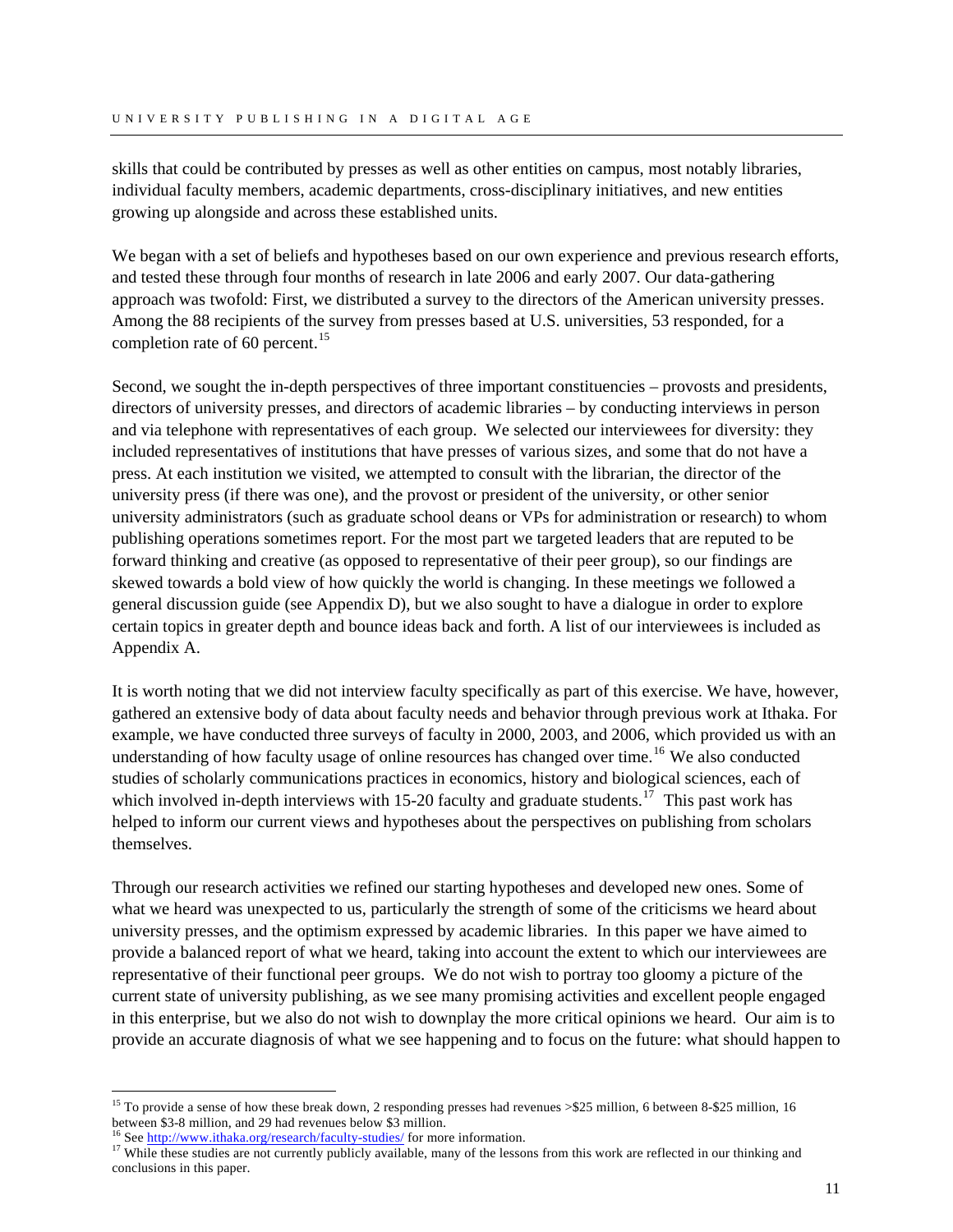address the publishing needs of faculty and students in the next five to ten years, and how the various constituents involved can create new structures and programs to meet those needs.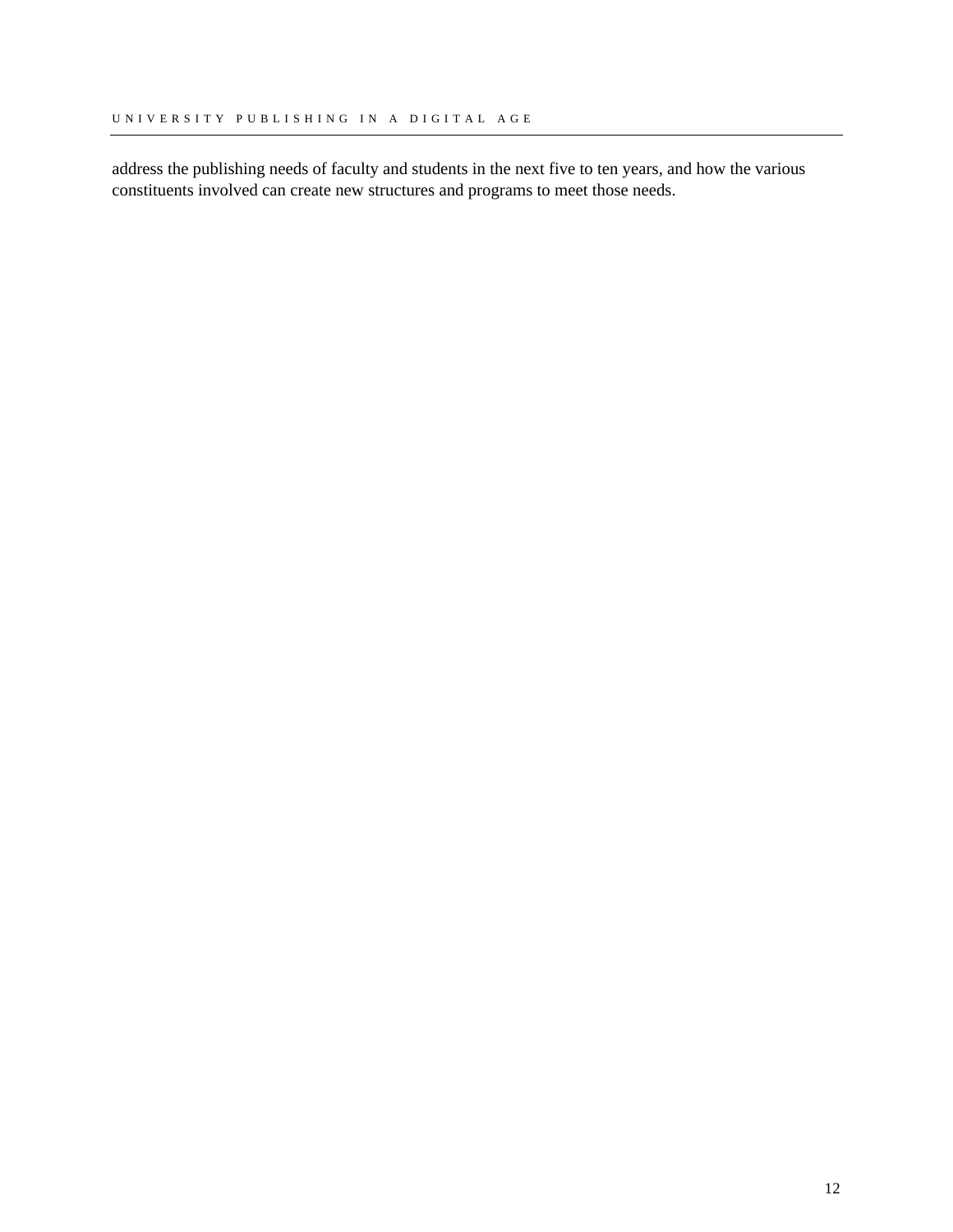# <span id="page-14-0"></span>**II. WHAT THE WORLD LOOKS LIKE TODAY AND WHERE IT IS HEADED**

#### **A. The future of scholarly communications**

In this section we will provide a description of what the world of university publishing looks like today and where it appears to be heading. These views are largely drawn from our research and have been refined through feedback from a group of people asked to comment on initial drafts of this report. We try to summarize consensus views and recount noteworthy statements from our interviewees. We will also try to note cases where the views of our interviewees may not be representative of their peer group.

#### *1. Everything must be electronic*

Most of our interviewees were in agreement that information technology is profoundly transforming the ways in which universities disseminate their primary outputs, the types of content that are produced and shared, and the ways scholars consume research. As one director of a major library put it, "The tipping point has tipped to electronic. Everything needs to be online." While this viewpoint is more strongly held by enthusiasts of information technology, it strikes us as a fair representation of the direction in which scholars, especially the younger generation, are headed. Content may still be used in different formats (many scholars find articles online and then print them locally) and on different devices (iPods, handheld readers), but increasingly it must be at least discoverable online to reach readers.

#### *2. Scholars will rely on deeply integrated electronic research/publishing environments*

Looking to the future, scholars will increasingly seek to work in electronic research and publishing environments. These environments will provide them with the tools and resources for conducting research, collaborating with peers, sharing working papers, publishing conference proceedings, manipulating data sets, etc. Several interviewees noted that continuous publishing (also described in this paper as "dynamic content") will enable scholars to continually update or correct "published" works, requiring new ways of thinking about and documenting versions and editions.<sup>[18](#page-14-1)</sup> It seems likely that much of this activity will be organized around disciplines, as suggested by enterprises such as arXiv in physics and RePec in economics. AnthroSource, developed by the American Anthropological Society with help from the University of California Press, is an attempt to create such an environment for anthropologists. We heard descriptions of elements of a future in which discipline-based portals offer scholars a range of electronic tools for data manipulation, content creation, and social networking, and a layered, interlinked platform containing a wide variety of content – from fee-based to free – including:

- traditional peer-reviewed published material (monographs, journals, reference works)
- multimedia projects
- raw primary source material (data sets, gray literature)
- primary source material designed with the interpretative and conceptual insights of scholars
- conference proceedings and other non-peer-reviewed output from universities
- pre-print workspaces that allow scholars to collaborate in advance of publication (working paper repositories)
- post-print conversation spaces that encourage scholarly communication (message boards, author sites, newsletters, blogs )
- dissertation repositories

 $\overline{a}$ 

• subject matter repositories

<span id="page-14-1"></span><sup>&</sup>lt;sup>18</sup> Online reference resources such as the Stanford Encyclopedia of Philosophy have developed new procedures to enable stable citations and reference linking. See<http://plato.stanford.edu/>.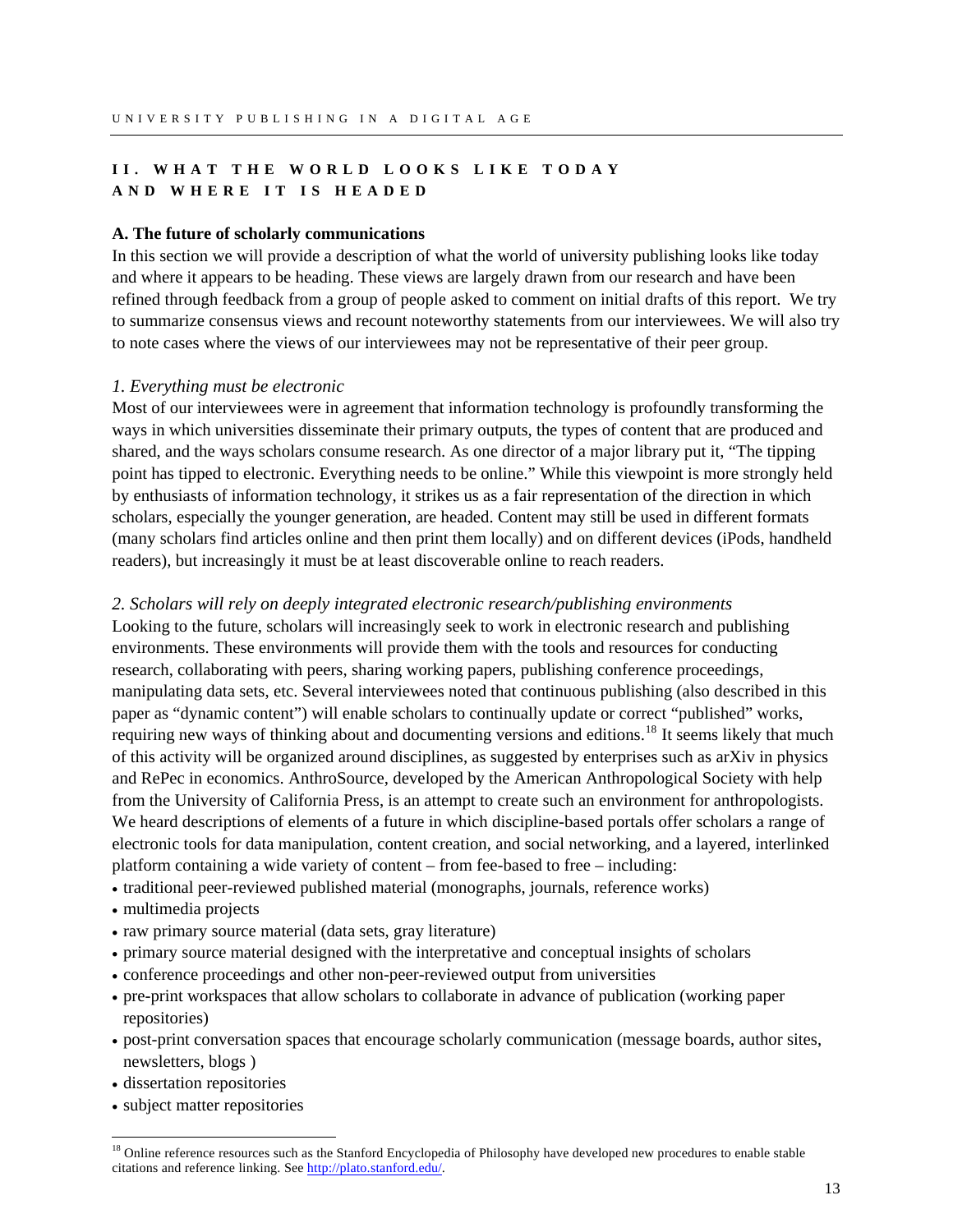Faculty have a strong desire for greater support in creating, validating and publishing their digital research output. University administrators need to think about how best to provide these services. They also need to think about how new forms of scholarship should be recognized and rewarded.

#### *3. Multimedia and multi-format delivery will become increasingly important*

We heard from a number of sources that scholars increasingly wish to incorporate audio and video materials in their research and teaching. In the future, scholarship published online will be enhanced with embedded graphics, audio and video materials, all linked with datasets and applications needed to manipulate data, etc. Imagine, for example, an anthropological study of pre-literate societies with embedded audio clips of oral interviews, or a journal article in film studies that includes video clips, or a work of history that includes audio versions of speeches, or a work of science that includes complex animations. Building the infrastructure to support multimedia content – the storage capacity and connectivity, tools for creating and accessing content, archiving multimedia assets, etc. – requires substantial capital investment. Similarly, a new generation of devices for consuming information will require that content be organized and presented in new ways.

The librarians consulted for this study were more enthusiastic about the potential of multimedia than other constituents. Provosts tended to be more conservative, associating "publishing" primarily with books and journals. It is worth noting that in a previous study of scholarly communication in history, we heard about several projects that have attempted to pursue this kind of vision with mixed success. For example, the ACLS History e-Book has been very successful at making electronic versions of core literature available, but less so in propagating new multimedia based formats. Similarly, the Gutenberg-e prize works were expensive and time-consuming to produce, and we have heard that these resources did not seem justified by their level of impact. This is not atypical for new technologies, as expectations for new applications often race ahead of behavioral changes. This is especially true in academia, which has a strong conservative streak. However, when we look at the ways that younger scholars and undergraduates operate online, we have no doubt that this vision will eventually come to pass.

### *4. New forms of content will enable new economic models*

Traditional economic models of publishing are being disrupted by the Web, and new ones are emerging. Universities must revisit traditional views about how publishing is supported. Creating and disseminating dynamic content imposes some new costs on the system (software tools, storage, bandwidth) and reduces others (printing, physical storage, distribution). The actors in the new system may be different, especially for user-generated content. Information technology provides an opportunity for universities to restructure the scholarly communications system in ways that better reflect the community's values than the current system. This means having more influence over what gets published and how it is accessed and priced.

Publishing increasingly occurs across a continuum, with subscription-based, highly controlled content at one end and free open access content at the other. One administrator described a future with a spectrum from open, contributed content such as self-published, non peer-reviewed papers, conference proceedings etc. at one end, and edited, peer-reviewed journals, reference works, monographs, and new types of products enabled by the electronic environment at the other. There are cases where charging for access to content provides a useful model for sustaining certain resources and imposing discipline on the way investment resources are allocated. Likewise, there are also cases where universities will decide that it is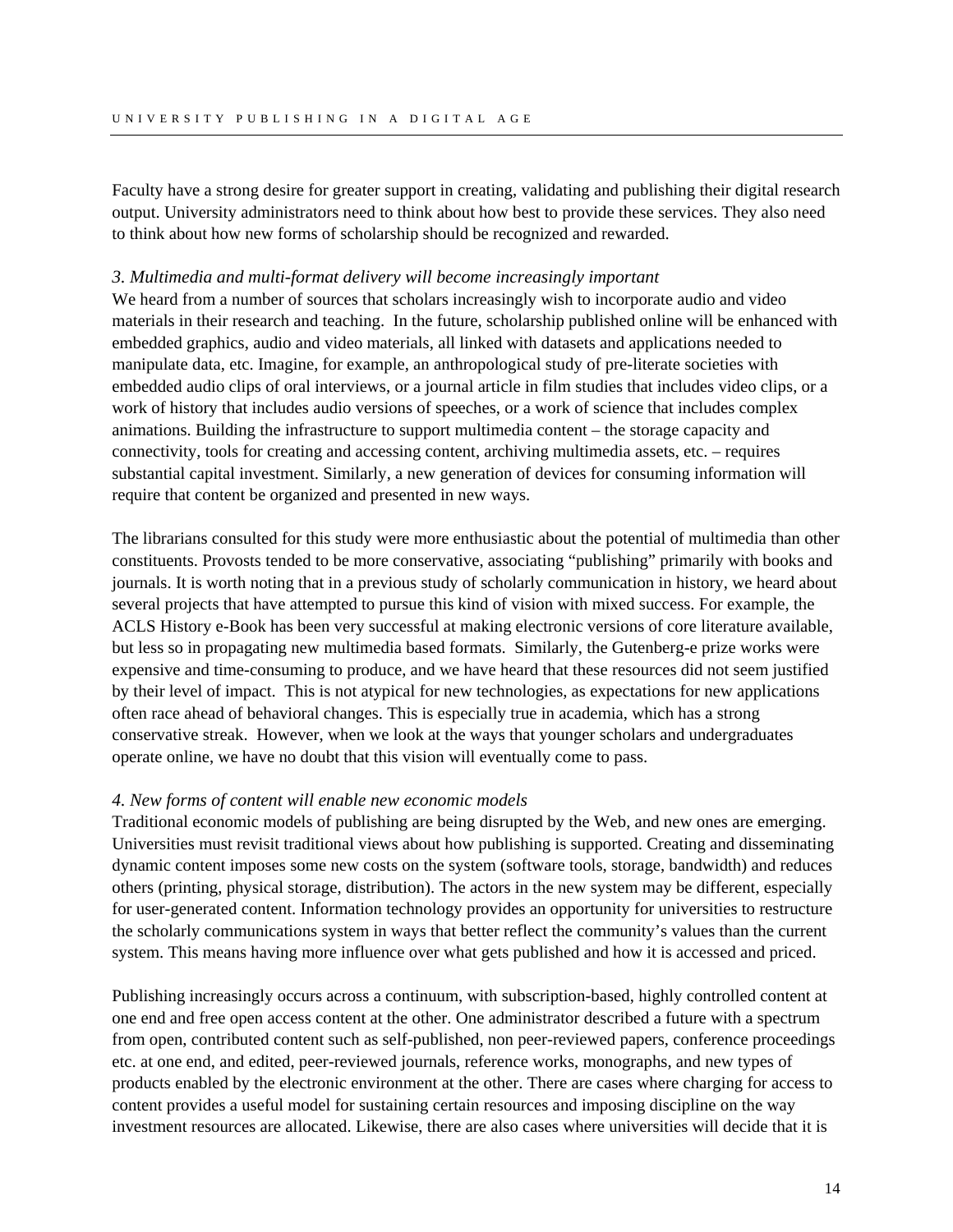<span id="page-16-0"></span>consistent with their mission to provide content for free. Interviewees generally were not opposed to the notion of fee-based content, but a couple honed in on the notion of "fair pricing" as an important goal.

#### **B. Some libraries are striving to support these needs**

Among the librarians consulted for this study, we perceived a high level of energy and excitement about the "reinvention" of librarians' mission, making them more relevant and reinvigorated with a better understanding of their purpose and potential. This new mission involves a combination of:

- serving faculty research, teaching, and publishing agendas (building collections to support faculty research, providing tools, delivering everything they want to the desktop, developing technological expertise for their publishing projects, supporting the infrastructure for their courses);
- serving student study needs (creating new physical and virtual spaces for private and group work, helping students to become more efficient researchers);
- preservation (e.g. launching institutional repositories, as 87% of librarians in a recent Ithaka survey cited archiving and preservation of an institution's intellectual assets as a "very important" reason for having  $IRs^{19}$  $IRs^{19}$  $IRs^{19}$ );
- making scholarship available to the wider world (open access, digitizing special collections); and
- lowering the cost of scholarship (alternative publishing, legal experts to negotiate contracts).

One librarian said, "What you are witnessing today is the dynamic reinvention of the role of the library. We went through a period where we worried that Google was going to put us out of business, and that the ubiquity of electronic resources would make our physical spaces less relevant. We watched our budgets being eaten up by the high cost of journals. But we've responded to these threats. We're fighting back. Libraries are now one of the most vital centers on campus. We're working to bring down the cost of information through initiatives such as open access and institutional repositories. We're increasingly getting involved with publishing." It should be noted that the sentiments of this statement do not apply to all libraries, and overstate the degree of success librarians have had in actually reducing costs through these initiatives. Also, while some of the librarians we talked to felt energized by all the opportunities afforded by information technology, others felt disenfranchised by the quickly changing digital landscape and worry that they will be supplanted by Google and relegated to little more than computer clusters.

Librarians with whom we spoke view their role with respect to scholarly communications as making sure they have robust online collections; creating research environments (e.g. collections and tools) that will help faculty and graduate students create the scholarship of the future; finding ways for the institution to take back more control and lower the cost of scholarship; and developing infrastructure and tools to enable multimedia. Increasingly, these roles bleed into what might be considered "publishing". The role of librarians has always been, in part, to provide services to the local community that help them find information, or learn how to find information. With the advent of online resources, librarians developed skills in accessing and managing online data. It therefore is not surprising that many faculty members and students have turned to librarians for assistance in producing electronic resources. One librarian stated that "Faculty are coming to us to help them with their electronic publishing needs. We have the technical expertise on staff to help them push the envelope of new forms of scholarship." Another stated that "The library's task is to create the online research environments of the future – collections, accessibility, tools." Some librarians see themselves as pioneers and innovators in bringing scholarship online.

 $\overline{a}$ 

<span id="page-16-1"></span><sup>&</sup>lt;sup>19</sup> Based on a survey of librarians conducted by Ithaka in the fall of 2006. See <http://www.ithaka.org/research/librarian-study/>for more information on the survey.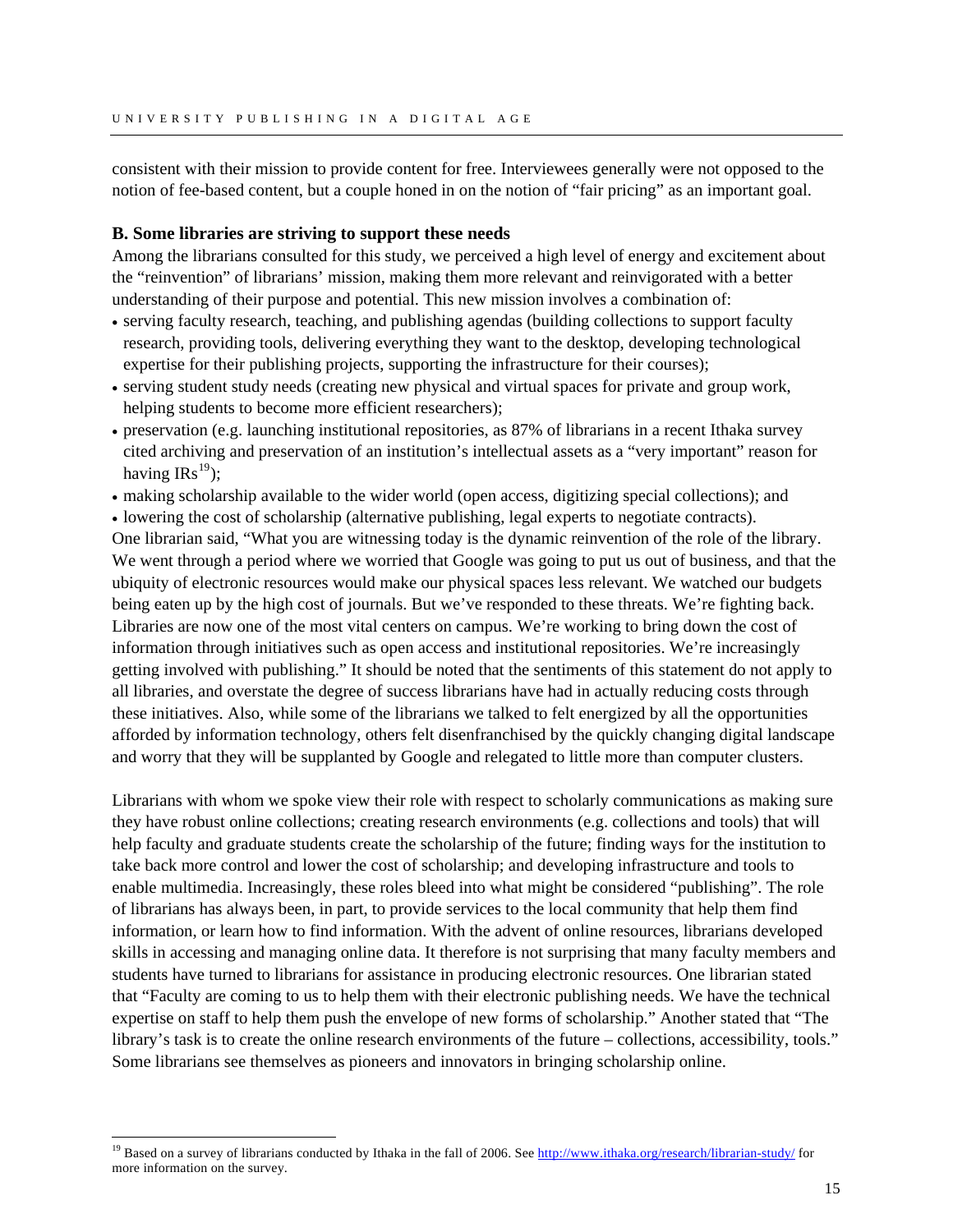<span id="page-17-0"></span>Because their budgets are relatively large (certainly compared to those of presses), libraries can often find room for experimentation. We heard a number of press directors opine that libraries are receiving large sums to launch institutional repositories and pursue other online initiatives, many of which have unproven value, while presses fight to keep their meager subsidies and have very limited access to investment funds for anything new. These perceptions are probably overstated, as many librarians feel that their budgets are also increasingly squeezed, but it illuminates the need for better understanding of publishing resource allocation between presses and libraries.

At the same time, several librarians conceded to us that they are good at organizing information but lack expertise in choosing or prioritizing what merits publication. Libraries provide tools and infrastructure to support new forms of informal publishing, but these tend to be inward focused (toward the home institution) rather than externally focused (towards the best scholarship in a given discipline), limiting their appeal to users. As a result, institutional repositories so far tend to look like "attics" (and often fairly empty ones), with random assortments of content of questionable importance. Attempts by librarians to create new online resources by digitizing special collections often fail to take into consideration the potential market for those materials or what is really needed. One librarian remarked that putting these resources online for free is much easier than charging for them, because then they would actually have to consider who the user base would be. Another talked about the challenge of maintaining library-digitized material once launch funding has run out. Likewise, librarians have limited skills and experience in marketing content to build awareness and usage. Institutional repositories have struggled in this respect as well. And no library publishing alternative can begin to compete with the prestige that a university press imprint confers on scholarship, nor replace the credentialing power that presses have developed over decades. These are all areas in which the librarians consulted believe that university presses can play an important and ongoing role.

# **C. Many university presses have struggled to adapt to changing needs**

University presses historically acted as an important arm for publishing the research outputs of universities, both on their own campuses and on behalf of the entire scholarly community. This is most true of the humanities and social science disciplines. As the printed products of presses have experienced waning demand, as more library acquisition resources are expended on scientific journal literature distributed by large commercial publishers, and as libraries have begun playing a greater role in providing tools and infrastructure for disseminating new forms of scholarship, presses (especially smaller ones and those with only monograph programs) are facing a growing set of more formidable challenges. In this section we would like to explore the mission of university presses, their relationships to their host institutions, some of the challenges that have led them into their current predicament, and how they are responding. We would also like to focus on the transition of press content to the electronic medium, as this transition offers a window of opportunity to revitalize monographs, the core product of many presses.

It is important to note that there is a great deal of diversity among the university presses, so it is somewhat dangerous to make broad generalizations. Some presses have taken a much more active approach to revitalizing their role in the university than others. Those with journal programs tend to be more financially sound than those without. Large presses generally are faring better than small presses. That said, we will attempt to highlight some of the common traits, challenges and opportunities faced by presses, or at least certain segments of presses. We would like to explore two topics in depth: 1) relationship to university mission, and 2) how presses are making the transition to electronic formats and media.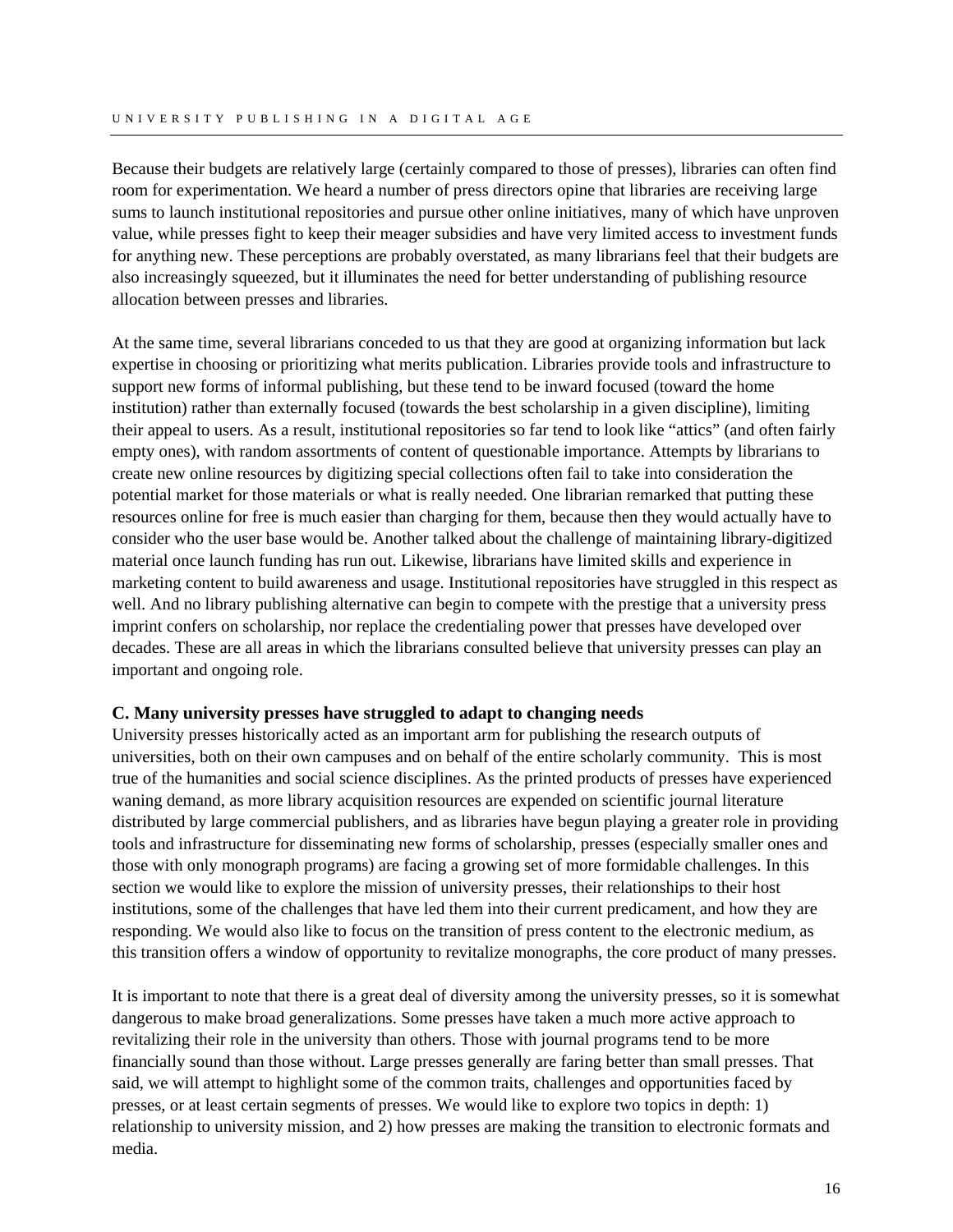# *1. Many presses have become disconnected from their own university's mission*

Press directors broadly agree that they must balance competing goals in their mission to serve the global academic community of authors and readers. Two challenges stand out. First, presses must find the best way to be good stewards of scholarship on behalf of the community (public good), while also creating value for their parent institution (private good). The second challenge calls for presses to advance their businesses through commercial discipline – they are one of the few parts of the university expected to behave like a business with cost recovery and long-term sustainability strategies built from the marketplace – while at the same time serving the not-for-profit demands of the community ("give us state of the art credentialing, editing, production, dissemination, and author royalties, but keep your prices  $low$ ").

Over time, and in pursuit of the largest public service to the global academic community, presses have tended to grow disconnected from the administrations at their host institutions. This is due in part to the fact that they publish works from scholars mostly off their own campuses. The highest percentage of local authors published by a university press that we came across was 25-30 percent, but most were below 10 percent. Faculty members generally seek to publish their books with the most prestigious press in their field, regardless of affiliation. They actually often prefer to publish their books at presses other than their own, because institutional distance avoids any suggestion of favoritism and provides external validation.

The result is that the university press publishing is viewed, in the words of a provost, as "a general service function for higher education…each university that has a press is providing a platform for the community". The 88 U.S. universities that operate presses do so on behalf of the entire system, and the 72 percent of universities surveyed that allow their presses to operate at a deficit do so at least partly for the common good. $20$ 

Not surprisingly, provosts put limited resources and attention towards what they perceive to be a service to the broader community. Presses are a small budget item competing for attention with large cost centers that are more directly connected with the university's local interests. One provost confessed that "the press has always been the next item on the list". Many administrations have cut subsidies, moved press offices off campus, and not included presses in strategic planning for new initiatives that could have a publishing component. Provosts rarely meet with press directors – in some cases only a few times a year – even at institutions where the press director reports directly to the provost. One press director commented that, in his long tenure at one of the larger presses, he had never been given the opportunity to set goals with his superiors in the university administration, or participate in the university's processes for setting priorities.

A couple provosts felt that presses are pursuing appropriate strategies. One said he was very pleased with the way the press at his university is performing, and that it is fulfilling its mission of publishing important scholarship and defending the monograph. Another provost endorsed the press' focus on publishing works from external faculty, saying "I would hate to think [that the press is] peculiarly for your own faculty." A third cautioned against changing too quickly, saying he "wants to make sure we don't destroy something wonderful."

 $\overline{a}$ 

<span id="page-18-0"></span><sup>&</sup>lt;sup>20</sup> Based on our survey of directors of American university presses. Of course, most of the cost of university press publishing is shared by the institutions and individuals that benefit from it, by buying books.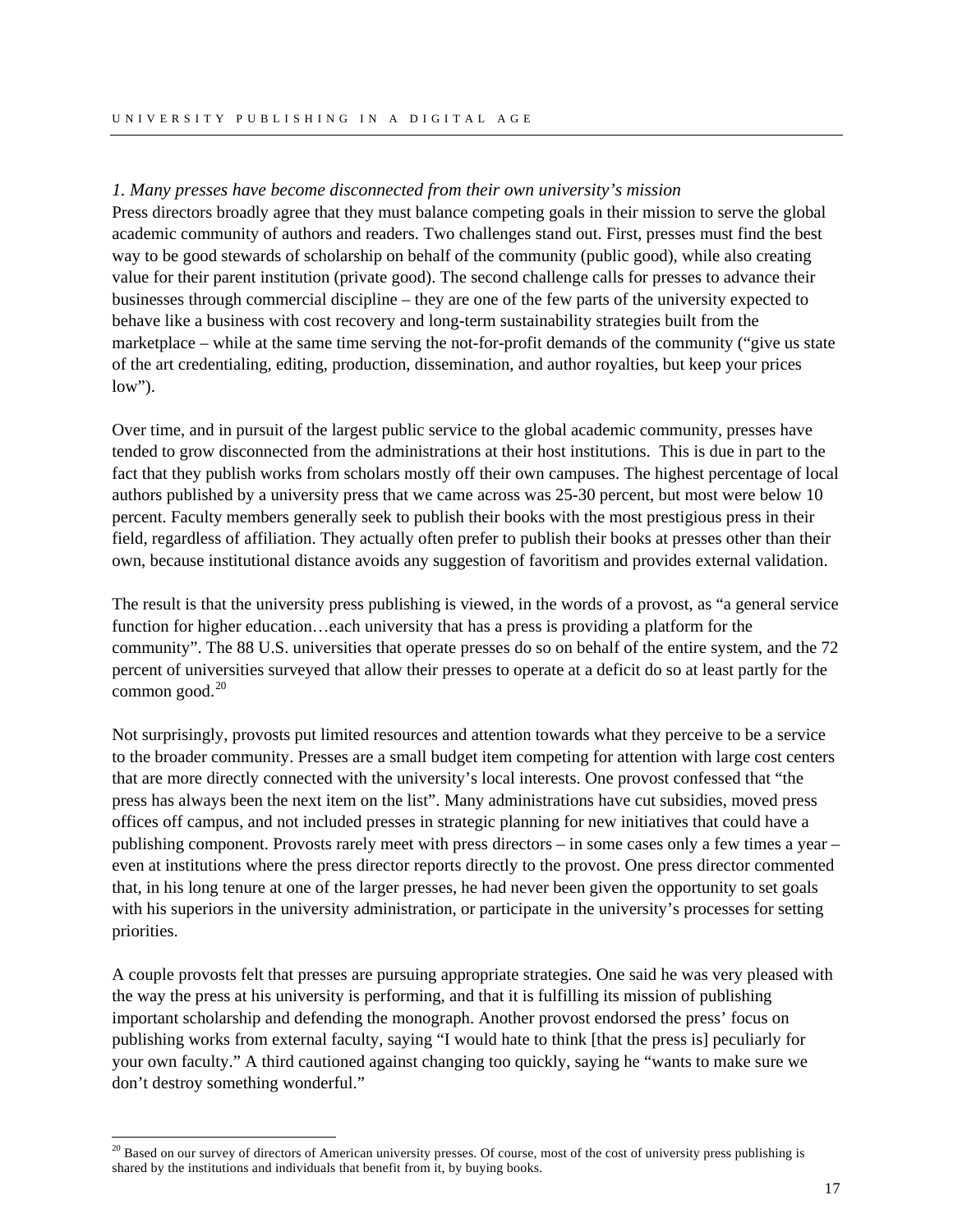And while most provosts acknowledged flaws in the current credentialing system, they found it difficult to envision or embrace a clear digital alternative that meets their needs in making hiring, promotion and tenure decisions. A provost told us "There will be an enduring value to print. Books will exist for decades to come. Presses can afford to be conservative because of this."<sup>[21](#page-19-0)</sup> Another stated that "[There is] a slavish commitment to the [printed] book in the humanities" and "scholars are not pounding on the presses to make their scholarship available in electronic form." (A recent Ithaka survey of faculty corroborated this view; it found that only about 25% expect eBooks to become very/extremely important to their research and teaching in the next five years<sup>[22](#page-19-1)</sup>). One provost opined, "Am I supposed to give someone tenure based on what they've put on a blog?"

Even those provosts we consulted who are supportive of their presses worry about what may happen to their press after they retire. One provost of a university with a small press said, "the ax could fall on [the press] when I leave." Another top administrator told us "I'm the only one defending the press. Who knows what will happen to the press when I retire? Then they'll have to deal with reality." He went on to say that his likely successor has no interest in scholarly publishing or in the press. Another provost we consulted said, "the business model that sustained university presses since World War II is falling apart. Our structure has not rewarded innovation."

A couple provosts were excited about the potential for presses to be a key component of a new scholarly communications system, and that they might serve as the glue across campuses. Others, however, were skeptical that presses could be revitalized by digital technologies. This is in part because presses seem too inextricably linked with the traditional systems of monograph publishing on which they depend for tenure and credentialing decisions, and in part because many presses have not demonstrated an ability to change with the times, much less to act as leaders in pioneering a new system of scholarly communications. One provost said he is "not sure the press needs to be at the table" of scholarly innovation. They suggested that presses should simply continue doing what they have done in the past – indeed, some said they should be defensive bulwarks against the pressures of change.

The librarians with whom we spoke tended to be more extreme in expressing their views on presses than were the administrators. The general view we heard from librarians regarding presses is that time is running out; they are anachronisms – far behind in their understanding of what scholars need. They have not kept pace with scholarly communication because they have failed to respond to the challenge of electronic publishing. Finally, they are too small to matter.

Some quotes illustrate how strongly this view is held. One librarian commented that the "Life expectancy of university presses is relatively short. The mission and potential of the university press is not an urgent question for most administrations. It is not tied to what goes on here on campus. The problem is, the presses are not totally broken, but by the time it is clear that they are broken, it will be too late." Another argued that "Most of the presses will die. They've clung to the past; they're too traditional; they're too afraid of big competitors." A third stated that "Presses have become distant from their institutions. In many ways, they wanted this, understandably, so as not to become the 'vanity publisher' of their universities. But the result is that they have become marginalized…. If presses don't begin to reinvent

 $\overline{a}$ 

<span id="page-19-1"></span><span id="page-19-0"></span><sup>&</sup>lt;sup>21</sup> One president we consulted pointed out that very few presidents and provosts of AAU (very large research) universities were drawn from the humanities. And yet we did not sense that senior administrators from non-humanities background were any less sensitive to the importance of their presses and the challenges in monograph publishing than those <sup>22</sup> From an Ithaka survey of faculty conducted in the fall of 2006. See <http://www.ithaka.org/research/faculty-studies/> for more information.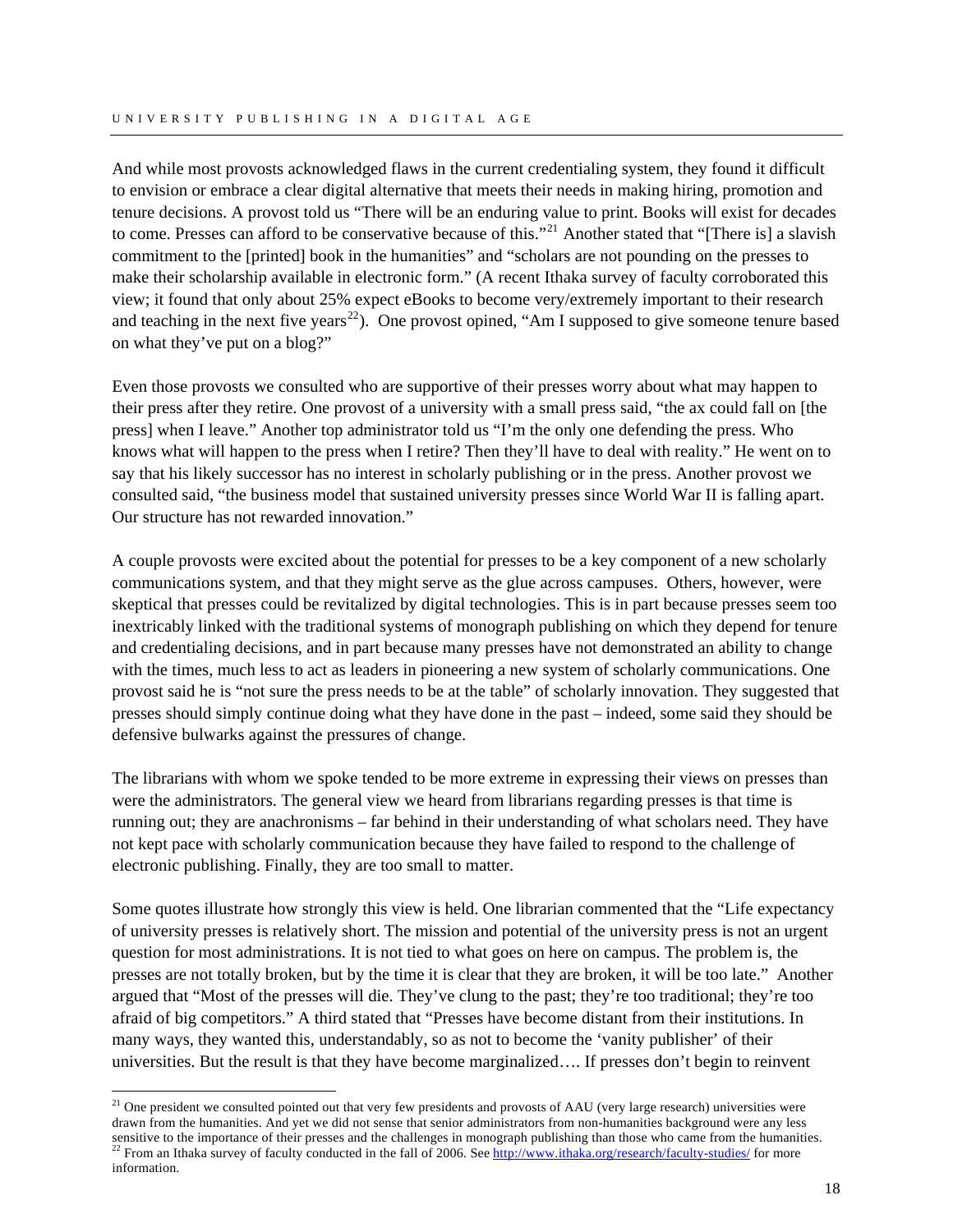themselves, and think disruptively, they won't be around. There needs to be a catalytic force for innovation or they won't survive."

The cost recovery model of presses has become one major constraint. One librarian commented that "presses are trapped in the cage of 'What can I do to make money?' and they have so few resources to climb out of that cage. They are like hamsters scrabbling along and pushing their little wheels." They are caught in a "catch 22", where they lack room for experimentation because their budgets are so tight, and thus cannot inspire interest in their administrators to fund anything new.

We also heard distinct notes of support and encouragement to develop collaborative solutions. One librarian perhaps summed this up best: "Presses have a huge potential but they are not taking advantage of that potential, and there is a narrow window to do something about it. Our faculty survey revealed how much respectability the university press imprint still carries, but how can presses 'cash in on' that prestige in the face of growing competition?" When asked what he would do if he ran a university press, he replied, "I would align the press with the strengths of the university, and I would work with all parts of the campus to create a research and dissemination platform for work that goes on here."

Press directors are mostly aware of the problems described by provosts and librarians, but have struggled to formulate a new plan or lack the resources to implement one. They feel they are held to a different standard than all the cost centers on campus, that they are essentially penalized for pursuing a cost recovery model, which then becomes the basis for evaluating their performance. When they perform well (in financial terms), they are "rewarded" by having subsidies cut. When they run too large a deficit they are threatened with closure. Some have responded to these expectations by elevating cost-recovery in their selection criteria, publishing more trade books and shying away from the least marketable fields. This approach may improve their financial situation, while at the same time undermining the case for subsidies. Press directors acknowledge that they have not participated actively enough in the academic life of their campus, nor have they effectively demonstrated their worth to faculty and administrators. As a director said, "We don't do a good job of telling our universities why we are important to them." One director spoke of a "a feeling of divorce" from the university leadership, expressing what seems to be a common feeling among press leaders.

We also came across a number of press directors who are actively taking steps to reconnect with the academic leaders on campus, trying to align their publishing programs with the strengths of their parent institution, renewing their efforts to put content online, and experimenting with new products. We describe these efforts below in section 1. Even those that have not made as much progress showed excitement about pursuing new opportunities when prompted by our conversations. The presses still have much to offer, as we discuss in the section 3 below.

# *2. Many presses are struggling to make the transition to the electronic medium.*

Journals were the first major form of scholarly publication to go online. Some university presses have made this transition: according to our survey, among the 18 presses that publish journals, 14 (78 percent) said that they publish journals electronically, and of these most said 100 percent of their titles are available online. However, some presses have struggled to keep journals when they went online, and many journals have moved to commercial platforms (see our discussion of this transition on page 11). Furthermore, although the electronic medium offers clear benefits for reference works (content can be continuously updated and searching is much more convenient), presses have put little of their subject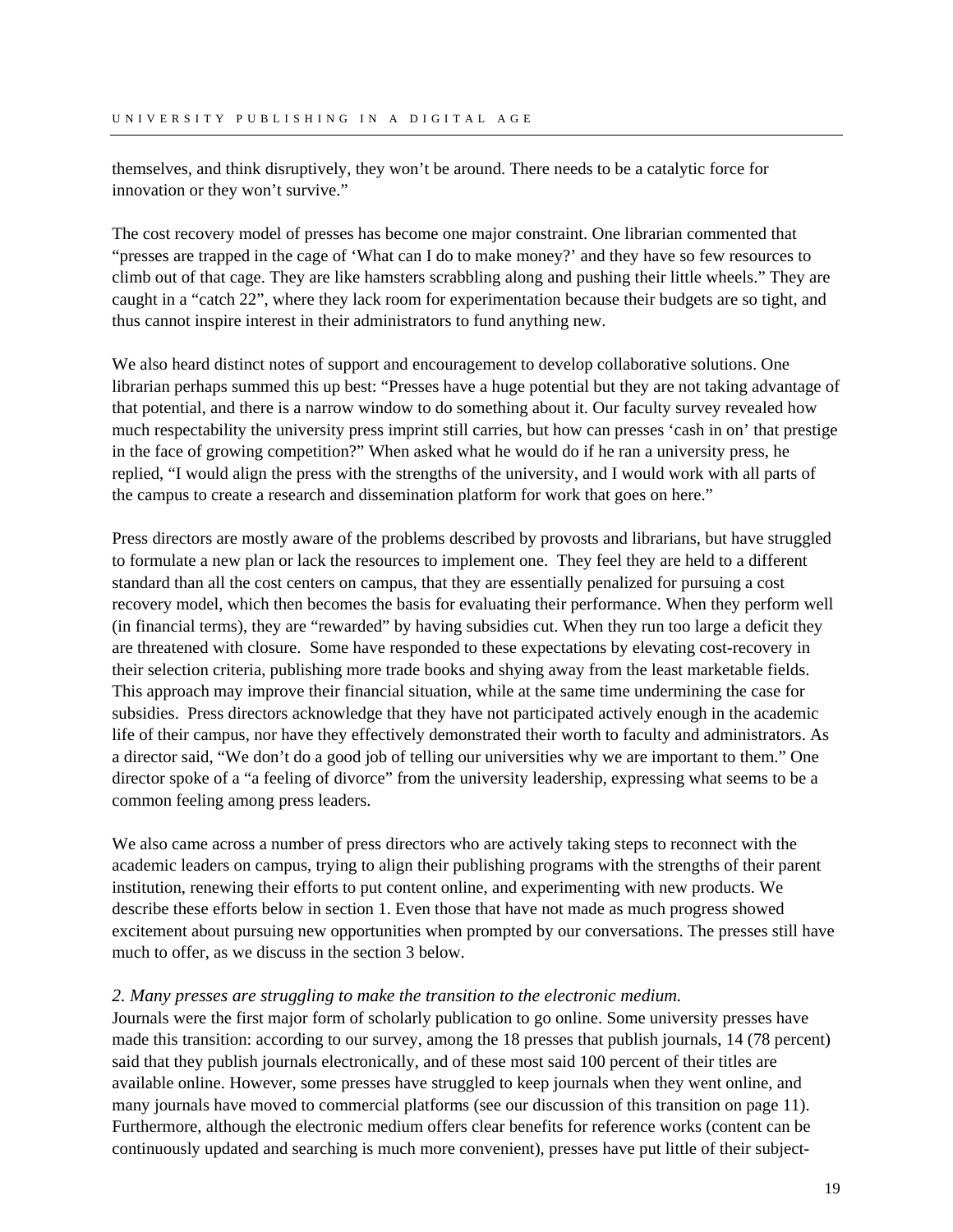specific reference content online.<sup>[23](#page-21-0)</sup> Looking to the future, there is a risk that other forms of content (books, new formats) will follow a similar pattern.

The search for models to distribute books online has proven difficult. As with many new technologies, early distribution models were not well suited to the needs of users, and, for the content providers, revenue from these sources remained minimal.<sup>[24](#page-21-1)</sup> Many university presses jumped early on at the opportunity to produce eBooks but were disappointed by the results. According to our survey, 73 percent of presses said they publish at least some books electronically (primarily through licensing to aggregators such as NetLibrary and ebrary), but the average revenue contribution from these products is just over one-third of 1 percent.<sup>[25](#page-21-2)</sup> Consequently, presses for the most part retrenched to what they have always done – produce print monographs – even as users have become ever more reliant on electronic resources. The director of a major library noted that "Scholars work piecemeal and they want everything online. Presses are still working almost exclusively cover to cover."

In the past year there has been a resurgence of interest in electronic books, led by large and commercial presses and online retailers such as Amazon. Publishers have started to show through their actions that this format is important to them, and they want to control their assets. Oxford Scholarship Online (OSO) has demonstrated to the university press community that a large aggregation of quality monograph content, optimized for online scholarly use, generates strong usage and holds sufficient appeal to librarians to support a profitable business. Two of the largest commercial scholarly publishers, Springer and Elsevier, announced major electronic book products. Springer's product provides access to 15,000 electronic books via its SpringerLink platform (with  $3,000$  added per year), <sup>[26](#page-21-3)</sup> while Elsevier's product is anticipated to include 4,000 titles when it launches in 2007.<sup>[27](#page-21-4)</sup> Their strategy is to "journalize" the selling of monographs by licensing campus access for an annual fee**,** or selling perpetual access directly to libraries. Commercial trade publishers such as Random House and HarperCollins are developing full service solutions for controlling their content electronically (i.e. from producing digital content to selling it directly). Having invested in significant technological infrastructure, they are now beginning to offer services to prestigious smaller publishers, including some of the more trade-minded university presses. The goal of these commercial publishers appears to be to gain more control of their assets, amortize their technology development costs, and increase the value of their content by aggregating it with quality content from other publishers.

Leveraging its investment in digitizing books for its Search-inside-the-book program, Amazon has launched a new product called Amazon Upgrade, which allows customers who purchase a print copy of a book to access the electronic version for an extra fee. This provides immediate electronic access to the book's content to the reader and incremental revenues to the publisher (and to Amazon).<sup>[28](#page-21-5)</sup> Amazon also

<span id="page-21-2"></span>presses say that they are using print on demand or short run digital printing technology to improve their inventory management and reduce costs. See the Ithaka report, "The Evolving Environment for Scholarly Electronic Monographs," available online at [http://www.ithaka.org/about-ithaka/publications,](http://www.ithaka.org/about-ithaka/publications) accessed April 2007. Among those presses that do publish monographs online, the median number of monographs available online was 224, and the mean was 496, according to our survey of press directors.

 $\overline{a}$ 

 $2<sup>23</sup>$  82 percent of survey respondents reported that they do not publish any reference works electronically.

<span id="page-21-1"></span><span id="page-21-0"></span><sup>24</sup> See John B. Thompson, *Books in the Digital Age: The Transformation of Academic and Higher Education Publishing in Britain and the United States,* (Cambridge [UK]: Polity Press, 2005). <sup>25</sup> To be sure, presses have been taking up digital production technologies to support their print monographs programs. 83 percent of

<span id="page-21-3"></span><sup>&</sup>lt;sup>26</sup> See "More than 15,000 eBooks," available online at: [http://www.springer.com/west/home/e-content/ebooks?SGWID=4-40791-0-0-](http://www.springer.com/west/home/e-content/ebooks?SGWID=4-40791-0-0-0)  $\frac{0}{27}$  $\frac{0}{27}$  $\frac{0}{27}$  accessed April 2007.

<sup>&</sup>lt;sup>27</sup> See "ScienceDirect Will Launch 4,000 Books Online in 2007," available online at:<br>http://info.sciencedirect.com/content/books/2007/, accessed February 2007.

<span id="page-21-4"></span>

<span id="page-21-5"></span> $\frac{28}{100}$  $\frac{28}{100}$  $\frac{28}{100}$  See [http://www.amazon.com/gp/help/customer/display.html?nodeId=162540011,](http://www.amazon.com/gp/help/customer/display.html?nodeId=162540011) accessed April 2007.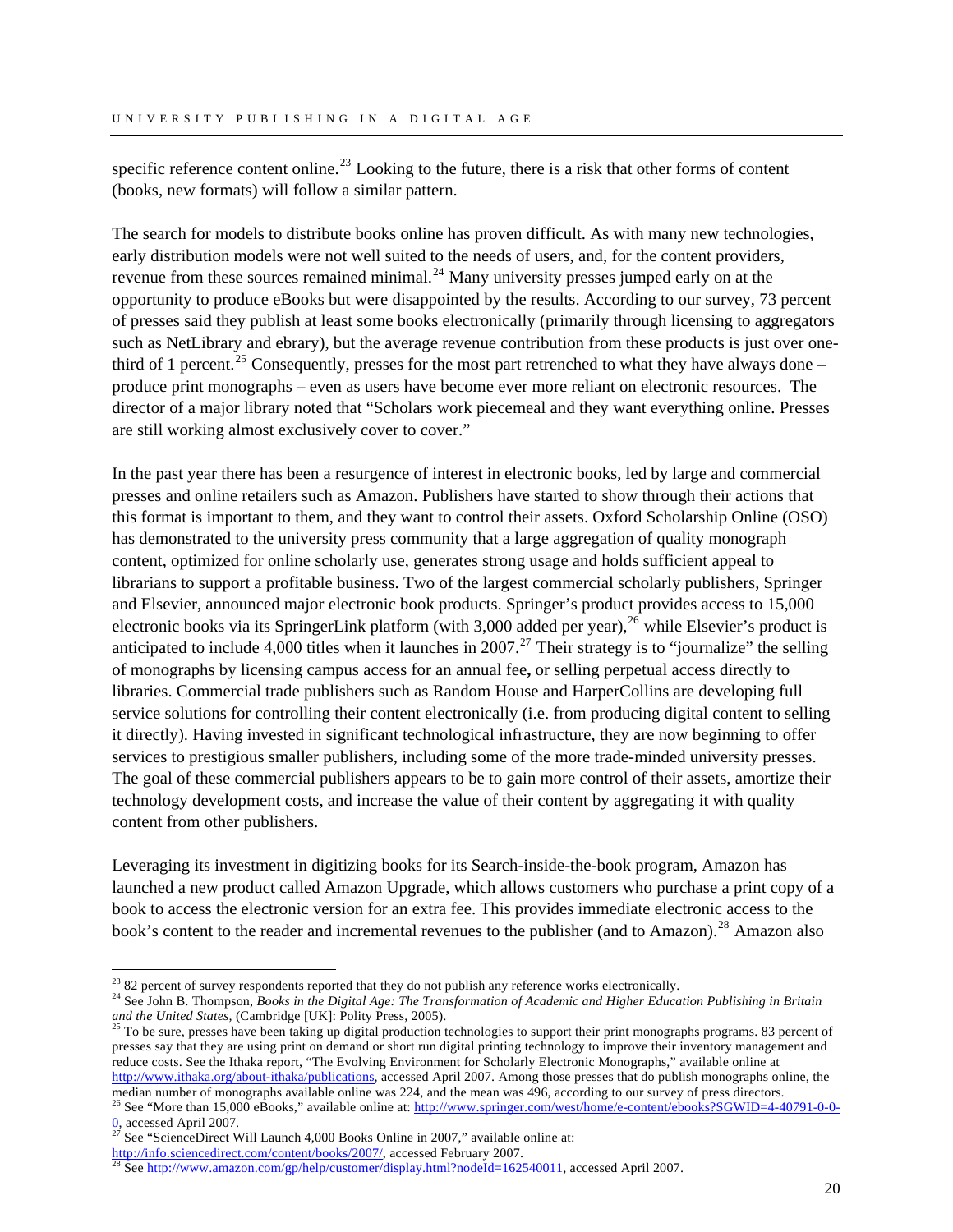<span id="page-22-0"></span>sells electronic books via its subsidiary Mobipocket. Google, too, has been mulling business models for selling access to the book content that publishers have provided for inclusion in Google Book Search.<sup>[29](#page-22-1)</sup>

Without the resources to invest in their own solutions, small publishers are nevertheless trying to find the optimum way to control their assets, develop a customer base, and maximize both revenues and dissemination of their content. A number of the presses consulted for this study have put renewed energy into developing strategies for creating, storing, distributing, and monetizing electronic content.<sup>[30](#page-22-2)</sup> New production workflows to create electronic editions are growing up within university presses. New digitization, storage, and reversioning services such as Bibliovault and codeMantra have been launched to support the development and maintenance of this electronic content. Experimentation with large commercial e-book aggregators such as Amazon, Google, and ebrary (now offering, in addition to its licensing model, a platform for publishers to sell directly to libraries) is growing across the university press sector. And of course the opportunities for licensing e-content continue to abound (e.g. Questia, Books 24/7, etc.).These represent big choices and tough decisions for publishers without the resources to invest in the preferred end-to-end solutions of their larger competitors. For smaller university presses, and for those that do not publish journals, these decisions are particularly challenging because they involve so much new terrain, and because there is so little time and capacity within the press to develop the complex skills that enable them to navigate that terrain. But, it must be noted, those skill sets and decisions are also a challenge to the bigger university presses – a worry that we heard throughout our interviews. A director of a medium/large press said that for several years he had preferred to sit back and watch commercial publishers experiment with eBook models, but he is now feeling more pressure from libraries and from his Board to take action.

One could make an argument for small presses to let commercial publishers risk their capital in experimenting with new technologies and business models until the market matures, especially since most of the content at stake (humanities monographs) has limited commercial appeal. We are concerned, however, that the commercial publishers are pursuing different objectives that may not lead to desirable outcomes for universities; for example, universities have an interest in exploring ways to use new technologies to reduce costs of publishing so that the monograph continues to be a viable format for new authors and those in less mainstream fields. Commercial publishers are focused instead on maximizing scale. Moreover, the "wait-and-see" approach allows large commercial firms a critical head start in building large scale platforms with the ability to attract and control scholarly content. It would not be in the community's interests to see electronic monographs and new electronic formats follow the same path as journals.

# **D. University presses can continue to play a critical role in publishing**

 $\overline{a}$ 

*1. Presses are beginning to change, but most still lack critical resources and capabilities*  Most of the presses we consulted are attuned to the problems described by provosts and librarians, and are trying to re-establish and reinforce their value to their universities. Our survey found that almost all presses aspire to align their publishing programs at least somewhat with the strengths of their parent

<span id="page-22-1"></span><sup>&</sup>lt;sup>29</sup> While Google has not made any official announcements of such a product, a Google Book Search representative discussed the company's plans at a presentation at the 2006 AAUP conference.

<span id="page-22-2"></span> $30\,23$  percent of university press directors reported that they plan to newly deploy electronic monograph publishing in the next 1-2 years, 50 percent plan to digitize out of print books, and 28 percent plan to invest in digital repositories, which are also a potential step toward electronic monograph publishing.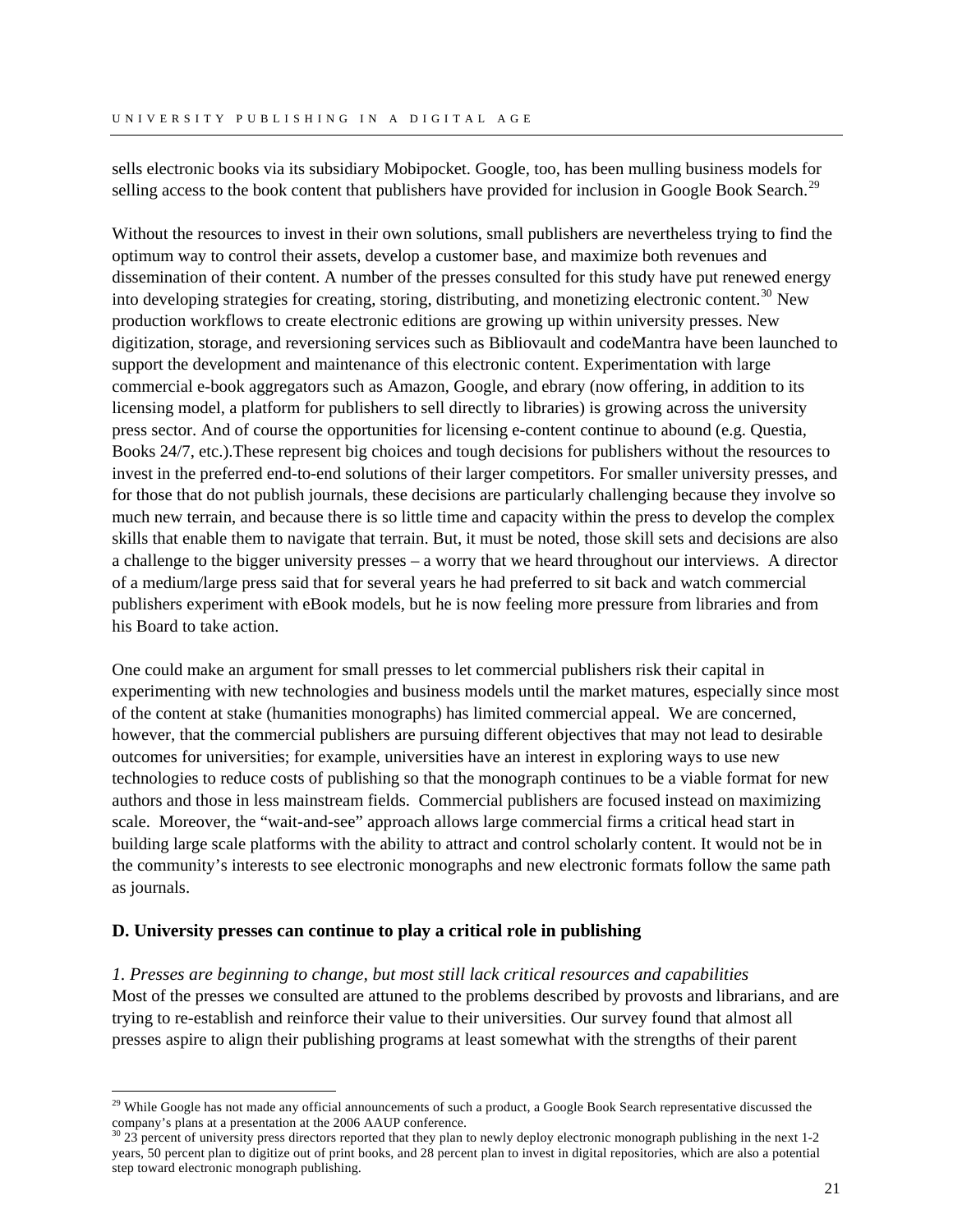universities, with the larger presses more in favor of this strategy and the smaller ones somewhat less.<sup>[31](#page-23-0)</sup> By reflecting the parent's academic strengths, the press can draw on the expertise of faculty and departments across the organization, develop scale and specialization that comes with tighter focus, and enhance the brand of the school and extend awareness of its influence in a particular academic field. Many in the university press world attribute this focused strategy to Frank Urbanowski, the long-time director of MIT Press. He is credited with redirecting MIT's editorial program away from a large number of subject areas with shallow representation and toward a highly focused set of disciplines that mostly matched MIT's academic contours. A press leader argued that university presses should move more toward the local interests: "university presses have a broad mission – to be stewards of scholarship [and serve the] public good. They used to have a specific mission – to act as the showcase for the research of their particular university [and serve the] institutional good. University presses have drifted away from this second mission and we need to get back to it."

The director of a large press said, "The real priority is to align the press with the research centers of the university and to raise the profile of university research outside the university community. In this way we can return to the founding mission of the university press – to disseminate the scholarship of the university and strengthen the university's reputation." A press director at a small press told us, "We have a lot of interesting initiatives on campus such as a lab for interdisciplinary research in a variety of disciplines including nanotechnology, entrepreneurship, bioscience, and the environment, and we are trying to figure out what publishing could come from these." Another director said, "We need to reflect better our university's own intellectual ambition."

The question often arises of how presses can align themselves more closely with their host institutions' without becoming "vanity publishers." This will be a difficult challenge to overcome as there is considerable concern and inertia pertaining to this question. Clearly they should strive to publish the best work in the fields in which they have programs. One way is by aligning their programs with the strengths of their universities, as MIT Press has done, so that these goals are compatible. Another is by using local faculty as editors and reviewers, offering them an opportunity to help build publishing centers of excellence in their subject areas. Another is by offering publishing services (possibly in collaboration with libraries and/or academic computing) to departments and research centers that wish to disseminate their intellectual output in new formats. For example, presses could help faculty and students develop program-related websites, preprint sites, or other complements to traditional peer-reviewed publications.

We found numerous examples of presses that are actively redesigning their editorial programs to reflect local academic priorities. A medium-sized press is planning to start new branded journals in public policy and veterinary science, areas that the press has not published in before but which are strengths of the parent institution. A large press is starting a new list in regional environmental studies—again, a leading program at its university. It is also defining templates, standards and procedures for faculty-initiated digital projects of various types, including critical editions, encyclopedias and other reference materials, interactive databases, and multimedia works. Another press director joined his president on a trip to China to consider publishing opportunities together.

 $\overline{a}$ 

<span id="page-23-0"></span> $31$  Half of very large and large presses said they aspire to align very closely with their university's strengths, whereas only one quarter (24 percent and 28 percent) of small and medium sized presses aspire to very close alignment. 9 percent of small presses and 11 percent of medium sized presses say they align "not at all" with their parent university; no large or very large presses reported this. The discrepancy between the larger presses and the smaller ones may be partially explained by the fact that it is easier for a larger press, with more publications and more series, to align itself with a university's priorities.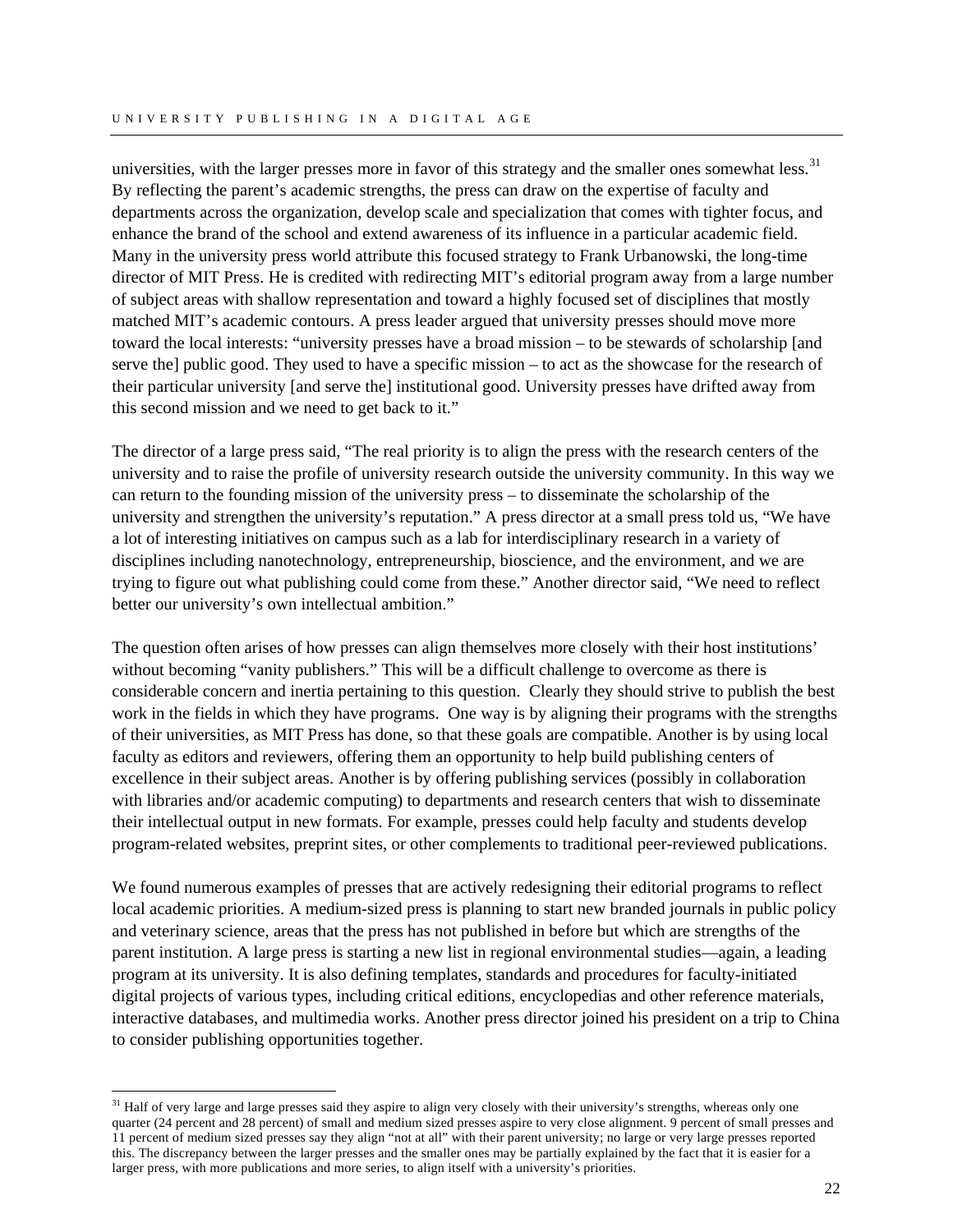Likewise, most press directors understand the need to shift to electronic publishing. Several spoke of developing "new infrastructure to support different kinds of publishing". "The future of university presses is electronic," said the director of a medium-sized press. "We need to think of new delivery models for university press content that will be content-deep and navigation-rich." Some are considering what it will mean to remake the scholarly monograph in an online environment, enabling readers to access layers of documentary evidence and supplementary analysis. For example, OSO has already demonstrated the value of converting footnotes to web-enabled reference links.<sup>[32](#page-24-0)</sup> In the Gutenberg-e project, Columbia University Press and the American Historical Association explored the possibility of linking electronic monographs to secondary scholarship and underlying primary sources.<sup>[33](#page-24-1)</sup> Another more recent example of the kind of innovative scholarly publishing that technology could enable is a 2006 book called *Gamer Theory* by the media and cultural studies scholar McKenzie Wark. In partnership with the Institute for the Future of the Book, Prof. Wark has published a "networked" book draft that allows readers to add bloglike comments in virtual marginalia, to which Prof. Wark occasionally responds. He has integrated some of the critiques and commentary on the site into the print version of the book, published by Harvard University Press.<sup>[34](#page-24-2)</sup> Far more than just a digital copy of the text, the online book became the meeting-site of an ongoing scholarly conversation that both precedes and follows the official publication of the print edition. These examples are by no means proven models (in fact, Gutenberg-e highlighted some of the challenges of reinventing the monograph), but they are illustrative efforts at experimentation.

University presses have begun to act on their stated intentions. "We are moving at last, to the digital warehouse route," said one director, who was planning a digital warehouse (i.e. a place to store electronic versions and export them to reselling platforms) as a preliminary step toward electronic publishing. Another director sketched a plan to "journalize" his press's annual monograph publications by licensing electronic access to libraries via subscription, much as Springer has done though its eBooks collections on its SpringerLink platform. Yale University Press and Columbia University Press have recently announced agreements with ebrary for technology platform hosting that will allow them to market electronic versions of their monographs.<sup>[35](#page-24-3)</sup>

There is once again widespread hope that electronic dissemination, done effectively, could revitalize the monograph. Press directors spoke of the desire to deliver scholarly content in the format that researchers are looking for so that it remains part of the research and teaching "workflow".<sup>[36](#page-24-4)</sup> Putting monographs in electronic form can increase accessibility and enable publishers to market content in different forms, such as leasing (the model Google Book Search said it was contemplating $37$ ), or selling access to chapters or chunks of text in addition to full volumes. Electronic monograph products could also be sold in price tiers that segment the market in a way that is not possible with print. With the low marginal costs of delivering access to electronic resources, publishers may be able to reach new customers or sell different access

<span id="page-24-4"></span> $36$  See Lorcan Dempsey's discussion of workflow in his blog entry "In the flow," available online at [http://orweblog.oclc.org/archives/000688.html,](http://orweblog.oclc.org/archives/000688.html) accessed April 2007.<br><sup>[37](http://orweblog.oclc.org/archives/000688.html)</sup> AAUP conference, June 2006.

 $\overline{a}$ 

<span id="page-24-0"></span><sup>&</sup>lt;sup>32</sup> See OSO's online tutorial for an example of how this works. Available online at:<br>
<u>http://www.oxfordscholarship.com/oso/public/tour/tour\_start.html</u>, accessed April 2007.

<span id="page-24-3"></span><span id="page-24-2"></span>

<span id="page-24-1"></span><sup>&</sup>lt;sup>33</sup> See <http://www.gutenberg-e.org/aboutframe.html>[, access](http://www.oxfordscholarship.com/oso/public/tour/tour_start.html)ed April 2007.<br><sup>34</sup> The networked version of the book is available online at [http://www.futureofthebook.org/gamertheory,](http://www.futureofthebook.org/gamertheory) accessed April 2007.<br><sup>35</sup> See "ebrary Sig online at: [http://www.ebrary.com/corp/newspdf/ebrary\\_Blackwell\\_Yale\\_Columbia.pdf](http://www.ebrary.com/corp/newspdf/ebrary_Blackwell_Yale_Columbia.pdf), accessed April 2007. The deal that these presses struck with ebrary contrasts with the earlier ebrary licensing model, which involved ebrary marketing and selling content. In this model, ebrary is a technology platform service provider to the presses.

<span id="page-24-5"></span>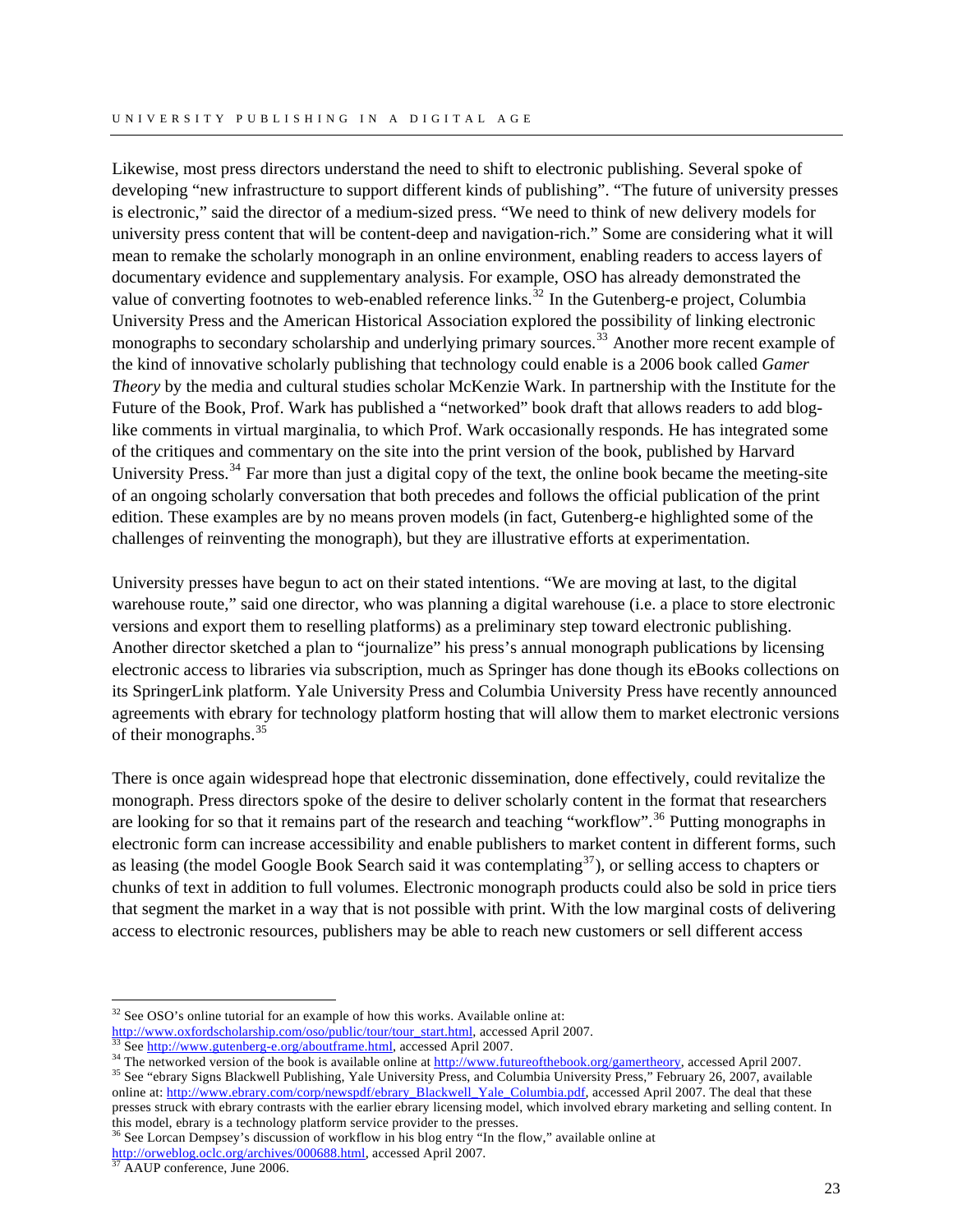options to different packages of content.<sup>[38](#page-25-0)</sup> Finally, in the long term electronic dissemination could reduce costs by enabling presses to reduce print costs, potentially eliminating print runs for niche-oriented books and offering these only via print-on-demand.

Not everyone is enthusiastic about these possibilities. Librarians may worry about extending the leasing model to monographs. Some publishers argue for the enduring worth of the sustained argument that the scholarly monograph represents. "The monograph program is the heart and soul of the press," said the director of a large press. "Books serve a different role than journals. They act as change agents, uniting disciplines and making bridges between subjects. They form the basis for a more general conversation and more galvanizing work." The fear is that when scholarly books are "chunked" into smaller segments, the long argument form will disappear. We would argue that authors should continue to produce booklength arguments, but must accept that readers will not always read them end-to-end.

Moreover, earlier attempts to foray into eBooks have been disappointing. What will be different this time? One issue seems to be that making this transition in a truly meaningful way requires new capabilities and infrastructure, but presses still lack a number of elements required for this strategy to succeed. First, most still do not have a business model for electronic content (other than journals). Second, they lack the technological infrastructure and tools. Third, they need ways to conduct market research and strategies to market content online. Fourth, most lack the funds to build or buy this technological infrastructure or the skills to develop and implement an electronic marketing and distribution strategy. And because scholars and tenure committees in many fields, especially in the humanities, still resist electronic-only publication (which is not viewed as carrying the same prestige as print publication), presses will probably have to operate both print and electronic programs during a transitional period. But a renewed wave of investment from commercial publishers and reader manufacturers suggests that the time may now be more ripe for eBooks to take root, provided publishers can develop models that meet the needs of customers.

# *2. Presses possess unique skills and assets*

 $\overline{a}$ 

The next question we explored with our interviewees is what university presses can bring to the table in a new world of university publishing. What are they good at, and will that continue to matter?

First and foremost, they excel at credentialing scholarship (bearing in mind that there are many fields and types of scholarship, in the humanities at least, which are not adequately covered by the existing arrangements). In a world where anyone can publish anything online, the role of identifying what is important and worth reading will remain critical.<sup>[39](#page-25-1)</sup> This is particularly true of book length arguments (monographs), but is also true for journal literature at a large minority of the presses. Presses have developed networks of reviewers and detailed processes, refined through years of experience, for the purpose of selecting content.<sup>[40](#page-25-2)</sup> While peer review has detractors, the fact that universities have relied

<span id="page-25-0"></span> $38$  It is worth noting that the lowest price bracket, for customers with least access to resources, may be free in a progressive pricing model. Free access to scholarly content in poor countries is most feasible online. In the journals world, open access for poor countries has been facilitated by such projects as HINARI, Agora, and OARE.

<span id="page-25-1"></span> $^{39}$  It is worth noting that this credentialing service is most important when sales volume is so small that market criteria do not generally apply. The exceptions -- scholars whose star qualities are measured by their ability to publish with commercial presses - prove the rule.

<span id="page-25-2"></span> $40$  The credentialing process for monograph publications rests on at least three rounds of internal and external review – subject specialist editors at the presses choose the most promising works of scholarship from among those submitted, further refine their selection through rigorous peer review, and finally submit their choices (including the recommendations from the peer reviewers) to publishing boards often made up of faculty specialists at their parent institution who give final approval or rejection.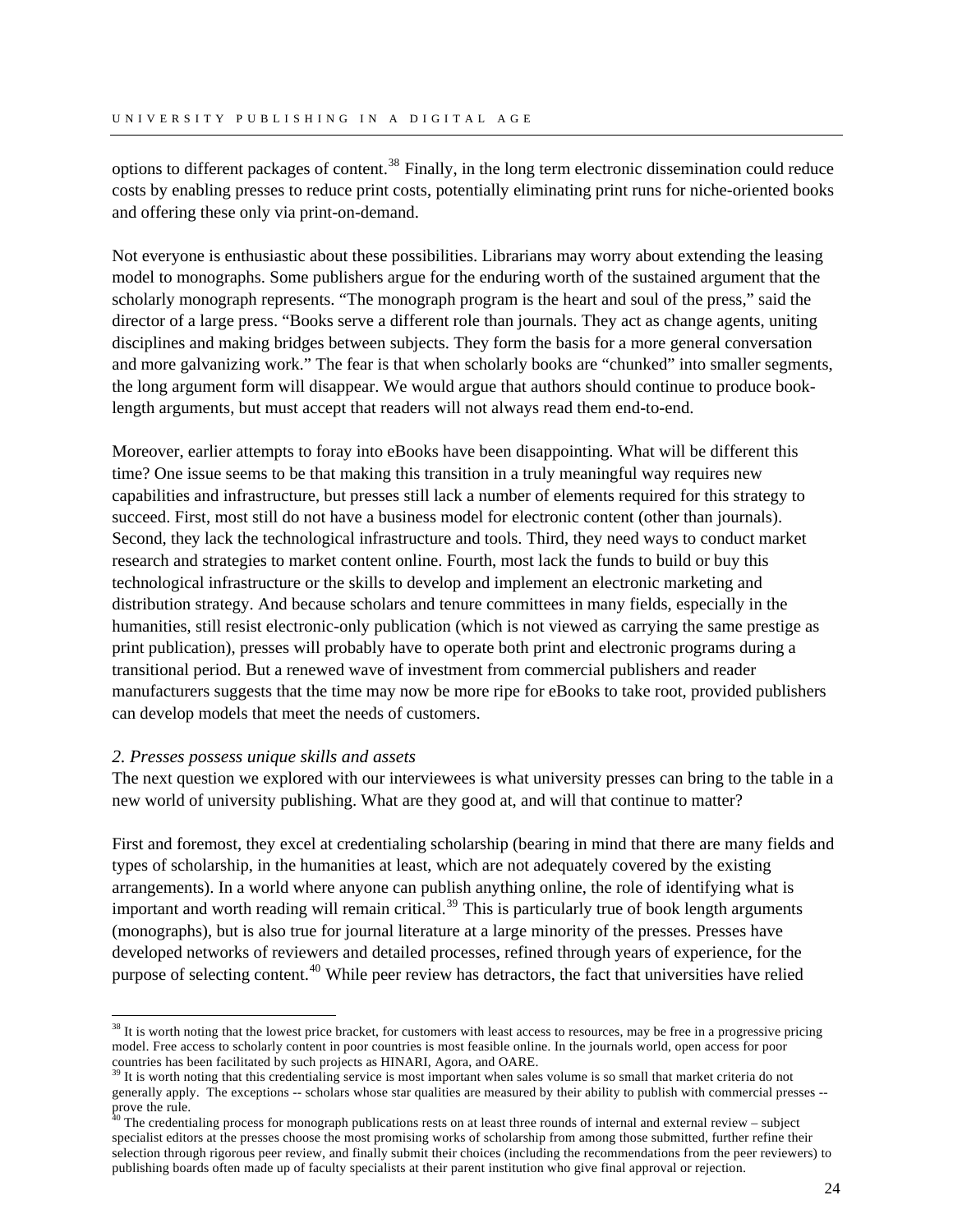upon this system for tenure and promotion decision for decades shows how strong and valuable it is. Presses also help to develop and improve scholarly work through the editorial process – organizing, refining, and sharpening arguments. This refinement is often based on a dialogue with the academic community (including peer reviewers) about what will make the work better, as well as the deep disciplinary knowledge and editorial skills that subject editors bring to the process. Through these processes they have developed brands associated with particular disciplines, which add value to the materials they publish (and, we would argue, their host institutions). Finally, many presses have strong regional publishing programs. These are particularly important for state universities, as they provide one bridge between the institution and the constituency it serves.

Presses also have experience evaluating demand for a product, setting a price, making production decisions accordingly, risking their capital to back up those decisions, and extracting from the marketplace enough revenue to sustain the publishing process. This experience is very relevant in an electronic world, where universities have invested vast amounts of money in creating online resources with little attention to how they will be used and by whom. Moreover, presses collectively possess deep knowledge about the size and characteristics of the markets for scholarship in nearly every discipline. This expertise is valuable in deciding how resources should be allocated to address the needs of these markets, whether for print or electronic resources.

Presses are also good at getting what they publish out to the market. They have relationships with wholesalers and retailers, including online ones such as Amazon, with the ability to reach a global audience. They have accumulated extensive experience in marketing – i.e. drawing attention to the books they publish through publicity and promotion, with special attention to increasing dissemination within the academic community. They also have a great deal of experience in managing their intellectual property to balance their goals of maximizing exposure while protecting copyright and their ability to sustain the enterprise.

It is worth reiterating that print will likely be a preferred technology for cover-to-cover reading for some time to come; many people will continue to derive pleasure from building a library of books that represent their interests. Traditional production skills, such as designing book jackets and managing distribution of print copies, will continue to be needed, even if this ceases to be the primary format in which content is read. Moreover, book marketing and distribution will continue to be very important to reaching markets that do not have access to large aggregated electronic offerings, which are chiefly targeted to academic libraries.

Publishing consultant Joseph Esposito provides a useful summary of what presses have to offer. He writes, "[Presses] make an investment in a book or journal, which then starts an entire process. It is a complex process; it took many decades to evolve, it takes years to learn, and it requires talent to master..."<sup>[41](#page-26-0)</sup> This is an important reminder that the craft of publishing is not to be undervalued, and, if effectively abandoned by universities, would be extremely difficult to rebuild. Finally, presses have an existing base of networks and scholarship that offers enormous potential as a foundation for building a platform for disseminating research.

 $\overline{a}$ 

<span id="page-26-0"></span><sup>&</sup>lt;sup>41</sup> Joseph J. Esposito, "The Wisdom of Oz: The Role of the University Press in Scholarly Communications," (Ann Arbor, MI: Scholarly Publishing Office, University of Michigan, University Library vol. 10, no. 1, Winter 2007.) Available online at: [http://hdl.handle.net/2027/spo.3336451.0010.103,](http://hdl.handle.net/2027/spo.3336451.0010.103) accessed May 2007.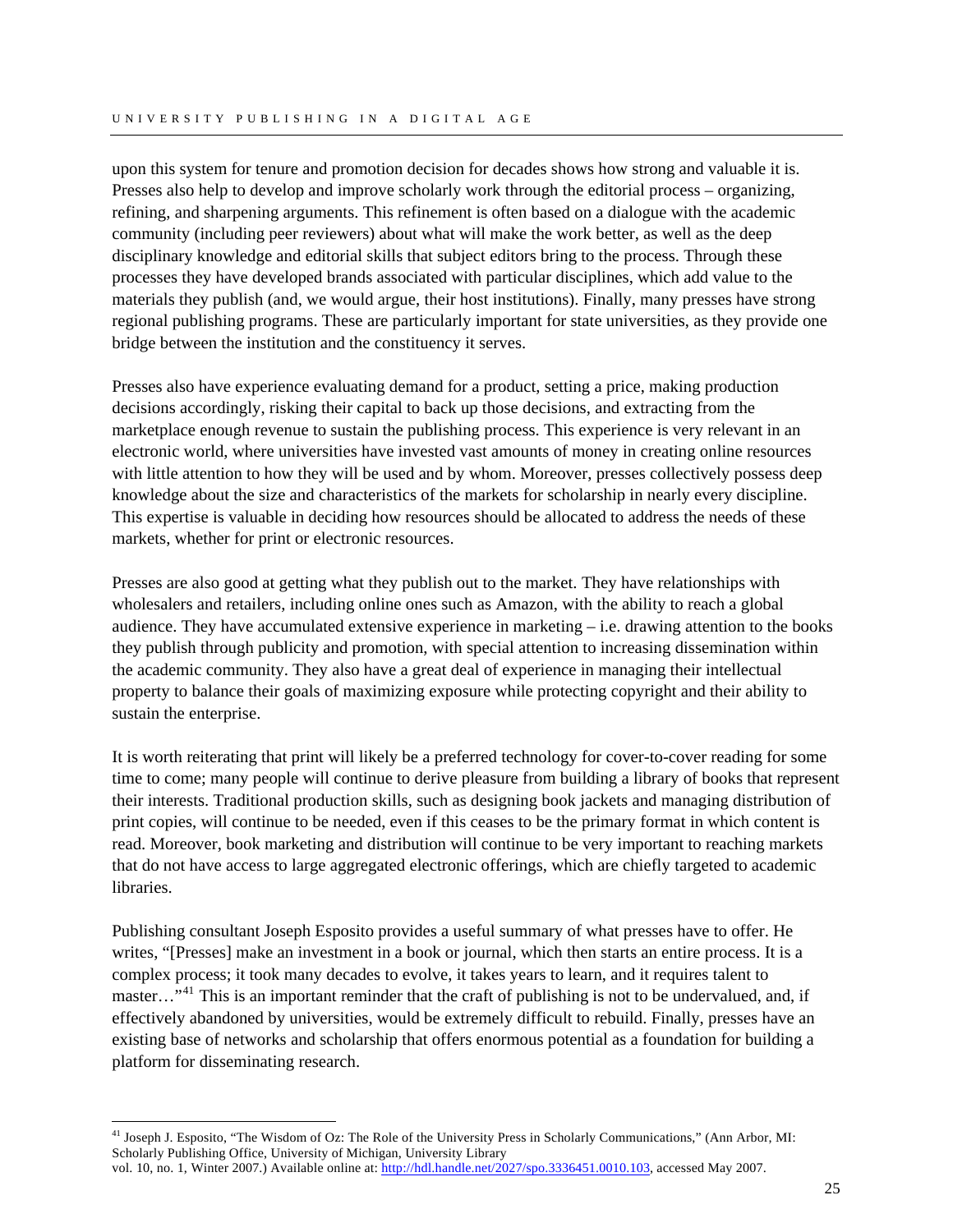#### *3. Collaborations between the press and library can create value*

There are natural partnerships between the press and library due to their complementary skills and assets (see Appendix B for a detailed description of the strengths and weaknesses of each). One librarian commented that "Press/library collaborations must be interactive, nimble, pushing the window on new forms of scholarship – creating new knowledge using technologies, and reinventing business models." James Neal, university librarian at Columbia, offers a thoughtful perspective on this topic in his paper "Symbiosis or Alienation: Advancing the University Press/Research Library Relationship Through Electronic Scholarly Communication."[42](#page-27-0)

Since the mid-1990s, there have been several noteworthy press/library collaborations aiming to develop infrastructure, products, tools, and services. Some examples include Project Muse at Johns Hopkins, Columbia International Affairs Online (CIAO), and the development of the *Encyclopedia of North Carolina*, which was published by the University of North Carolina Press with financial support and image licensing expertise from the UNC Library, and will likely be published online through a partnership of the press and the library. "We [the library and press] worked together well on a project [*The Encyclopedia of North Carolina*]. This was a good collaboration. I think what we need to do is figure out the line between building special collections ourselves with tools to make them more accessible, and creating editorial layers that filter that content. The former is what we do well. The latter is what presses do well. How can we work together to build on these mutual strengths?"

At Penn State, the press director now reports into the library, which has enabled several areas of collaboration through a newly established Office of Digital and Scholarly Publishing. A joint imprint of the press and the library, Metalmark Books, is republishing select books from the library's Pennsylvania history collections. A monograph series, Penn State Romance Studies, was launched via a collaboration between the press, library, and several academic departments. Both series are available free online (with the technology and hosting provided by the library) and for purchase in print (via print-on-demand). The library's digitization unit is converting PSU Press backlist titles, which will enable the press to move more of its titles into this "National Academies Press" model.<sup>[43](#page-27-1)</sup> And DPubS, an open-source electronic publishing platform, which was developed by the Cornell Library in partnership with the Pennsylvania State University Libraries and Press, is being updated to support the online publication of this and other material<sup>[44](#page-27-2)</sup>

These collaborations face many difficulties, especially without high level support, and we came across a number that were less successful. These challenges stem from their disconnected leadership structures and the different cultures reflecting the ways each face their respective markets. One librarian stated, "We [presses and libraries] need to articulate a vision of a new system of scholarly communication, and then we need to do some experiments together that illustrate what is possible. In order to do this, we need to get the administration to pay attention. But most provosts do not have a scholarly communication agenda,

 $\overline{a}$ 

<span id="page-27-1"></span><sup>43</sup> Which is to say, offering a free version of page images online, with payment required for downloadable PDF files or print. For details on the National Academies Press model, see that press's FAQ, available online at http://www.nap.edu/about/about\_pdf.html#10, accessed May 2007.

<span id="page-27-0"></span> $42$  See James Neal, "Symbiosis or Alienation: Advancing the University Press/Research Library Relationship Through Electronic Scholarly Communication." Co-published simultaneously in the *Journal of Library Administration* (The Haworth Information Press, an imprint of The Haworth Press, Inc.) Vol. 35, No. 1/2, 2001, pp. 5-18; and: *Libraries and Electronic Resources: New Partnerships, New Practices, New Perspectives* (ed: Pamela L. Higgins) The Haworth Information Press, an imprint of The Haworth Press, Inc., 2001, pp. 5-18.

<span id="page-27-2"></span><sup>&</sup>lt;sup>[44](http://www.nap.edu/about/about_pdf.html#10)</sup> See "Current Projects," available online at: [http://www.libraries.psu.edu/digital/scholarlycomm/projects.html,](http://www.libraries.psu.edu/digital/scholarlycomm/projects.html) accessed April 2007.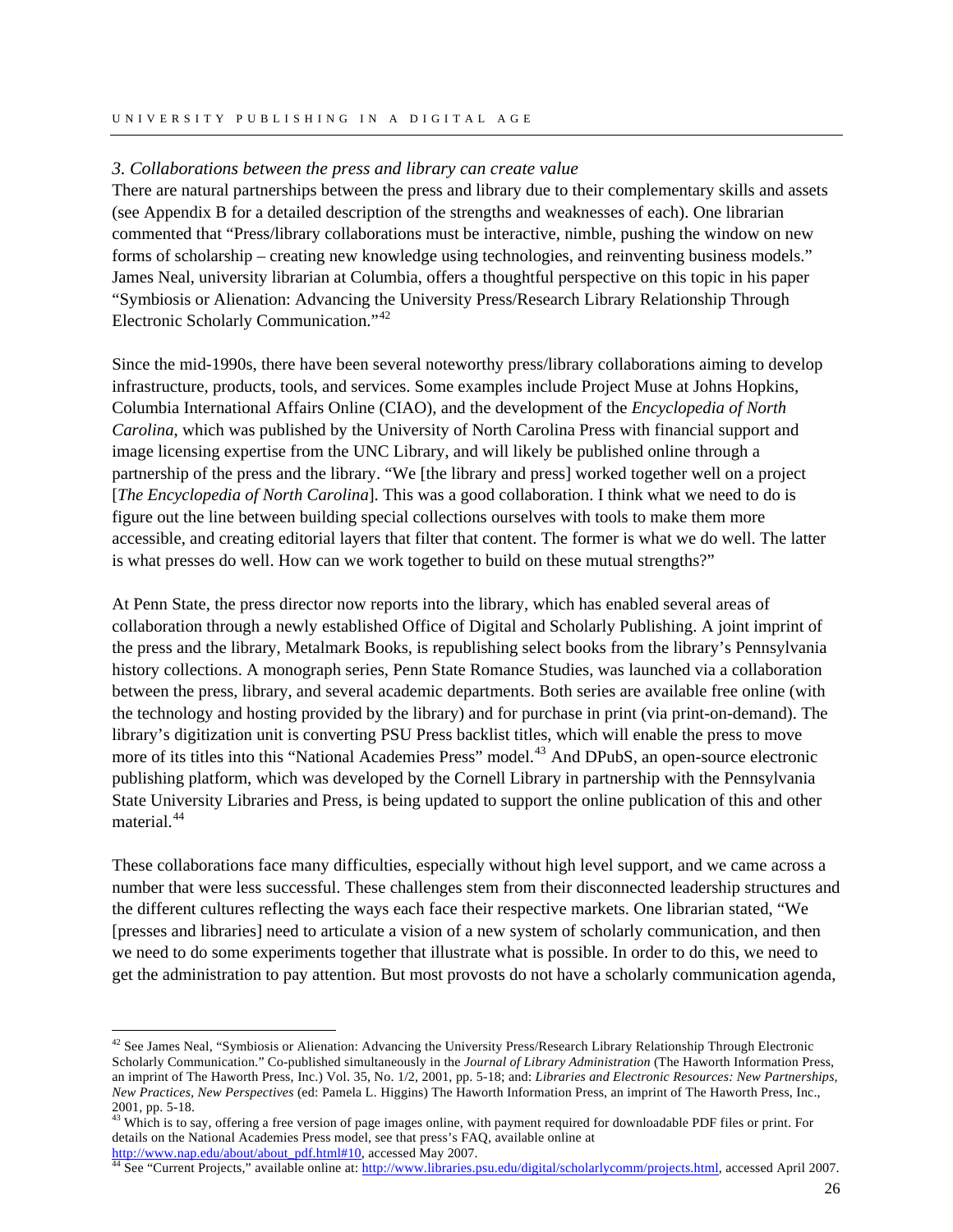and if the university's attitude toward presses doesn't change, this collaborative vision among presses, and between presses and libraries, will never work."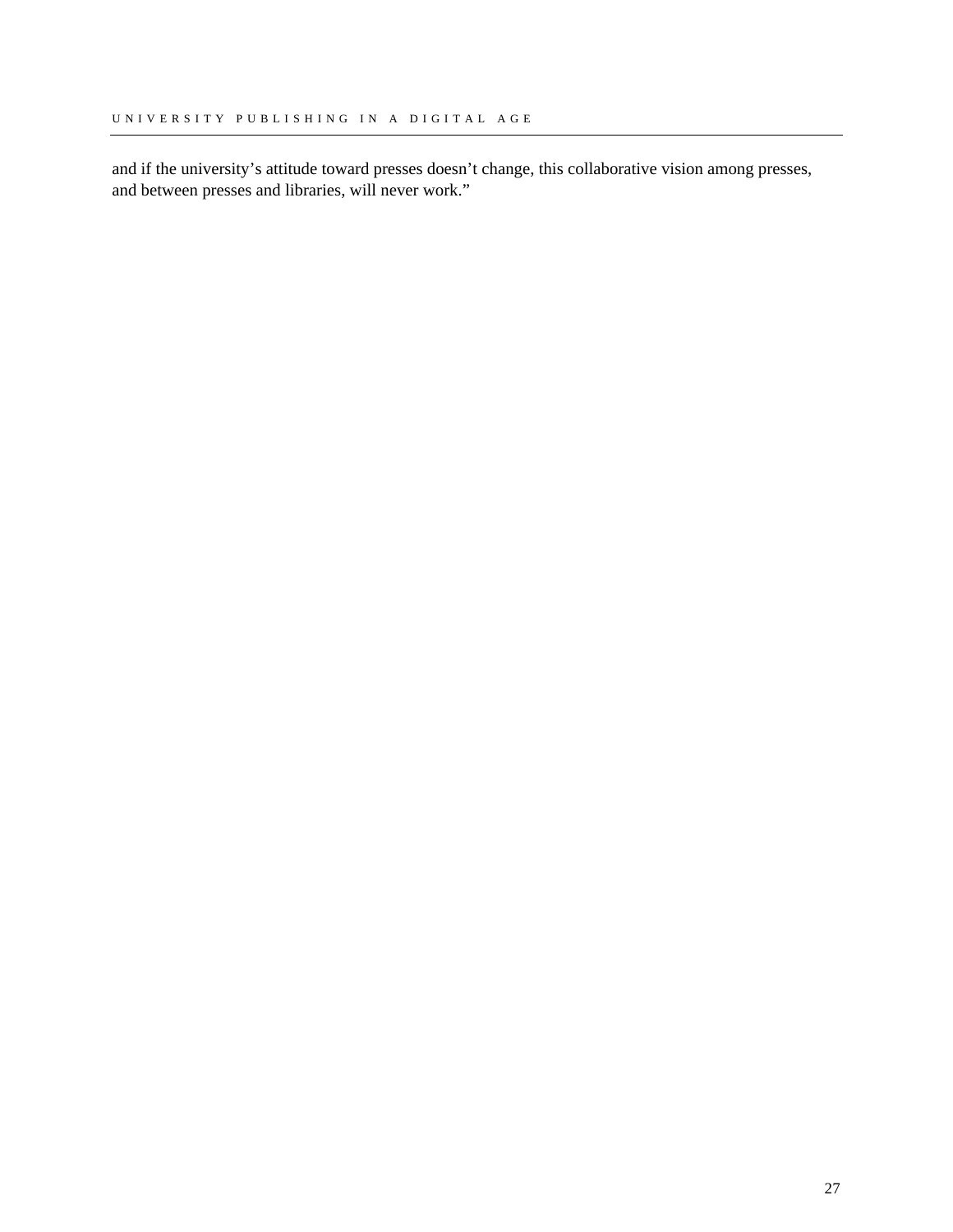# <span id="page-29-0"></span>**III. WHAT IS NEEDED?**

We have identified a set of actions to enable universities to play a more effective role in publishing. In this section we describe these actions and explain why they are important. This section will conclude with a brief summary of recommended steps that presidents, provosts, press directors and librarians could take on their campuses.

# *1. Take a more active role in publishing*

There are at least five reasons why, collectively, universities should play an active role in publishing their own research outputs and should take part in a community-wide publishing system:

- As non-profit organizations, universities can make publishing decisions that balance the priorities of mission and profit. Because they are chartered to serve an academic mission, they aim to publish quality scholarship in markets where there may be little or no profit, but great research or educational impact.
- Determining what constitutes important scholarship is a critical aspect of what universities do. Credentialing provides a screening mechanism to let researchers know what is considered high quality and "important" among the infinite quantity of information available on the Web. It also informs critical decisions about tenure and promotion. New mechanisms may emerge that detach peer review from publishing, but there is considerable uncertainty as to when and how this might happen.
- Universities generally share the ultimate aim of maximizing the production of and access to high quality research, not profits or growth. As mission-centered publishers, universities can aim to charge fees that cover most of their costs and sustain the enterprise (albeit usually with some subsidy), and are affordable to as many libraries and consumers as possible. By not extracting profits, non-profit publishers may keep costs lower for the university system. Also, by returning the publishing revenues from university-sponsored research back to the university community, the university can use the fruits of its scholarly activity to invest in new publishing and research activities.
- Publishing operations situated within universities are uniquely positioned to leverage relationships with faculty and other assets. For example, editors located on campus have the opportunity to develop relationships with faculty, exposing them to new scholarship, whether it is being developed by local faculty themselves, by colleagues of local faculty, by departmental or cross-disciplinary research initiatives, or simply by a visiting academic presenting at a seminar. Out of these networks of scholars and authors can arise ideas and publishing opportunities. Co-locating presses and scholars enables scholarly publishing opportunity much as co-locating entrepreneurs and venture capitalists in Silicon Valley or Cambridge enables business innovation. Co-location within the same institution also allows for new business models such as joint ventures between content producers and publishing bodies that share the risks and rewards of the enterprise.
- Finally, university publishing operations can provide opportunities to extend the brand of the institution in the world. They can insure that major new programs and centers have global reach and impact. They signal an institution's commitment to research and scholarship in particular fields.
- *2. Develop effective strategies for scholarly communications*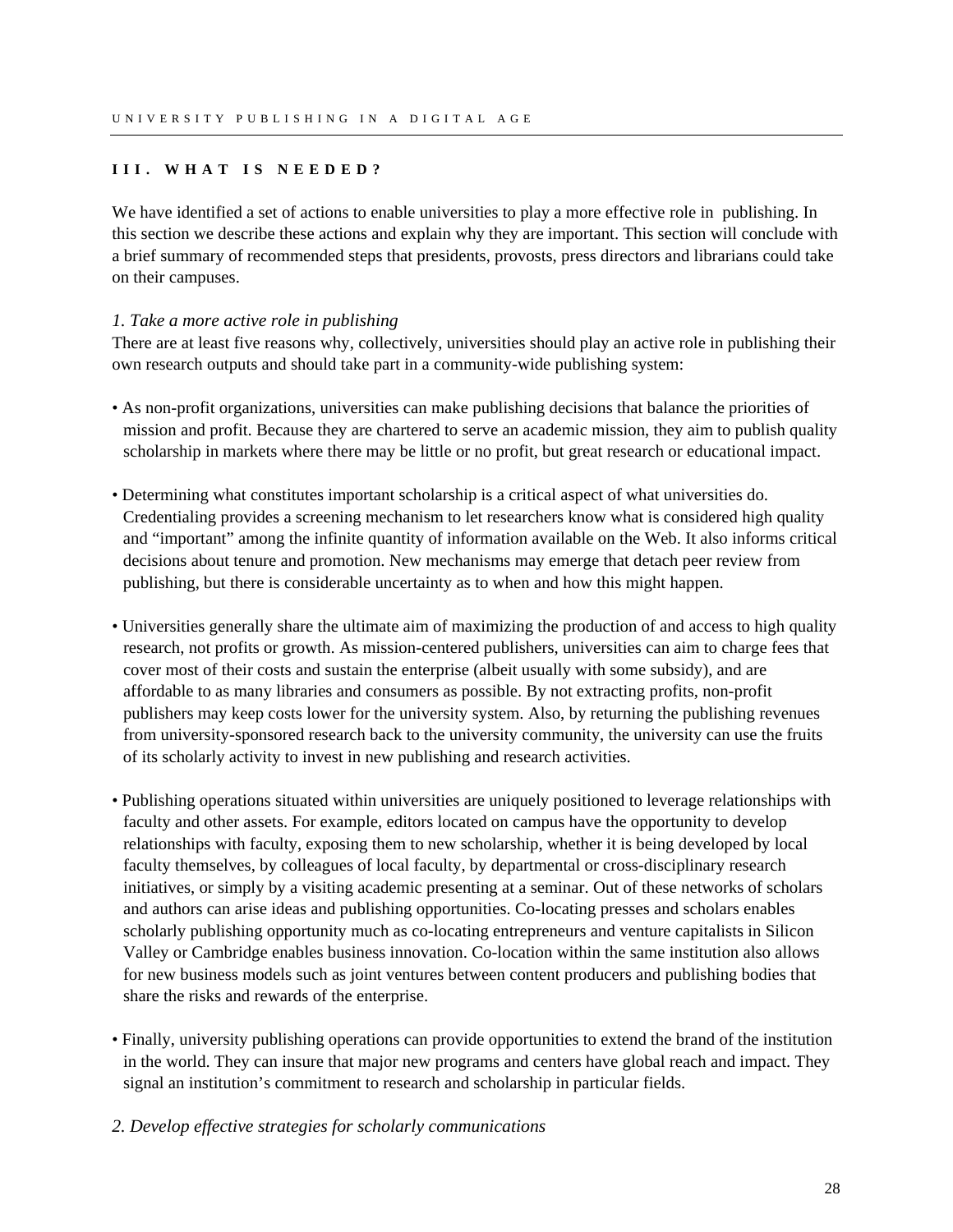University leaders should take a strategic approach to the communication and dissemination of the knowledge they produce. This strategy should encompass what services are needed for scholars to create and disseminate content, how these services should be priced, what level of subsidization (if any) is appropriate, and where funding will come from. It should take a coherent position on issues pertaining to intellectual property. It should identify what activities should remain within the university and what should be outsourced to third parties (either commercial or not-for-profit). Finally, this vision should encompass peer review and its relationship to publishing. There should be consistency in the value placed on scholarly publishing (i.e. for tenure and promotion) and the resources devoted to making it possible.

Each institution's publishing strategy should reflect its core mission and circumstances  $-$  i.e. public versus private, large vs. small, research vs. teaching oriented. Some may feel that it is appropriate to be "fast followers"; others may wish to stake out more of a leadership role. Clearly the more a university's publishing portfolio evolves to mirror and extend that institution's reputation and intellectual strengths, the more ambitious administrators can be for their presses or other publishing entities. Provosts should develop strategies that enhance the reach and reputation of the institution through its publishing initiatives.

# *3. Create organizational structures necessary to implement these strategies*

As a first step, administrators need to take inventory of the publishing-related activities currently taking place within their institutions. The decentralized organization of most universities breeds inefficient and sometimes opaque investment with a lot of "reinventing the wheel" in the area of publishing processes and services. To streamline these activities one must understand what products are produced, how they are created, what services are provided, who provides them, what funding is going into these activities and where it is being spent.

Next, administrators should identify the leadership, managerial, editorial, and technical skills required to carry out the strategy. The set of skills residing in presses, libraries, faculty, graduate students, and technology departments today is more a reflection of historical roles than future needs. New publishing strategies are likely to involve new configurations of activities on campus, best achieved (at least in the short run) through collaborations between various entities and people on campus, including libraries, presses, academic departments, and individual faculty. Combining skills and assets across these historically siloed units can enable more efficient and dynamic content creation and dissemination.

Administrators will need to be actively involved in encouraging more collaboration and providing the necessary incentives. Press and library directors, for their part, will need to learn to work together effectively. Some universities have tried to encourage this kind of collaboration by bringing the press inside the library, or creating centralized leadership for both bodies in the form of a chief information officer or head of academic information and services. We do not wish to advocate a specific configuration or reporting structure for these activities, but we would argue that these activities must be connected to program strengths of the university if they are to remain relevant to their campuses.

# *4. Create models that scale / collaboration across universities*

We heard a pervasive view that one of the key factors behind the difficulties of university presses is scale. They lack the scale to compete effectively with commercial presses, to take risks with new business models, and even to have the bandwidth to think strategically and boldly about how to deal with the forces of change. One librarian commented: "What's missing is experiments at scale. Presses cannot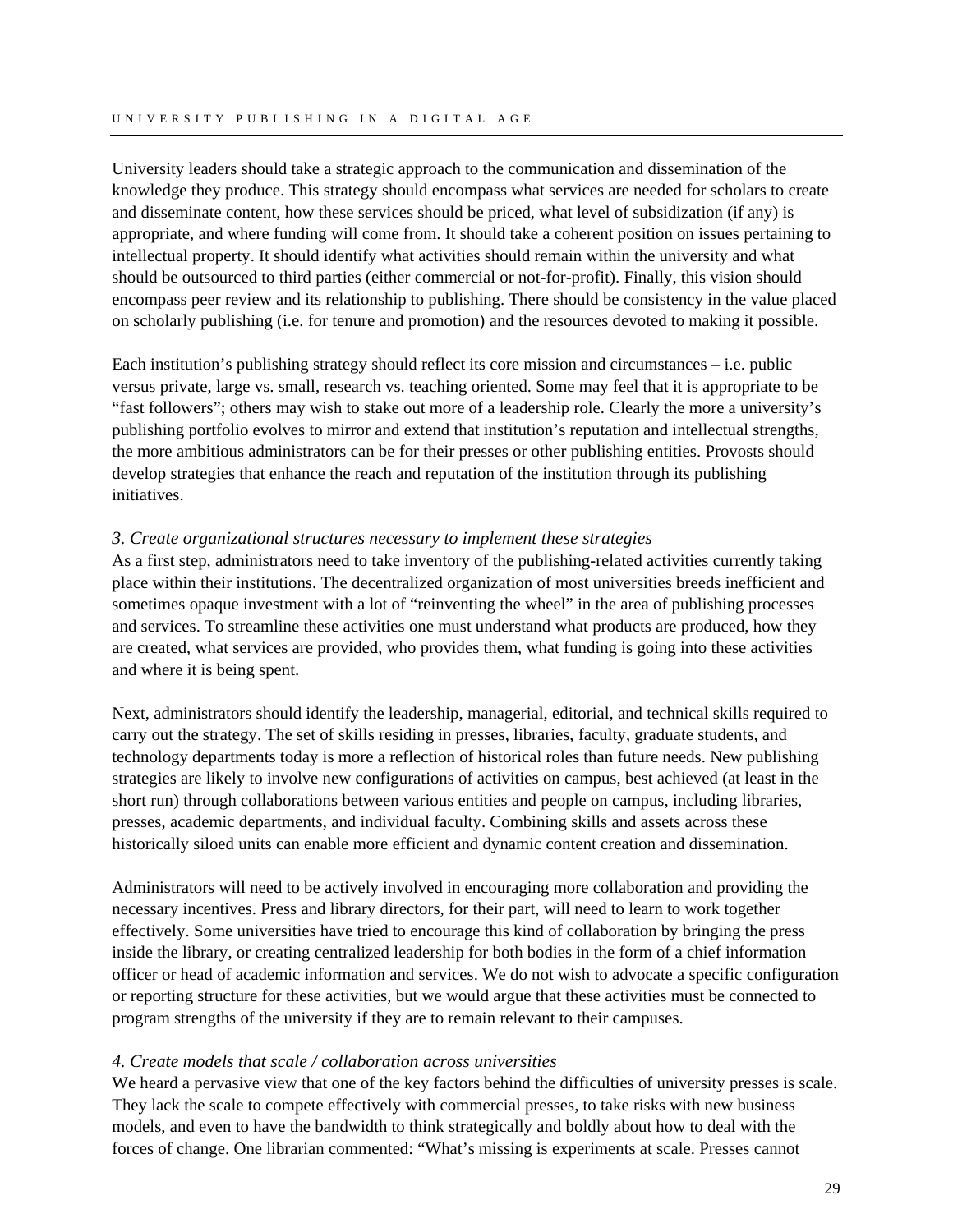remain competitive in the electronic environment given their small size. It is possible to imagine many little presses going out of business and a few large ones getting big enough and sophisticated enough to compete."

Experiments must be conducted at sufficient scale to demonstrate their potential value. In the online environment, the value of certain resources rises exponentially with scale due to the network effect. To cite a common example of this phenomenon, fax machines became useful as they became pervasive. Or think of JSTOR, where the full value of the aggregation would not have been evident with a prototype of ten journals. By bringing together a critical mass of both content and users, platforms such as HighWire Press, Wiley InterScience, ScienceDirect, and Project Muse have been able to create great value for both sides. Most presses lack the technological infrastructure for creating, loading, storing, preserving, and distributing dynamic electronic content. They also lack the capacity to market this content effectively. No single U.S. university press (at least at their current size) can justify building this capacity internally, nor would this be desirable from a user perspective. Without a compelling framework for cross-institutional collaboration, most have been stuck in a mode where they can only put a limited amount of content online, and that content is not extensive enough to form a destination in itself, or to justify enhancement through deep linking or interoperability, or to spark excitement that would lead to substantial investment.

In the journals world, this problem of scale and the spread of investment over a large infrastructure has been overcome for not-for-profit publishers through the emergence of third party aggregators and service providers such as Project Muse, HighWire Press, and JSTOR. But there is still no clear model or end-toend not-for-profit solution for presses that enables them to produce and market eBooks effectively, much less new forms of dynamic content. A shared electronic publishing infrastructure across universities could allow them to save costs, create scale, leverage expertise, innovate, unite the resources of the university (e.g. libraries, presses, faculty, student body, IT), extend the brand of American higher education (and each particular university within that brand), create a blended interlinked environment of fee-based to free information, and provide a robust alternative to commercial competitors. This platform would be designed to meet the specific needs of scholars. It would also enable the community to speak with a more unified voice with powerful entities, and could coordinate the identification and adoption of standards for technology and metadata.

# *5. Develop online publishing capacity*

There are six reasons why this is crucial:

- 1. This is where the scholars are going;
- 2. there is an opportunity for universities to have more of a voice in the dissemination of their output;
- 3. there is an opportunity to publish more low demand but significant scholarship by lowering costs of publication;
- 4. online publishing can generate new revenue streams by tapping into unmet demand for monograph content (following the experience of journal backfiles);
- 5. publishers can make current products more exciting and can make publishing spaces that are capable of delivering the scholarly products of the future; and
- 6. there is an opportunity to increase access to scholarship through new pricing models.

Presses and libraries cannot do everything at once, but they should immediately develop a plan to move forthcoming lists online (much as journals developed a transitional print plus electronic model). This plan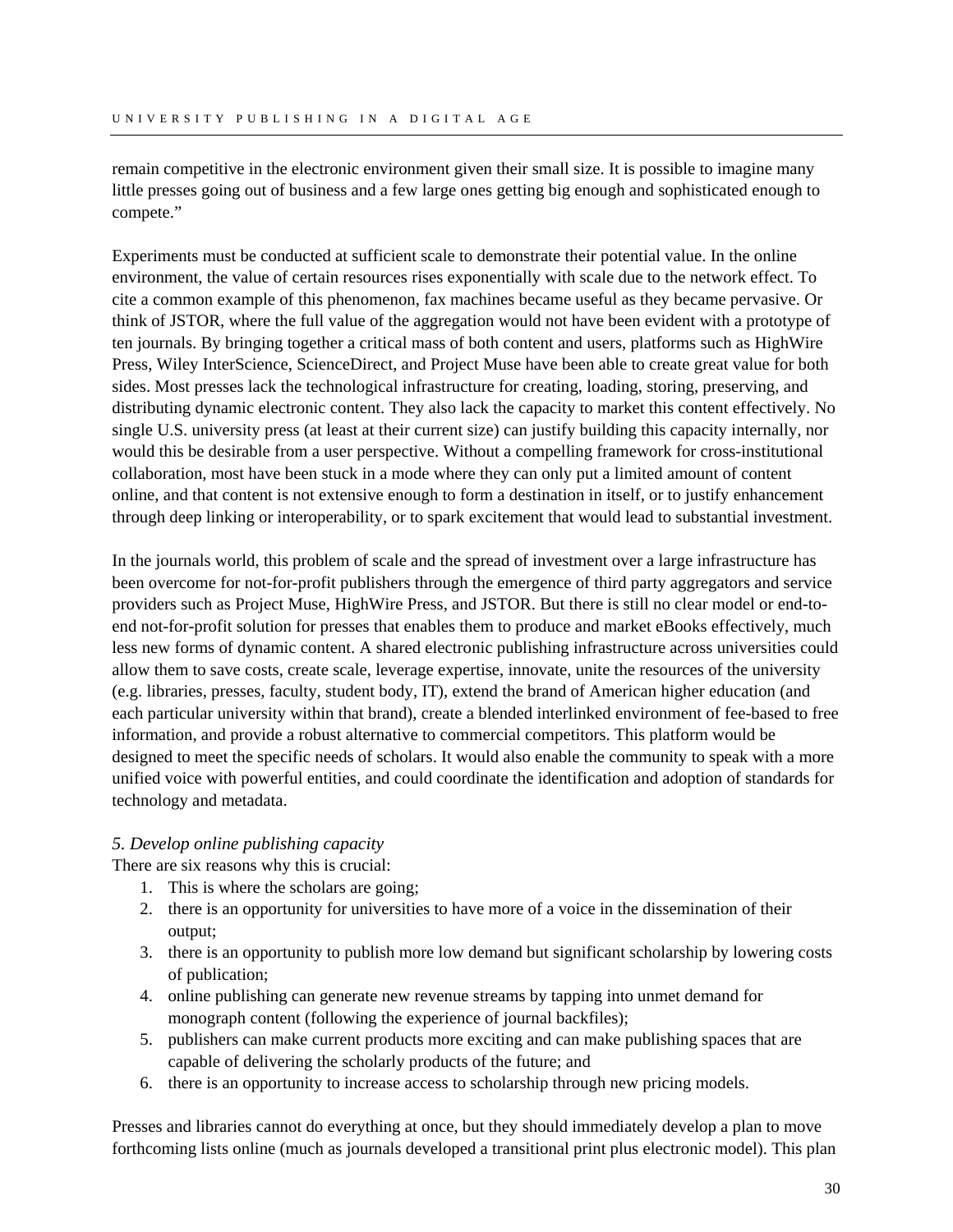should envision ways for material conceived for print publication to become more accessible and newly relevant to scholars in electronic form. Presses should also develop plans to bring their backlists online (much as JSTOR has reinvigorated the historical journal literature), although this will take time and a sizable amount of capital.

Looking ahead, presses and libraries should work together to build publishing environments and develop skill sets that enable the creation and dissemination of innovative types of scholarly products and tools now beginning to breed in the electronic environment. These new virtual laboratories – created on campus and built together by libraries, presses, and faculty – can assemble and interlink a variety of content types, from traditional peer-reviewed formats such as monographs, journals, and reference works, to conference proceedings, newsletters, wikis, subject matter repositories, preprints, interdisciplinary centers, large primary source collections, gray literature, datafiles, multimedia products, and other new and hybrid formats.

# *6. Invest capital strategically*

 $\overline{a}$ 

Universities have always directed portions of their budgets to publishing activities, whether through subsidies to their own presses, underwriting faculty publications, support of on-campus journals, digitization of library collections, or a variety of other initiatives. In allocating funds to various enterprises on campus, administrators should do so with a strategic vision for how publishing-related activities fit together. In the recent past, libraries have been able to find room in their budgets to launch institutional repositories and to digitize local collections. We heard a concern by many, including librarians, that this money has not all been well spent, as institutional repositories mostly have attracted limited content of uncertain value ("the attic"). Most presses, however, have such small and constrained budgets that there is no room for experimentation, let alone for making the kinds of transformative investments that are needed to reinvigorate existing programs or launch new ones.<sup>[45](#page-32-0)</sup> Coordinating spending would enable the money to be used more effectively.

The transition from print to electronic scholarship requires investment capital in order to develop new infrastructure, build new capabilities, and repurpose existing assets (whose value can be enhanced considerably by being put online). Funding is required to link resources together and maximize their value to scholars. Funding is needed to create the tools and infrastructure needed to support the kinds of research and collaboration environments described above. Over time, initial funding should lead to cost savings through greater efficiency, economies of scale, less reinventing of the wheel, more transparent understanding of how money is being used, and through recapturing some of the publishing space from vendors with high profit margins. One would also expect to see higher productivity among researchers, though this benefit may not be translated into financial gain.

Developing a compelling strategy for scholarly communications can also lead to new sources of funding. For example, in raising money for a major new program or center, development campaigns can build in funds to support publishing activities that disseminate the research outputs of that initiative. Presses and libraries could work with development officers to create scripts for potential funders about how dynamic publishing helps to accomplish their goals, have global reach and impact, and brand campus initiatives. Furthermore, universities can tap into the current focus among foundations and governments on the need

<span id="page-32-0"></span><sup>&</sup>lt;sup>45</sup> In response to our survey question, "If your press felt the need to invest in new programs, infrastructure, or capacity building, what level of funding would you have access to?" 45 percent of presses reported "none" and a further 29 percent reported "less than \$500,000".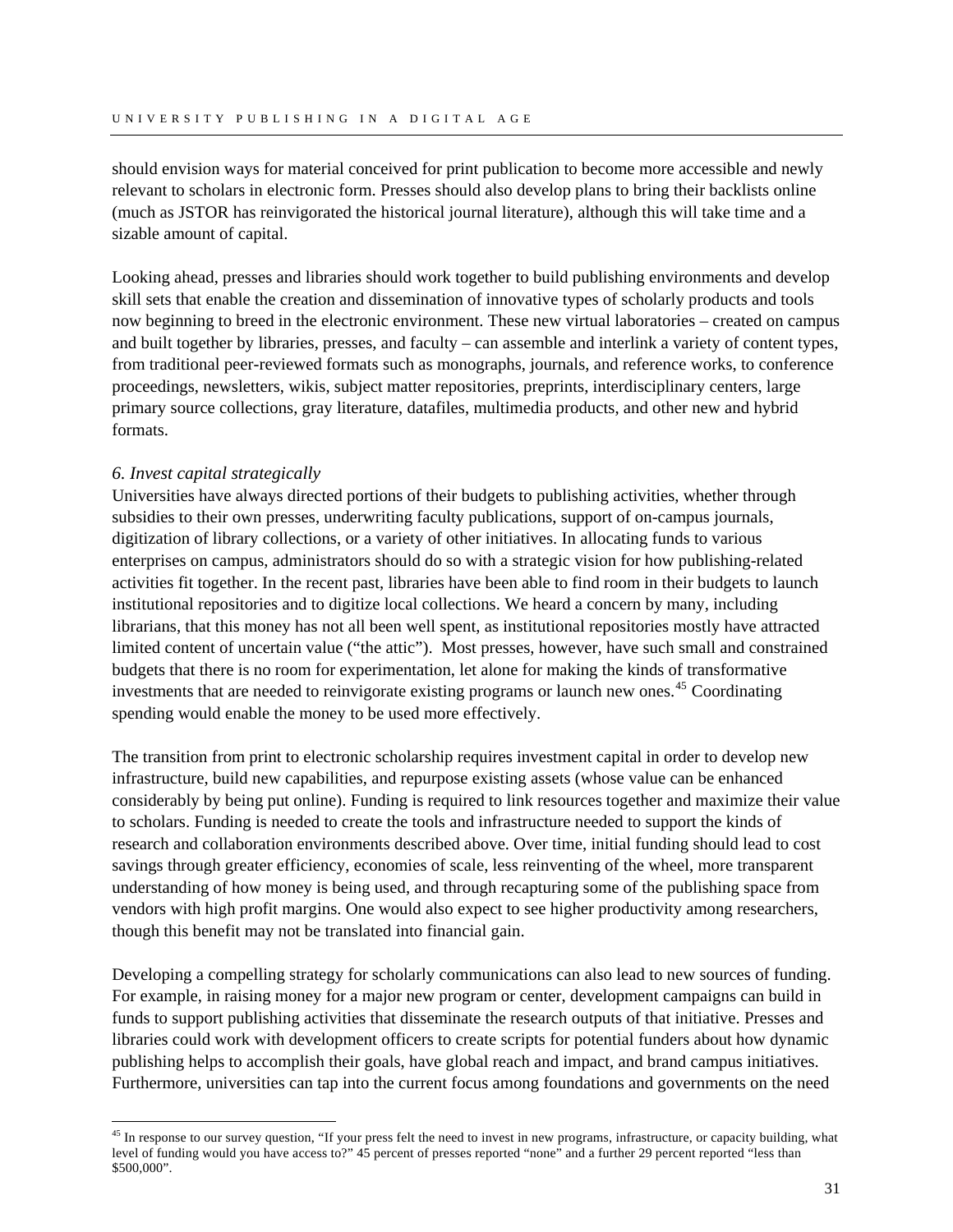to build cyberinfrastructure following two influential reports (one on the sciences and engineering, another on the humanities and social sciences) to seek support for building the tools and infrastructure required for new forms of publishing.<sup>[46](#page-33-0)</sup>

# *7. Provide leadership*

None of these elements is likely to materialize without leadership from the three constituents discussed here, particularly from presidents and provosts. Due to the siloed structure of universities, real collaboration is difficult to enact without impetus from the top. A good illustration is the MIT OpenCourseWare (MIT OCW) initiative, which represented an innovative new form of university publishing and could never have been so successful without strong leadership from Chuck Vest and Bob Brown, the president and provost of MIT at the time MIT OCW was launched.<sup>[47](#page-33-1)</sup> At the very least, provosts need to encourage leadership from their reports and empower them to act.

# **Summary of Recommendations**

- Recognize that publishing is an integral part of the core mission and activities of universities, and take ownership of it.
- Take inventory of the landscape of publishing activities currently taking place within your university.
- Develop a strategic approach to publishing on your campus, including what publication services should be provided to your constituents, how they should be provided and funded, how publishing should relate to tenure decisions, and a position on intellectual assets.
- Create the organizational structure necessary to implement this strategy and leverage the resources of the university.
- Consider the importance of publishing towards an institution's reputation, especially when associated with core academic strengths.
- Develop online publishing capabilities for backlist and frontlist content and for new emerging formats.
- Develop a shared electronic publishing infrastructure across universities to save costs, create scale, leverage expertise, innovate, extend the brand of U.S. higher education, create an interlinked environment of information, and provide a robust alternative to commercial competitors.
- Commit resources to deliver an agreed strategic plan for scholarly communication.

 $\overline{a}$ 

<span id="page-33-0"></span><sup>46</sup> See Daniel E. Atkins, et al, "Revolutionizing Science and Engineering Through Cyberinfrastructure: Report of the National Science Foundation Blue-Ribbon Advisory Panel on Cyberinfrastructure", January 2003, available online at [http://www.nsf.gov/od/oci/reports/toc.jsp,](http://www.nsf.gov/od/oci/reports/toc.jsp) accessed May 2007; and John Unsworth, et al, "Our Cultural Commonwealth: A Report of the American Council of Learned Societies Commission on Cyberinfrastructure for the Humanities and Social Sciences", available online [at](http://ocw.mit.edu/index.html) <http://www.acls.org/cyberinfrastructure/OurCulturalCommonwealth.pdf>, accessed May 2007.<br><sup>47</sup> See [http://ocw.mit.edu/index.html.](http://ocw.mit.edu/index.html)

<span id="page-33-1"></span>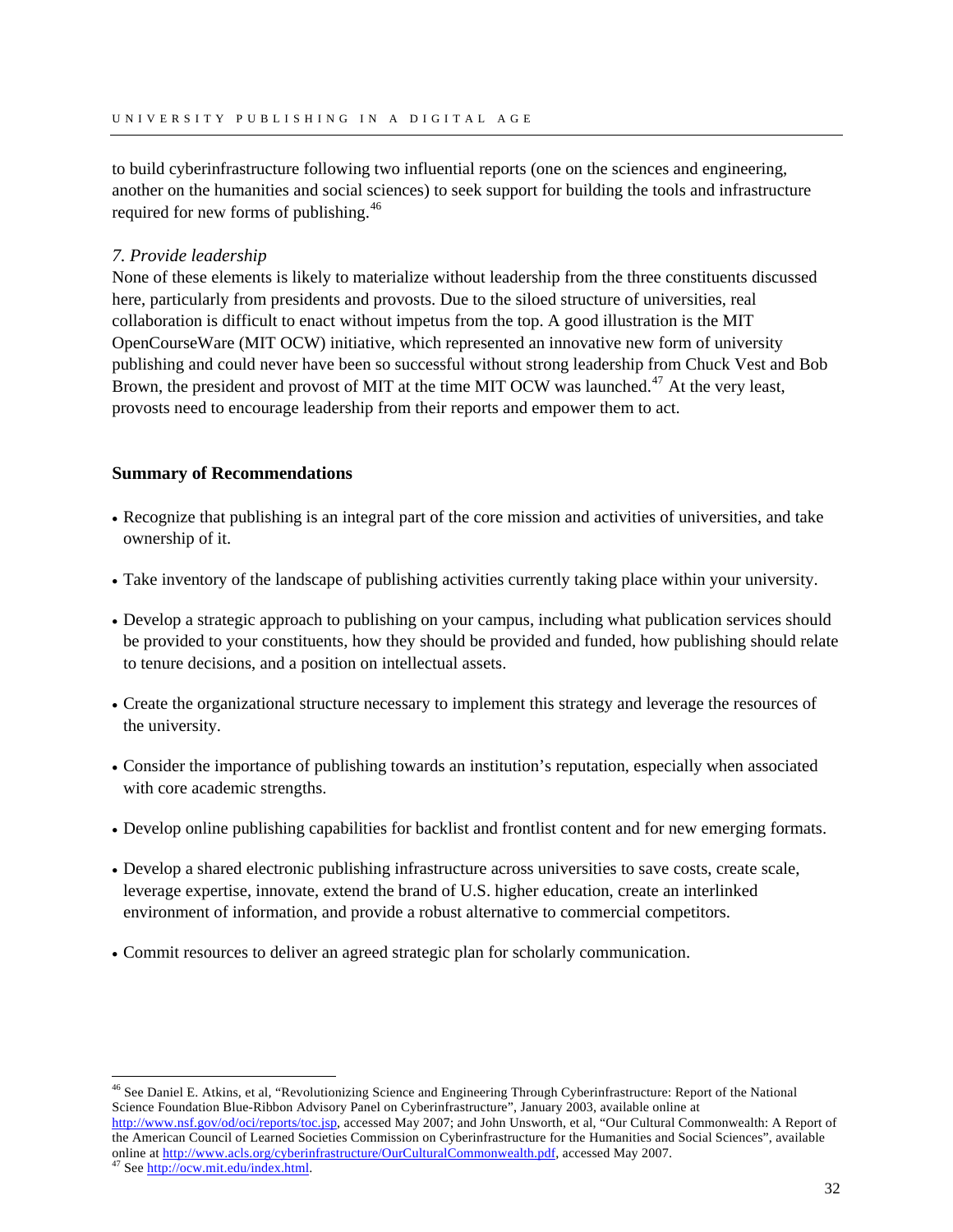#### <span id="page-34-0"></span>**CONCLUSION**

We recognize that the list of recommendations made here may feel daunting and that many of the ideas described in this paper have been percolating fruitlessly in the academic community for some time. Efforts have been made to create the "products of the future," sometimes only to find that the market was not ready for them. It is one thing to say that the organization needs to have a coherent vision of scholarly communications, quite another for provosts, press directors and librarians to agree on what that is and to put it into effect – especially when elements of this vision must be embraced across institutions.

What is different now? The use of the Internet has become almost ubiquitous. The basic infrastructure is there, and the question now is what the next layer (or layers) will look like. The recent report on cyberinfrastructure in the humanities and social sciences explored this question and focused attention on the state of scholarly communications in these fields. In addition, the terrain may now be more fertile for elements of the electronic research environments described in our report to take root, as the necessary ingredients (e.g. growing interest in eBooks) are falling into place. Finally, there is more recognition that the challenges are too big to "go it alone," and that individual presses or even universities lack the scale to assert a desirable level of control over the dissemination of their scholarly output.

In our discussions we found strong interest in the notion of creating a third party entity to catalyze and lead these changes. This entity could provide some combination of the following elements: first and foremost, a technology platform and a competitive business model for putting current and legacy content online; market research to identify what new products are needed, how to build them, and how to reach new markets; marketing capabilities for reaching these new markets; business development capabilities; and strategic consulting to translate these opportunities into practical options for individual institutions. This entity could act as a partner for library and press directors in helping them put forward a compelling vision to their university leadership, helping them develop plans of action, and could provide the shared electronic space in which to implement these plans.

A good first step is for people from institutions that wish to take a leadership role to convene and take action towards launching pilot projects, ideally out of faculty initiatives. These discussions could include press directors, librarians, IT staff and faculty. Getting these conversations started, and building momentum behind the concept of a third party entity, will require direction from presidents and provosts. We hope that this paper will help to make the case that this focus and attention is warranted.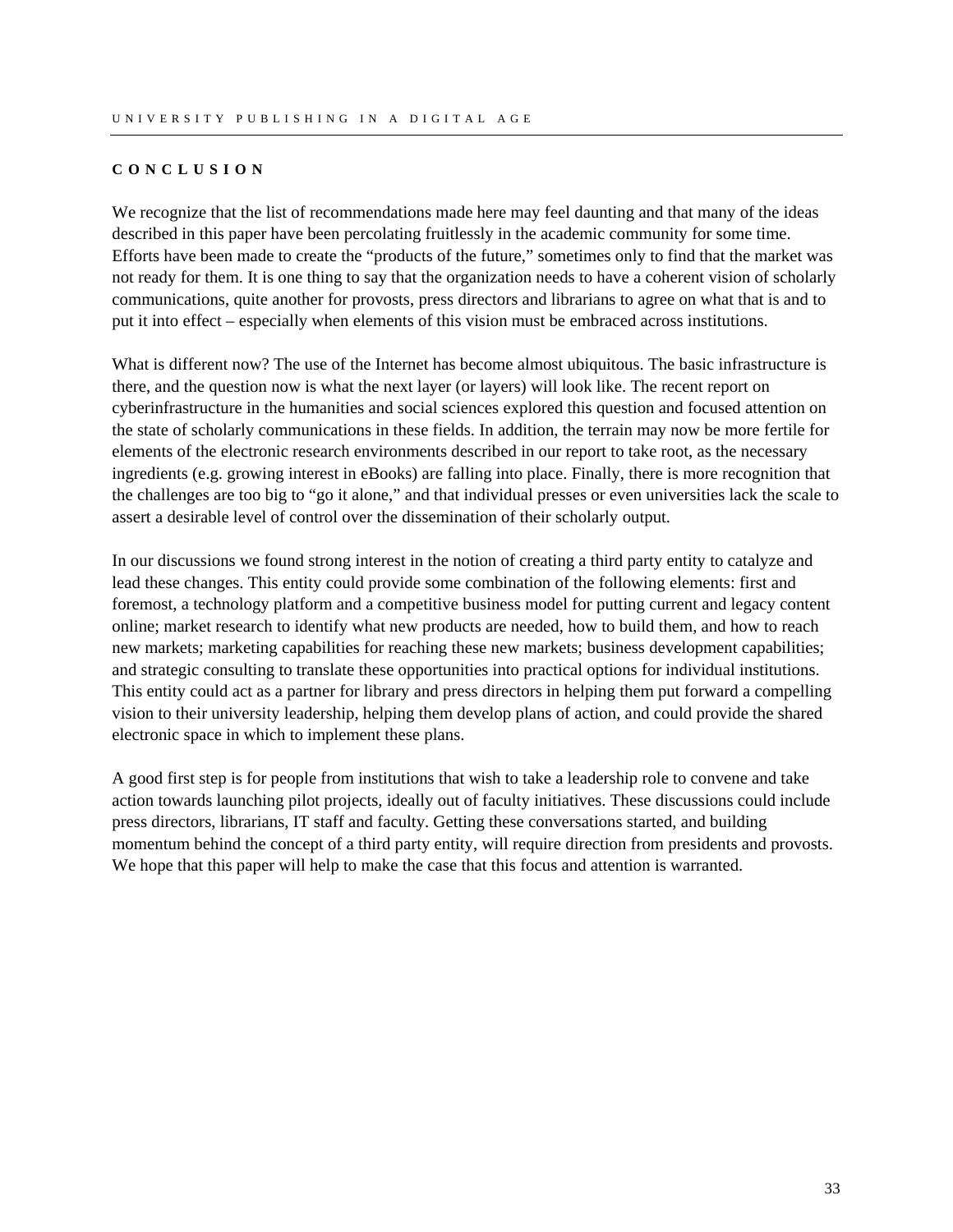#### APPENDIX A: PEOPLE INTERVIEWED

# <span id="page-35-0"></span>**University Administrators**

| <b>Associate Provost for Research</b>      | Georgetown University               |
|--------------------------------------------|-------------------------------------|
| President                                  | University of Virginia              |
| <b>Provost</b>                             | University of Pennsylvania          |
| Provost                                    | Princeton University                |
| Provost (interim)                          | Temple University                   |
| Provost                                    | <b>Stanford University</b>          |
| Provost                                    | University of North Carolina-Chapel |
|                                            | Hill                                |
| Provost                                    | <b>Yale University</b>              |
| Provost                                    | University of California            |
| Provost                                    | Johns Hopkins University            |
| Provost                                    | <b>Emory University</b>             |
| Senior Vice President for Academic Affairs | University of North Carolina        |
| Provost                                    | Georgetown University               |
| President                                  | University of Utah                  |
|                                            |                                     |

# **Press Directors and Staff**

| John R. Alley Jr.    | <b>Executive Editor</b>                       | <b>Utah State University</b>  |
|----------------------|-----------------------------------------------|-------------------------------|
| Douglas Armato       | Press Director                                | University of Minnesota       |
| <b>Thomas Bacher</b> | Press Director                                | Purdue University             |
| Geoffrey Burn        | Press Director                                | <b>Stanford University</b>    |
| <b>Richard Brown</b> | <b>Press Director</b>                         | Georgetown University         |
| Kathryn Caras        | Director of Electronic and Serials Publishing | Indiana University            |
| Stephen A. Cohn      | <b>Press Director</b>                         | Duke University               |
| John Donatich        | Press Director                                | Yale University               |
| Peter J. Dougherty   | Press Director                                | Princeton University          |
| Ellen Faran          | <b>Press Director</b>                         | <b>MIT</b>                    |
| Eric Halpern         | Press Director                                | University of Pennsylvania    |
| John Herbert         | Press Director                                | University of Utah            |
| Alex Holzman         | Press Director                                | Temple University             |
| Michael Jensen       | Director of Publishing Technologies           | <b>National Academies</b>     |
| Penelope Kaiserlian  | Press Director                                | University of Virginia        |
| Kathleen Keane       | Press Director                                | Johns Hopkins University      |
| Barbara Kline Pope   | <b>Press Director</b>                         | National Academies            |
| Steve Maikowski      | Press Director                                | New York University           |
| Janet Rabinowitch    | <b>Press Director</b>                         | Indiana University            |
| Rebecca Simon        | Associate Director, Journals                  | University of California      |
| William P. Sisler    | Press Director                                | <b>Harvard University</b>     |
| Michael Spooner      | Press Director                                | <b>Utah State University</b>  |
| Sanford G. Thatcher  | Press Director                                | Pennsylvania State University |
| Kate Douglas Torrey  | Press Director                                | University of North Carolina  |
| Lynne Withey         | Press Director                                | University of California      |
| Eric Zinner          | Editor-in-Chief                               | New York University           |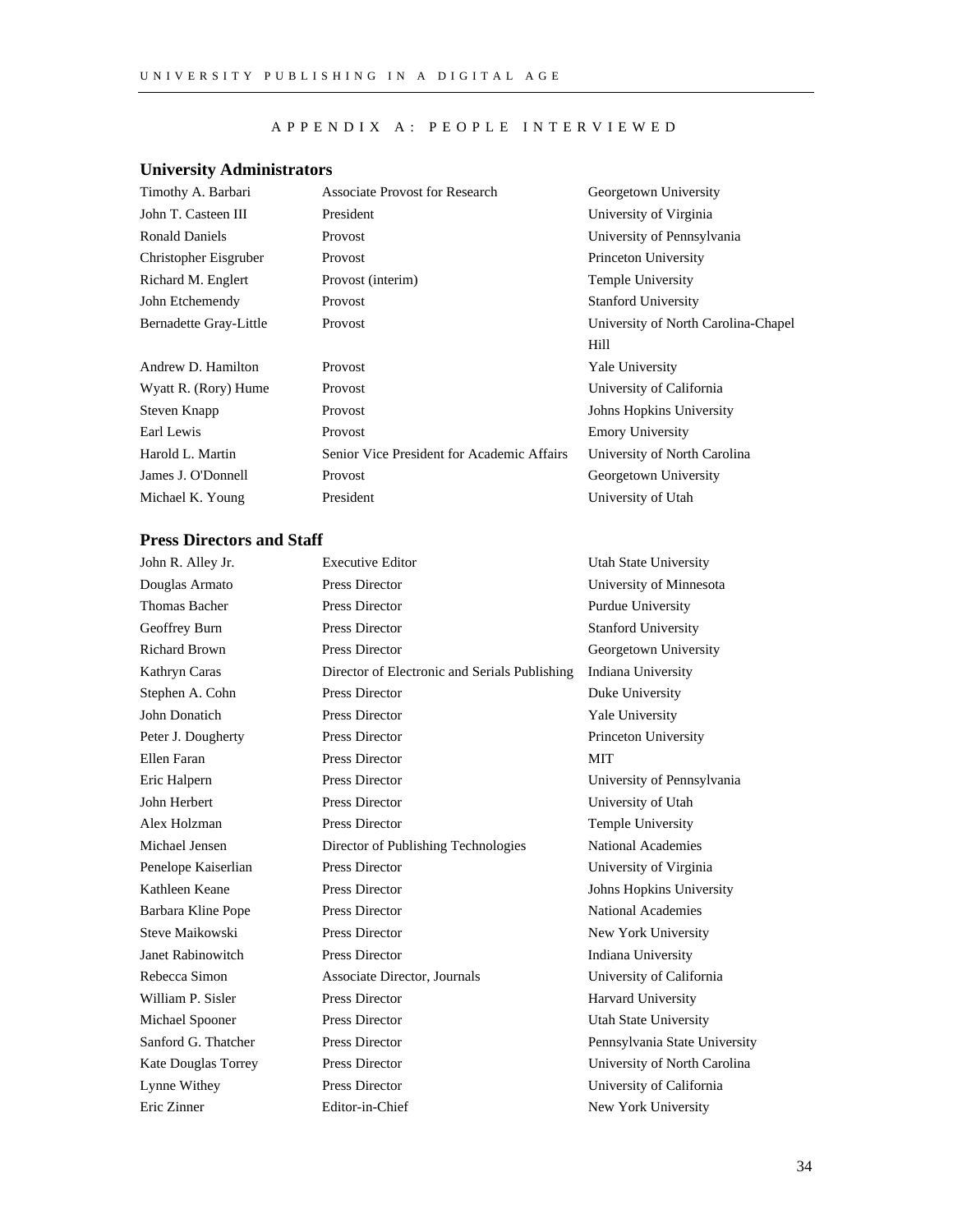# **Librarians and Library Staff**

| Larry Alford          | University Librarian              | Temple University                         |
|-----------------------|-----------------------------------|-------------------------------------------|
| Martha Sites Blodgett | Associate University Librarian    | University of Virginia                    |
| Daniel Greenstein     | University Librarian              | University of California                  |
| Deborah Jakubs        | University Librarian              | Duke University                           |
| Artemis Kirk          | University Librarian              | Georgetown University                     |
| Carol Mandel          | University Librarian              | New York University                       |
| Sarah C. Michalak     | University Librarian              | University of North Carolina              |
| James Neal            | Vice President for Information    | Columbia University                       |
|                       | Services and University Librarian |                                           |
| Alice Prochaska       | University Librarian              | Yale University                           |
| Winston Tabb          | University Librarian              | Johns Hopkins University                  |
| Karin Trainer         | University Librarian              | Princeton University                      |
| Karin Wittenborg      | University Librarian              | University of Virginia                    |
| <b>Others</b>         |                                   |                                           |
| Peter Givler          | Director                          | Association of American University        |
|                       |                                   | Presses                                   |
| James Hilton          | <b>Chief Information Officer</b>  | University of Virginia                    |
| Jerome McGann         | John Stewart Bryan Professor      | University of Virginia                    |
| Brenna McLaughlin     | <b>Communications Manager</b>     | <b>Association of American University</b> |
|                       |                                   | Presses                                   |
| Michael Steinberg     | Director, Cogut Humanities Center | <b>Brown University</b>                   |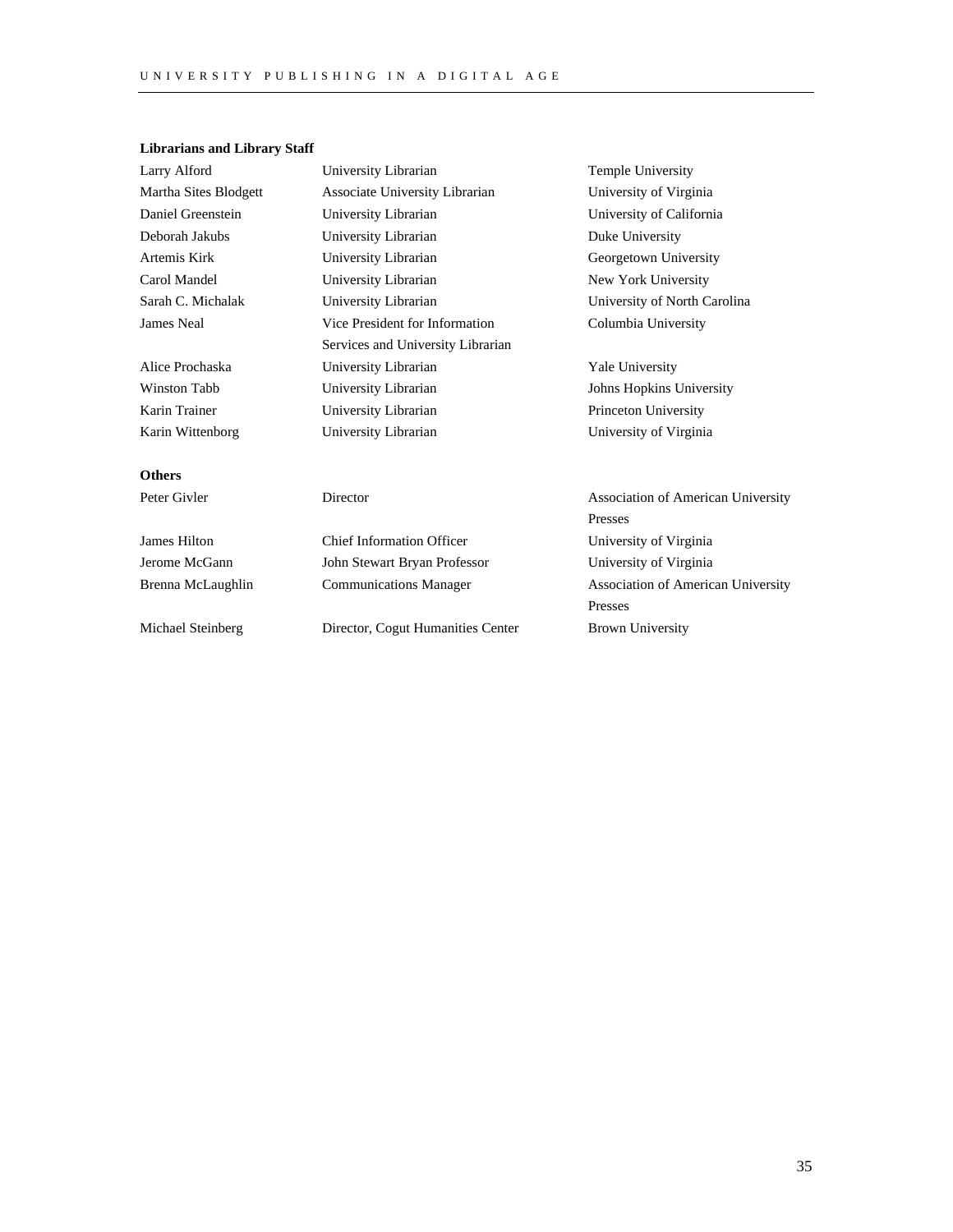# <span id="page-37-0"></span>APPENDIX B: COMPARISON OF PRESS AND LIBRARY STRENGTHS AND WEAKNESSES

Libraries and presses have different and often complementary strengths and weaknesses that could be harnessed to deliver a compelling new publishing enterprise. Libraries, at the nexus of faculty research needs, understand scholars as users of information (robust subject collections – as much as possible – to support research agendas, 24/7 accessibility, preservation, etc.). Presses understand faculty as authors (conferring prestige through selection, improving work through peer review/editing, protecting copyright, maximizing attention, generating royalties). The table below outlines how we see the particular strengths of libraries and presses in terms of scholarly communication in general, and publishing in particular. This will obviously vary by institution; we see this as a catalyst for conversations between libraries and presses that could lead to an effective division of labor between the two.

### Libraries:

- Technology (people, tools and infrastructure)
- Organizing information (metadata)
- Information storage and preservation
- Close to host institution  $-$  at the center of the university's academic and educational agenda. Direct reporting line to provost; deeply connected to academic departments, professional schools, campus museums, and other entities.
- Have networks of subject specialists familiar with faculty research, instructional needs and publishing trends.
- Understand how to build collections, how disciplines work, and the interdisciplinary way collections interact.
- Multimedia content
- Special collections (own enormous amount of content of value to scholars; good at digitizing this content – including delicate work on rare manuscripts and other material - and offering it for free)
- Operate at granular level with usage. Understand the way users find and retrieve information; understand the usability of information. Well funded (from university budgets and, increasingly, from outside sources). One of largest cost centers within university.
- Operating model (as a cost center) in line with way most of the university conducts business (thus the library talks the same language as the administration)
- Excel at service  $-$  bring that mentality to everything they do. Have created a vigorous national and institutional advocacy agenda to maximize the dissemination and bring down the costs of scholarly information (e.g. open access, open source)
- Good at collaborating across institutions (ILL, etc.), and have experience in building shared technology

#### **Strengths Weaknesses**

• Commercial discipline - "Libraries would benefit from the financial discipline that comes from a focus on the bottom line. There is a lot of waste in libraries. Libraries, because they have a spend-itdown focus, are a better site for innovation and risk-taking, but libraries don't know how to sustain innovative projects."

- Evaluating demand (service mentality prioritizes service functions over revenue generating and usage-determined activities).
- Creating demand (lack the marketing skills, networks, and processes to attract attention for projects. Not market-facing).
- Sustainability (librarians are accustomed to spending down a departmental budget and have limited experience generating revenues from other channels).
- Do not really understand faculty as authors (copyright protection and prioritization of revenue generation for royalties versus maximization of exposure from open access – authors need nuanced balance between these two sometimes contradictory extremes)
- Do not understand publishing process (library idea of publishing is more like digital production. Little sense of how to acquire or incentivize authors, spend capital to make a return on investment, etc.)
- Lack editorial selection, peer-review, and manuscript development systems that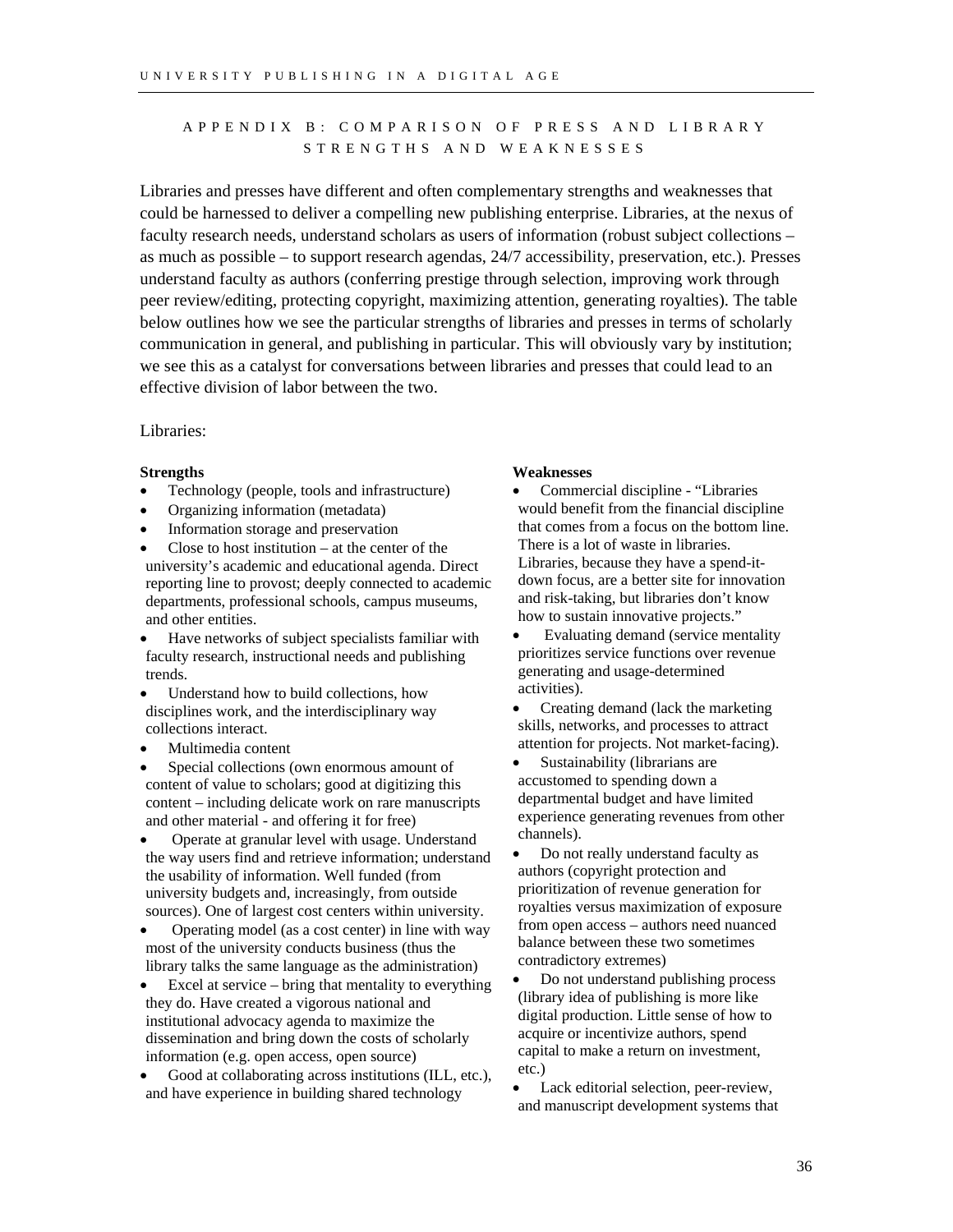platforms (e.g. union catalogs, bibliographic utilities, bibliographic databases)

confer status/prestige on published products. Do not contribute to credentialing system for scholarship.

#### Presses:

- Commercial discipline one of the few places on campus that offer a capture mechanism for universitycreated content. Understand how to monetize scholarship, risk capital for return on investment, operate within the disciplines of a P&L, and protect sustainability of the enterprise.
- Acceptable channel for revenue generation
- Understand publishing process
- Know how to evaluate demand
- Editorial selection and vetting (upstream at the manuscript level and downstream at the book/journal level )
- **Credentialing**
- Conferring prestige
- Editorial development/improving the quality of content
- Relationships with faculty as authors/creators of scholarly content
- Marketing/awareness building across multiple audiences, but especially within the academy. Cultivate long-established national and international networks among wholesalers, retailers, libraries, individuals
- Fair pricing finding the best balance between maximizing exposure for a work, rewarding content creators and producers, and keeping down cost of scholarship.
- Keeping works in print
- Understand demand for scholarship by discipline
- Understand copyright protection and rights management

#### **Strengths Weaknesses**

- Not connected deeply to parent institution; lack status as essential academic department of university; not close to administration. Operating model (commercial) not in line with how most of university conducts business (cost center).
- Lack financial resources/investment capital necessary to experiment, recruit top talent, build new electronic infrastructure, and conduct market research.
- Lack scale: too small to achieve economies, leverage investments
- Far behind the curve in electronic publishing: lack technology tools, infrastructure, people/skills, market knowledge
- Not innovative: cost of failure too high given limited resources
- With exception of a few presses, have ceded the territory of scientific, technical, engineering, and medical publishing to commercial competitors; distant from professional schools on campus
- With exception of a few presses, not good at fundraising (building endowments, attracting substantial money for new initiatives, etc.)
- Developing and promoting a long-term strategy
- Creating new products with information technology
- Slow to move and tradition-bound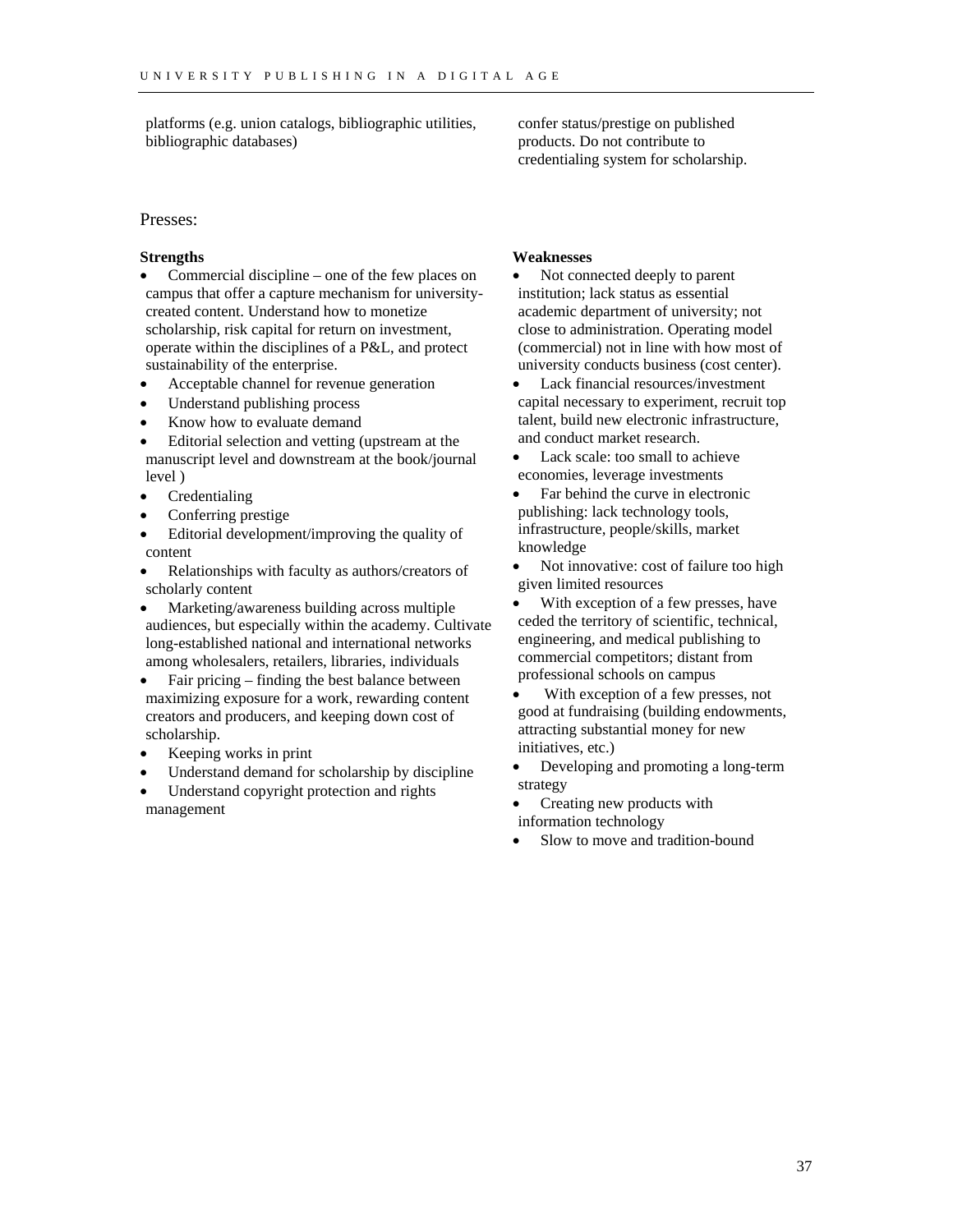# <span id="page-39-0"></span>APPENDIX C: RECOMMENDATIONS TO PRESS DIRECTORS

### *Recommendation 1: Tell a compelling story*

Within higher education, much of the recent agenda for change in scholarly communication has been centered in libraries. From open access advocacy, to institutional repositories, to tools for the creation of electronic content, libraries are leading the university's response to the high cost of published scholarship and the demand for robust technology platforms on which to build the electronic scholarship of the future. University presses have a big role to play, but they need to make that role more concrete and persuasive to the academic community by making clear how they can:

- lower the cost of scholarship through fair pricing
- return the revenues of scholarly publishing back to the parent institution for reinvestment in educational, research, and publishing activities
- offer cost recovery and sustainability models that depend heavily on commercial discipline, accountability and recognized value (as opposed to the gift economy or institutional funding)
- extend the reach of their institution's prestige and reputation through the press's imprint and through applying the university brand to university-sponsored publishing projects
- ensure that universities can rely on support for credentialing through the high standards and mature vetting and peer-review system developed by their presses
- ensure that young faculty have opportunities to publish, even in niche fields where the commercial return may not justify publication
- offer faculty and graduate students the opportunity to develop as authors through mentoring and professional training programs sponsored by the press
- offer faculty, academic departments, and graduate students publishing environments in which to build "virtual labs" that enable a continuum of research and dissemination options for dynamic online content
- develop compelling cases to bring outside funding to the university through the inclusion of a branded publishing component in research grants
- Team up with libraries to pursue a powerful coordinated advocacy agenda and technology infrastructure.

For all of these reasons, presses should position themselves to be a much bigger part of the university's portfolio of strategies to manage scholarly communication as a core component of its mission.

#### *Recommendation 2: Create a strategic plan*

Articulate a long-term vision that inspires local constituencies (and those who hold the pursestrings). Universities need to have a better grasp of what is possible for their presses. To that end, every press should create, and regularly update, a 5-year strategic plan, complete with ambitions for their publishing programs and a financial framework. This document can form the backbone of discussions with owners about where the press is headed, how it contributes to the "public good" agenda for higher education, and how it aligns with the interests and ambitions of the particular university. It will create a framework for long-range discussions about publishing priorities, investment and subsidy expectations, and shared criteria for success. Each press will have a different approach to this vision, which will depend on conditions at the host university.

# *Recommendation 3: Realign with university*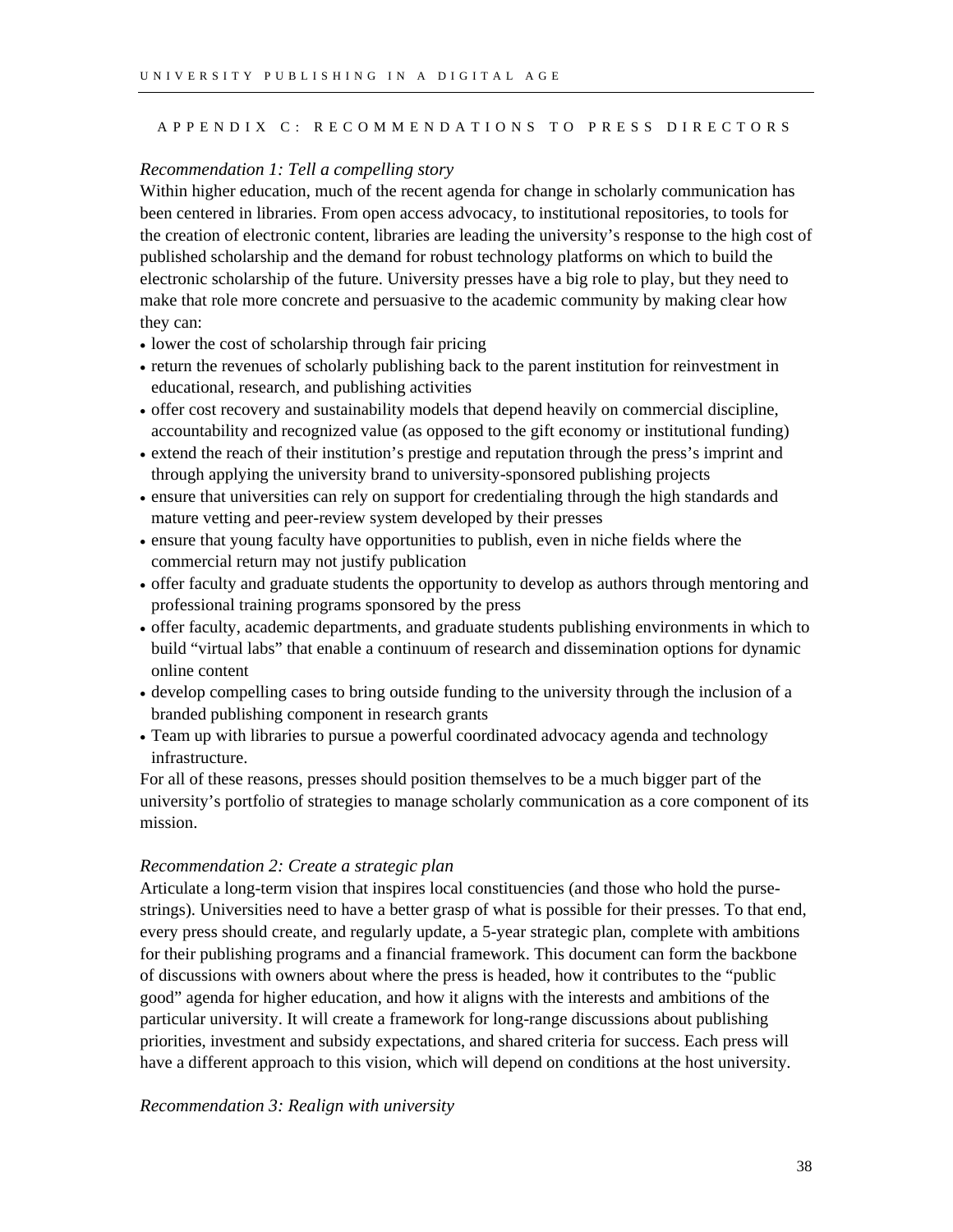Presses should take advantage of being "inside the tent," and having access to scholars and scholarship while it is still in formation. They should make sure they have a copy of the university's strategic plan, and initiate discussions about ways to help the university deliver that plan through publishing solutions. They should fight to be at the table when major new academic programs are being planned, and to have a publishing component built into major research and capital campaigns. They should take an inventory of the exciting new academic ventures at their institutions, and consider which ones might lend themselves to publishing programs. They should reach out to the professional schools to form publishing alliances and joint ventures.

A key question this raises is how to ensure that presses do not evolve into vanity publishers (the concern that got them where they are now). What we heard is that university presses do and should act as the sector of university publishing that relies on peer review and rigorous standards of selection – that is the prestige of the imprint. Other types of publishing will arise from the parent institution, and university presses may play a role in this publishing through service functions (editorial, marketing), or through collaborative linking to unrefereed content on campus, but the press proposition remains the protection of standards of selectivity, credentialing, and refinement (cooked rather than raw content), as well as setting a price for that selectivity and refinement. And to the extent that the programs of the press can be realigned with the institution's academic priorities, the desires to be close to the institution and publish the best scholarship can be compatible.

### *Recommendation 4: Focus*

Publishing the occasional book in a discipline that is not at the center of the press's priorities is a distraction and does not serve the interests of the author either. Presses should carefully select areas where they can excel, set ambitious targets, and concentrate on building those programs. These programs will no doubt include traditional areas of excellence built over time by presses. But every university, no matter how small, also provides ample opportunities for press specialization in areas that reflect its intellectual ambitions. The best drama school in the country might well set out to publish the best drama list. Georgetown University Press has built the leading Arabic studies list in collaboration with the university's Arabic studies department. A university that has set a goal to build interdisciplinary programs could work with its press to create model online interdisciplinary publishing centers in targeted areas.

### *Recommendation 5: Reframe conversations with development offices*

Presses should seek to work with development officers to build a publishing component into campaigns related to a major new academic program or center. They should help to create scripts for potential funders about how dynamic publishing helps to accomplish their goals, create global reach and impact, and brand campus initiatives.

*Recommendation 6: Collaborate with libraries to co-develop tools and programs*  Work together to identify content of institutional value. Co-develop products, tools and professional educational and training programs for faculty, researchers, and students around traditional and electronic publishing issues, procedures, etc. Co-develop joint programs for preservation and archiving or collaborate in support of third party platforms that ensure preservation. Co-develop tools for content creation and online collaboration.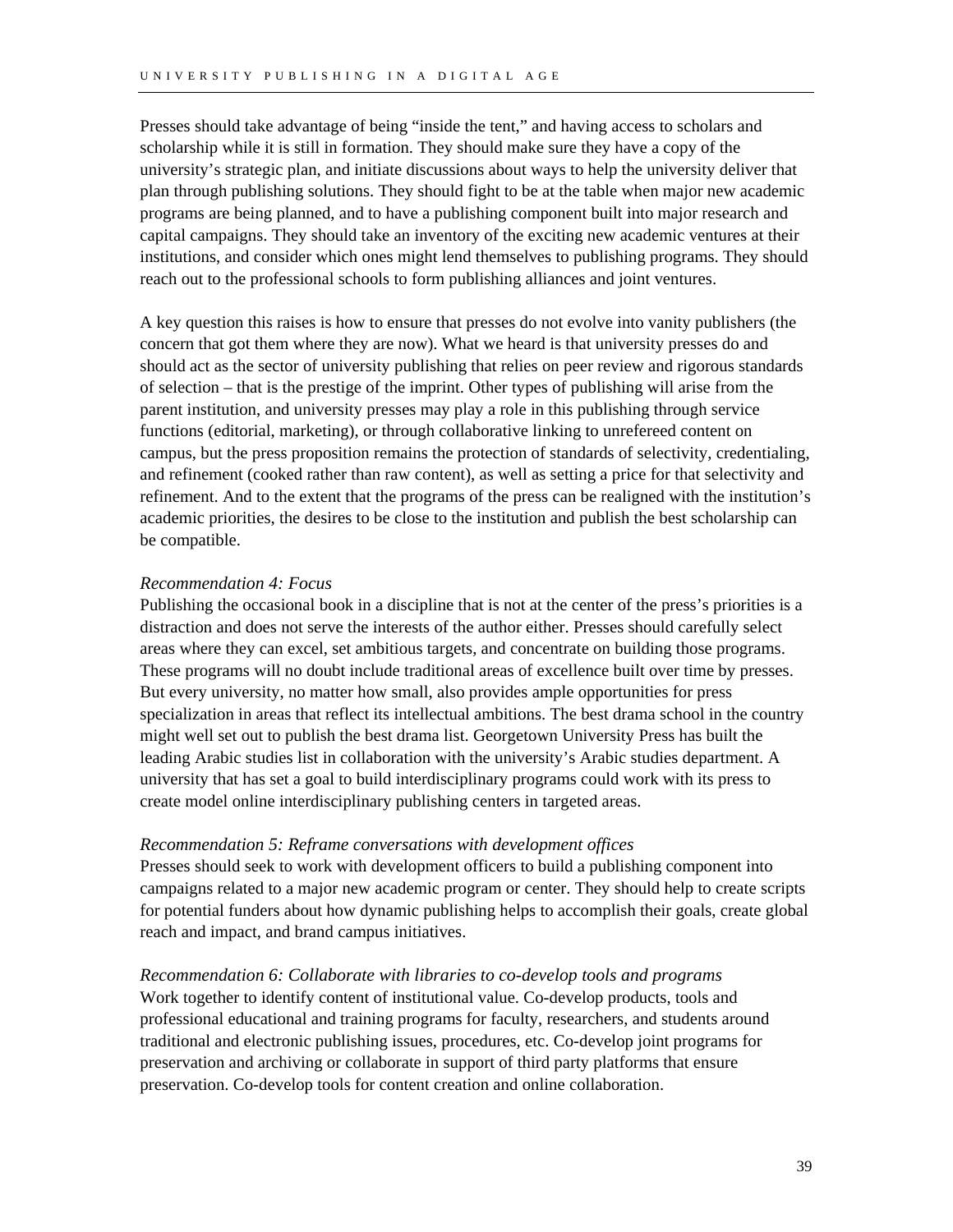# <span id="page-41-0"></span>APPENDIX D: INTERVIEW GUIDES (PRESS DIRECTORS, LIBRARIANS, ADMINISTRATORS)

### Press Directors

# *Demographics*

- 1. How big is your press (staff, revenues, number of books published, number of journals published, other metrics)?
- 2. Who are your press's peers?
- 3. To whom do you look for examples of future directions for your press?
- 4. How long have you been director?
- 5. What are the major issues your press is facing?

### *Relationship to host*

- 1. Is your press a unit of the university or do you have an independent governance structure?
- 2. If you report into the university, to whom do you report (provost, library, VP for administration, research, finance, etc.)?
- 3. What is the history of this reporting relationship?
- 4. What are the challenges associated with this relationship? How does it affect the way you run your press?
- 5. What do you see as your press's role within the university?
- 6. What does your university (provost, president, faculty) see as your role?

### *Collaborations*

- 1. What entities on your campus do you work with directly (library, development, public relations, VP for research, other units)? How often do you meet with them?
- 2. What is the nature of your collaboration with other units (library, academic departments, institutes, IT, distance learning) across the university?
- 3. Has your library (or other units of the university) ventured into electronic publishing (e.g., with a digital repository)?
- 4. Has your library expressed interest in a collaboration with your press?
- 5. Are you interested in a collaboration with your library?
- 6. If yes what would you do together? What about this prospect do you find appealing?
- 7. Have there been any successful examples of collaboration between your press and the library?
- 8. What are the obstacles to your greater involvement with your library or other units across campus?
- 9. What cross-institution collaborations are you involved with for products and for services (other presses, scholarly societies, etc.)?
- 10. What regional collaborations have you been involved with (state and local, industry, museums and cultural institutions, tourism boards)?
- 11. What model of collaboration would you find most appealing: One led by another press, a new organization, a third party existing organization, a consortium of presses?

*Electronic publishing: general/books*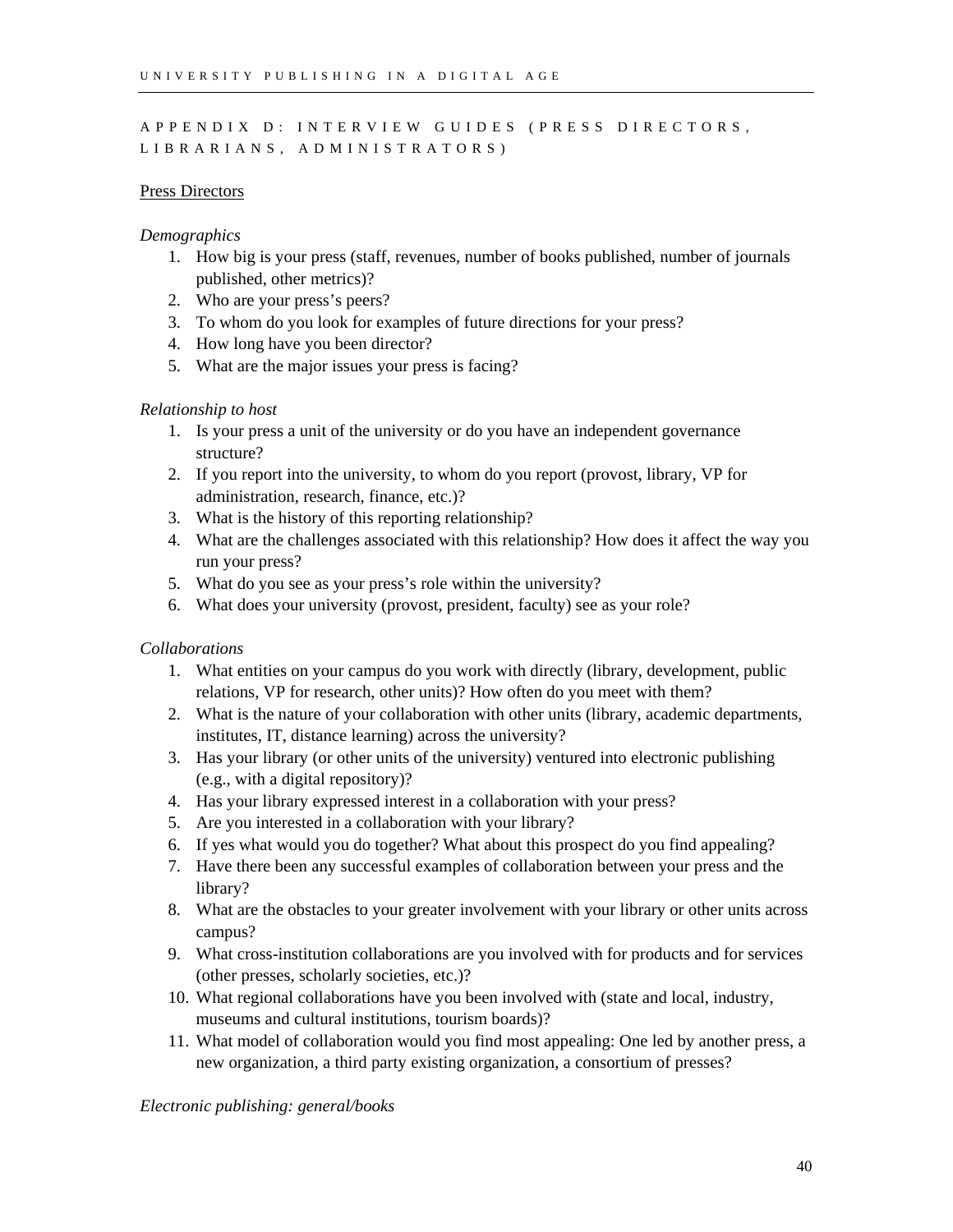- 1. What kinds of electronic publishing *are you currently* involved with (print on demand, short run digital printing, electronic books, electronic journals, etc.)?
- 2. What kinds of e-publishing *would you like to* be involved with?
- 3. What are the main impediments to your involvement in these areas?

(At this point, share a list of university press services)

- 4. Which among these services does your press require?
- 5. What services do you wish [your current online vendors] offered?
- 6. Where are the areas of greatest unmet need?
- 7. For your books program, what digital technologies are you currently using in your books publishing program, backend (digital production, digital asset management, print on demand, short run digital printing) and front-end (online marketing, electronic distribution)?
- 8. For your books program, what databases is your content included in? What has your approach been to licensing your content for electronic distribution?
- 9. What are your views on Google Print/Book Search?

# *Electronic publishing: journals*

- 1. Do you publish journals on behalf of societies or on your own behalf?
- 2. For journals you publish on behalf of others, to what extent are you involved with the editorial side? Are you more of an editorial driver or service provider?
- 3. What are your distribution channels for journals (print, electronic, licensing, distribution on behalf of others)?
- 4. When did your press decide to put its current journal issues online? How was the decision made?
- 5. What vendors do you work with? Do you generally build or buy technological solutions?
- 6. If you have one, what services does your online provider offer?
- 7. Why did you choose [your current online vendor]? Which factor was the most important? What importance did you place on…
	- a. The other journals already distributed by the vendor (same discipline)?
	- b. The financial terms of the agreement?
	- c. The specific or unique services offered by the vendor?
	- d. The vendor's marketing skills?
	- e. Reputation?
	- f. For-profit or not-for-profit status?
- 8. Have you considered any other online service providers since then? Why? What did you like about the others? Which vendors are most advanced in terms of electronic publishing? Which are the best electronic journals platforms? What distinguishes these?
- 9. How long have you been at your current platform provider? If you have made a transition recently, what were your decision-making priorities? How satisfied are you with the service your publishing platform currently provides?

### *Editorial program and publishing*

- 1. What is your editorial mix of trade, reference, regional, professional, journals?
- 2. Do you have a focus on any discipline or disciplines? What are they?
- 3. How did these come to be your areas of focus?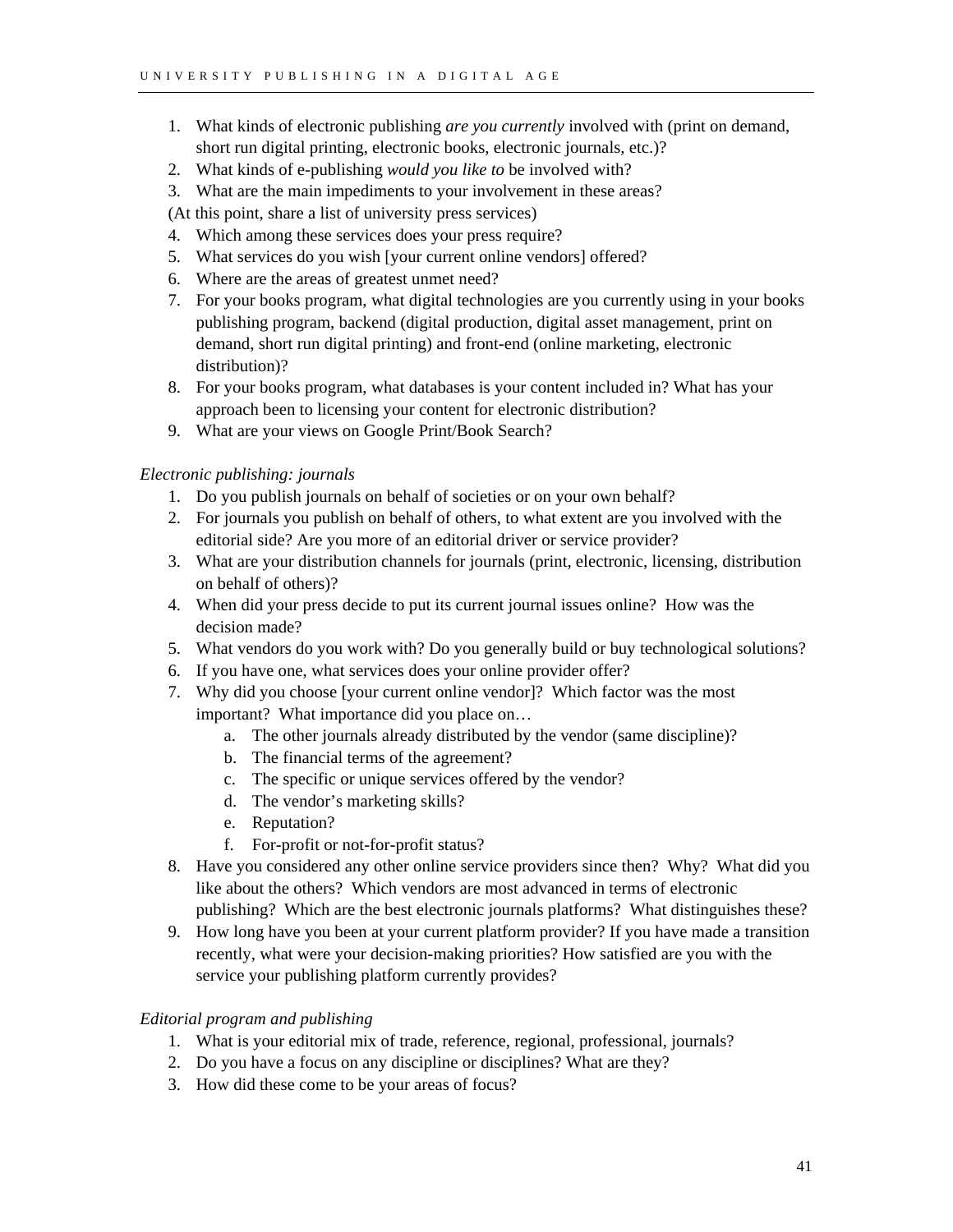- 4. To what extent are your books and journals programs integrated or separated? Is your books program growing because of journal relationships? Why?
- 5. Have you lost any journals recently? Have you acquired any journals recently? Why? Why do the ones you have stay with you?
- 6. How closely tied are your journals to their editors?
- 7. How do you decide how to value a journal? How do you decide when to bid on a journal?
- 8. Are you developing cross-media products that blend journal and book content?
- 9. Among the various kinds of content you publish where do your revenues/profits come from?
- 10. Are your editors generally specialists or generalists?
- 11. What are your host institution's disciplinary strengths?
- 12. How close is the match between your editorial program and the disciplinary strengths of your university? Do you think that matters?
- 13. If you work with scholarly societies, what do you view as the value of those relationships?
- 14. What are your plans for growth?
- 15. Why do you want to grow: more titles, more books/journals in print, more revenues, more profit, more prestige, more prizes, more submissions?

# *Marketing*

- 1. How do you market your books and journals?
- 2. Of the marketing you do now, what is most effective?
- 3. What methods or tools could make your marketing more effective that you currently are unable to do?
- 4. How has this changed with the advent of the Internet? What are you trying to accomplish with your website? What other web presence do you have?
- 5. How does this differ from other publishers? Other university presses?
- 6. How do you research a new market?
- 7. What are your greatest marketing challenges? Opportunities?
- 8. What percentage of your expenses are devoted to marketing?

# *Access to funding*

- 1. Where do your revenues come from (endowment, clients, licensing, university budget allocations, sales, fundraising)?
- 2. What is the percentage breakdown among the sources of revenue?
- 3. What other sources of investment capital do you have?
- 4. If you had a great publishing idea, are you confident that you could amass the capital required to invest in it and bring it to fruition? Where would that capital come from?
- 5. What are the major capital investments that you have made in the past 10 years? From where did the funding for these come?
- 6. Is the lack of investment capital a barrier to innovation at your press?
- 7. Are you currently in the process of fundraising?
- 8. Do you have a staff person devoted to development?
- 9. What is your relationship with your university's development office?

# *Closing questions*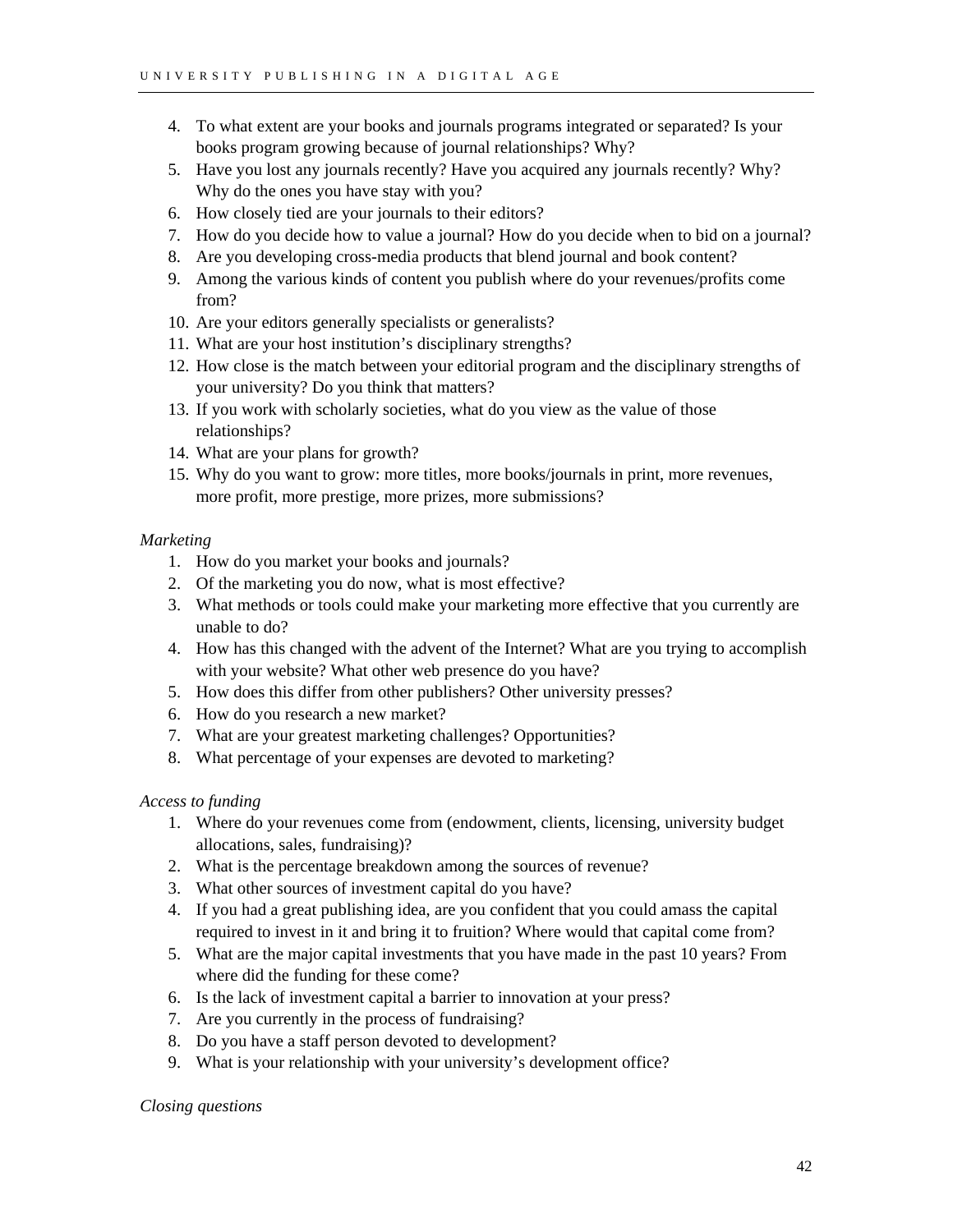- 1. Where do you see your press being strong?
- 2. How would you say your press is branded?
- 3. How much of the content you produce has close brand ties to your press (e.g., the XYZ dictionary of ABC)
- 4. What do you view as your press's strengths, weaknesses, opportunities, and threats?
- 5. What are the obstacles to your achieving your mission in the very broadest sense (e.g., funding, capabilities, ability to persuade your administration/host university, other factors)?
- 6. What are the specific obstacles to your participating in electronic publishing?
- 7. What are your concerns about the future? What could be done to help assuage these concerns?
- 8. Are there any other questions we did not ask that we should have?
- 9. Whom else should we consult for this study?
- 10. Do you have any questions for us?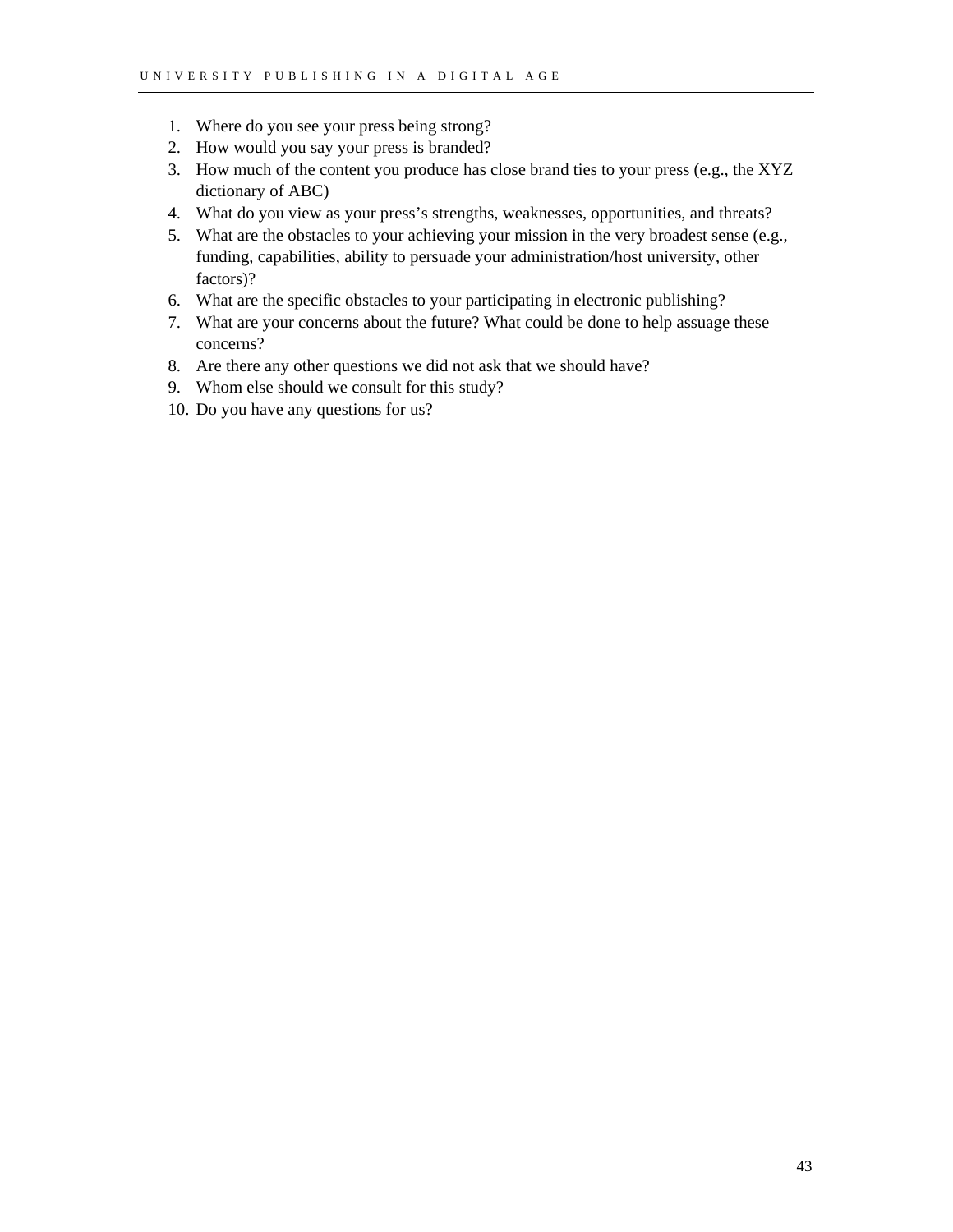# Library Directors

# *Collaborations within the university*

- 1. What is going on at your university in the area of online scholarly communications? Who is leading these projects? What is your library's involvement in these areas?
- 2. Has your library ventured into electronic publishing (e.g., with a digital repository)?
- 3. Have there been any successful examples of collaboration between your library and your university's press?
- 4. Have you expressed interest in a collaboration with your press? And they interested in a collaboration with your library?
- 5. If yes what would you do together? What about this prospect do you find appealing?
- 6. What are the obstacles to greater involvement between your library and your press?
- 7. What consortia or regional collaborations are you involved with?

# *Open Access*

- 1. Do you sympathize with the open access movement?
- 2. Why should access be open?
- 3. What do you think the impact of open access will be on your library and your press?
- 4. What is your view of the sustainability of open access publishing?

# *Closing questions*

- 1. Are there any other questions we did not ask that we should have?
- 2. Whom else should we consult for this study?
- 3. Do you have any questions for us?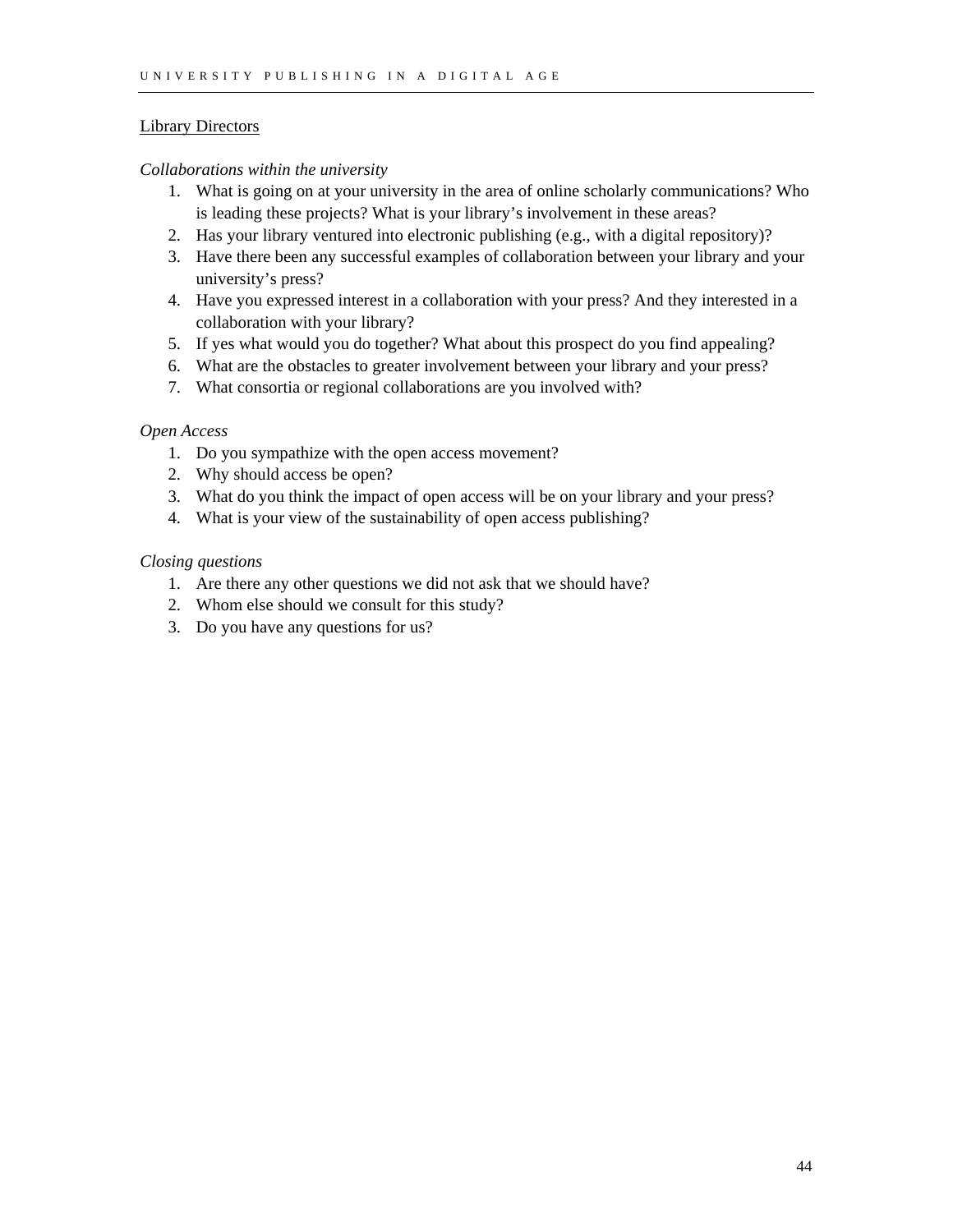### University Administrators

### *Mission*

- 1. How would you like to see the university publishing industry change?
- 2. What are your concerns about the future of the scholarly communications system? What are the opportunities?
- 3. What should be done to address these concerns?
- 4. Why is it important for universities to have presses?
- 5. What is the mission of your university press?
- 6. What you see as your press's role within the university?
- 7. How does your university support its press in that mission?
- 8. How does your press support the mission of your university?
- 9. Do you see the mission of your press more in the context of your university or in the context of the wider world?
- 10. How do you measure the performance of your press?
- 11. What are the main obstacles to your press's achieving its mission in the very broadest sense (e.g., funding, capabilities, ability to persuade your administration/host university, other factors)?
- 12. What are the major issues for your university press today?
- 13. How satisfied are you with the performance of your press?
- 14. What would you like your university press to do differently?

# *Press-university relationship*

- 1. Do you expect your press to be subsidized, break even, or earn a surplus?
	- a. If subsidized, how much funding does your university provide the press per year?
	- b. If break even, how do you define break even? What costs does the press cover and what costs does it not cover?
	- c. If surplus, how much surplus?
- 2. To whom does your press director report you, an independent board, or another person?
- 3. Why does your university have the governance structure for its press that it does?
- 4. What is the history of this reporting relationship?
- 5. What are the challenges associated with this relationship? How does it affect the way your school's press is run?
- 6. How often do you think about press-related issues?
- 7. How often do you meet with your press director?
- 8. Is your press something your president worries about?
- 9. What do your faculty think of your press? Do they tend to publish with your press?
- 10. Do faculty play a role in shaping your press's program?

### *Collaborations within the university*

- 1. What is going on at your university in the area of online scholarly communications? Who is leading these projects?
- 2. Have there been any successful examples of collaboration between your press and other units at your university?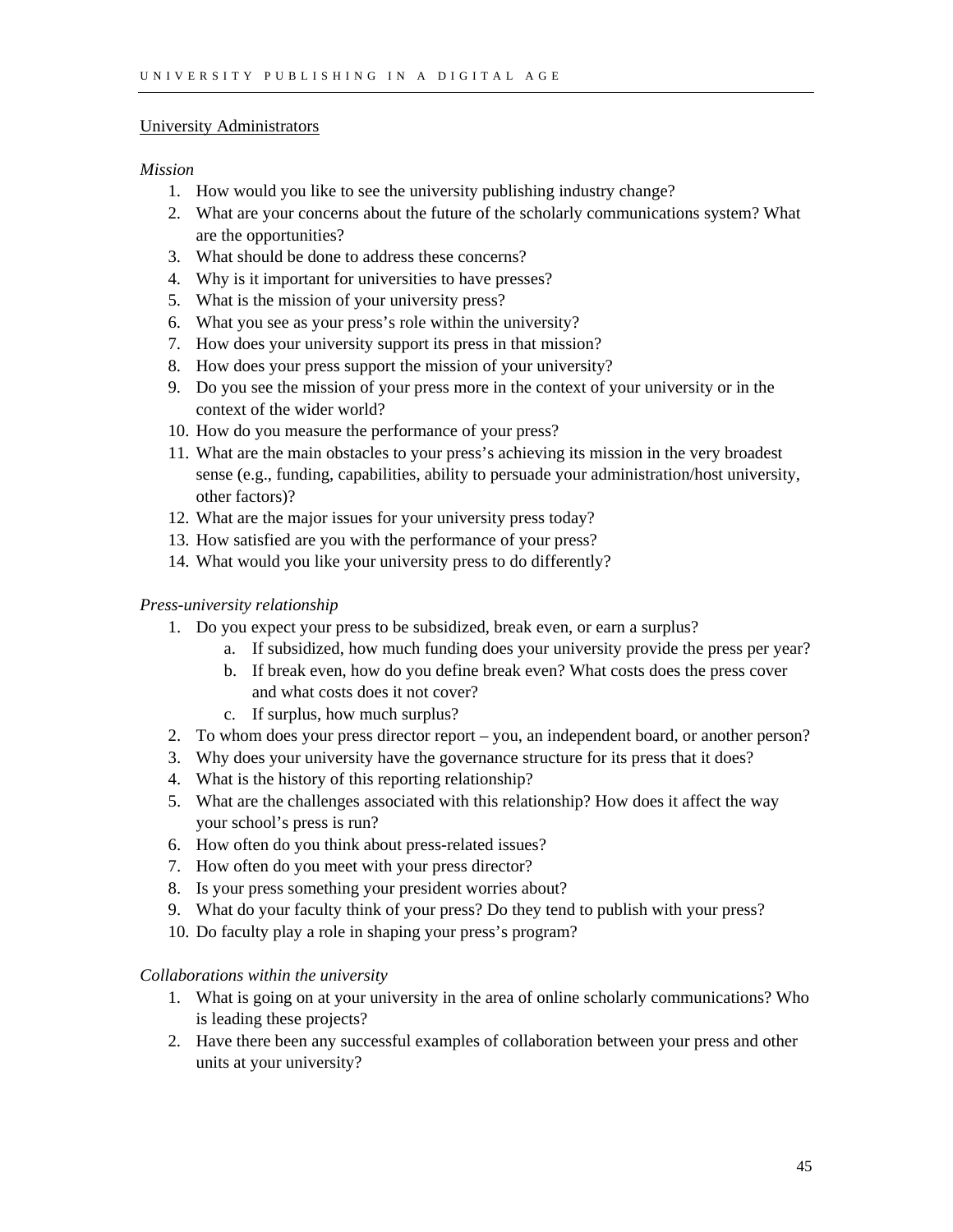- 3. Have you tried to encourage greater collaboration between the offices at your university (library, academic departments, institutes, IT, distance learning) and your press? How did this go?
- 4. Would you find this prospect to be appealing?
- 5. What are the obstacles to the greater involvement of the press with other units?
- 6. It seem that on many campuses, libraries are taking over some of the traditional functions of university presses. Is that true on your campus? Why?
- 7. Would you like your press to be more involved in electronic publishing?
- 8. Are you willing to invest in electronic publishing experiments by your press? How much do you think it would be appropriate for your university to risk?

#### *Collaborations across universities*

- 1. One influential provost recommended a massive consolidation of university presses. Do you agree?
- 2. What models of consolidation or collaboration would you find attractive? (We can test specific models at this point).
- 3. How would you assess the attractiveness of a potential collaboration with another press, institution or other organization?
- 4. What are the barriers to greater collaboration and scale economies for university presses?
- 5. Have you discussed the future of university presses with your peers at other universities?
- 6. What regional collaborations has your university you been involved with (state and local, industry, museums and cultural institutions, tourism boards)?
- 7. Are there natural collaborations your university is involved with, e.g., University of Cambridge and MIT, that you think it would make sense for your press to leverage?
- 8. If there were to be a collaborative model of university presses, which one would you find most appealing: One led by a press, a new organization, a third party existing organization, a consortium of presses?

### *Open Access*

- 1. Are you familiar with the open access movement? Do you sympathize with it?
- 2. Why should access be open?
- 3. Did you sign one of the two provosts' petitions on open access that are currently circulating?
- 4. What do you think the impact of open access will be on your press? Do you think it will aid or hurt the financial footing of your press?
- 5. What is your view of the sustainability of open access publishing?
- 6. Is your university prepared to provide more subsidy to your press to make up for revenues lost to open access? How much more money would you be willing to budget for your press?

### *Closing questions*

- 1. What is your university's research output? How do you measure this?
- 2. How concentrated is this output among certain journals?
- 3. Are there any other questions we did not ask that we should have?
- 4. Whom else should we consult for this study?
- 5. Do you have any questions for us?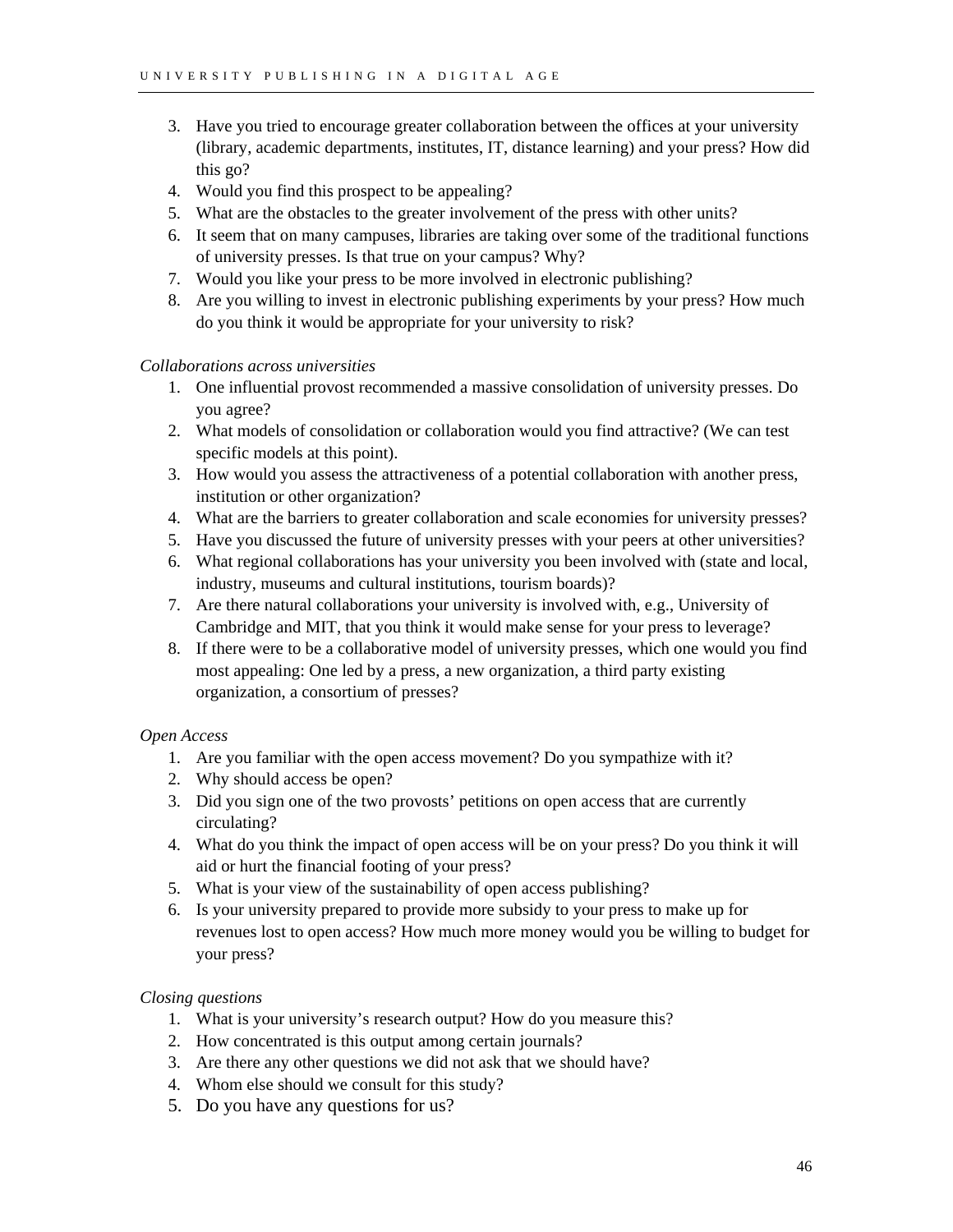# <span id="page-48-0"></span>APPENDIX E: UNIVERSITY PRESS DIRECTOR SURVEY RESULTS



Survey responses by press revenues

Survey responses by type of university host

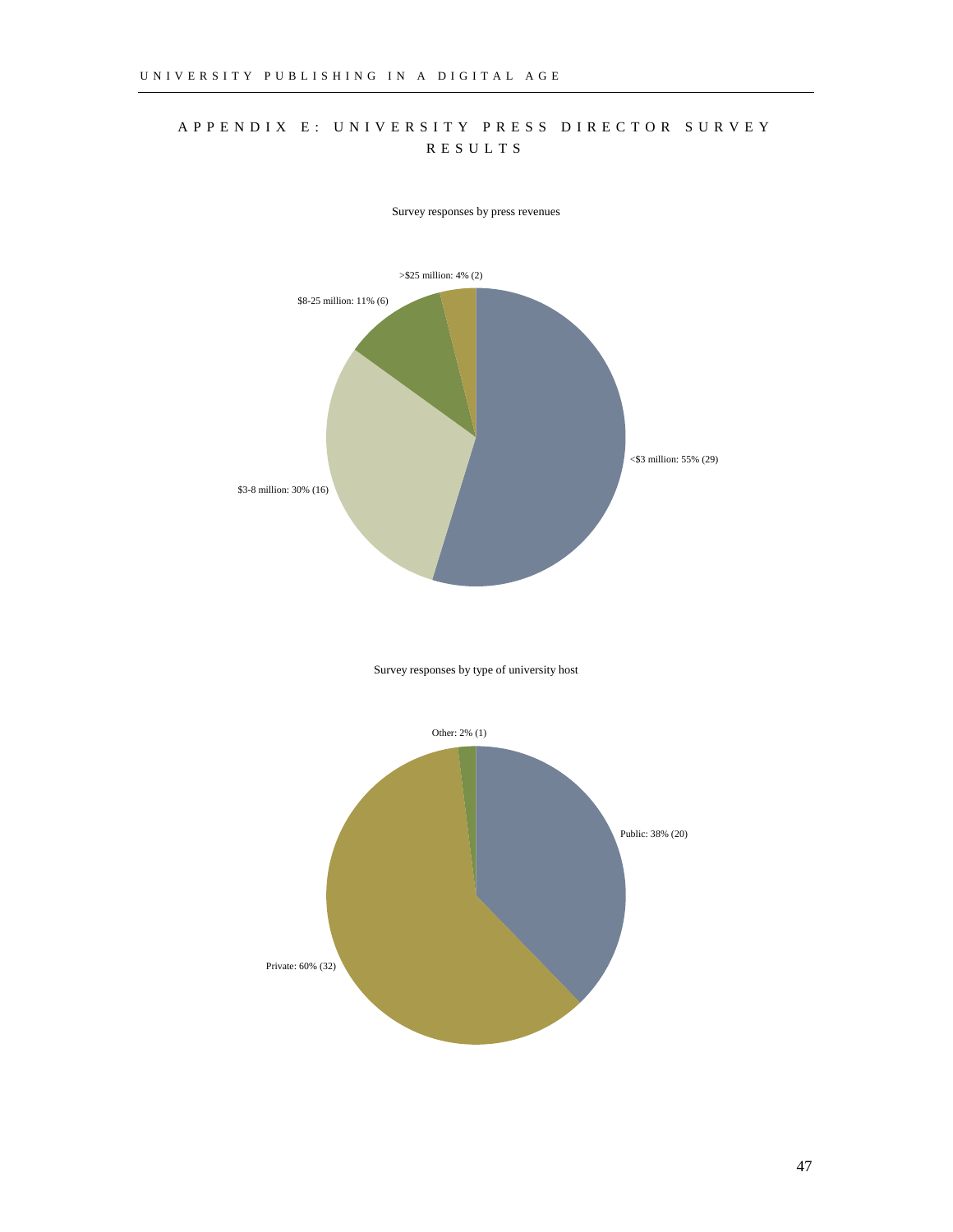

To whom does the press report?

Has this reporting line changed in the past five years?

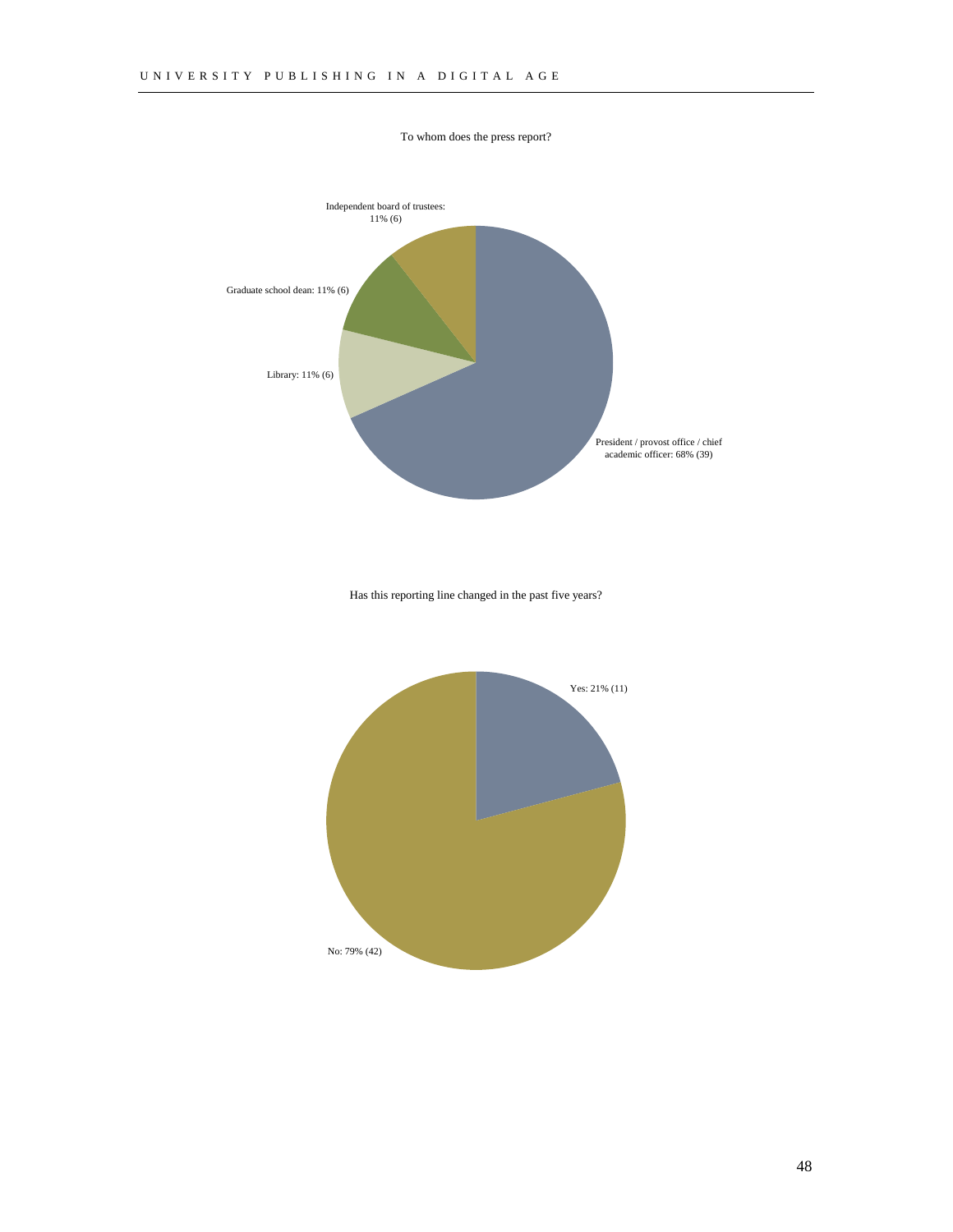

If so, what office did your press report to before? (Only includes presses that answered "yes" to previous question)

How closely do you, as press director, aspire to align your editorial program with the academic strengths of your university?

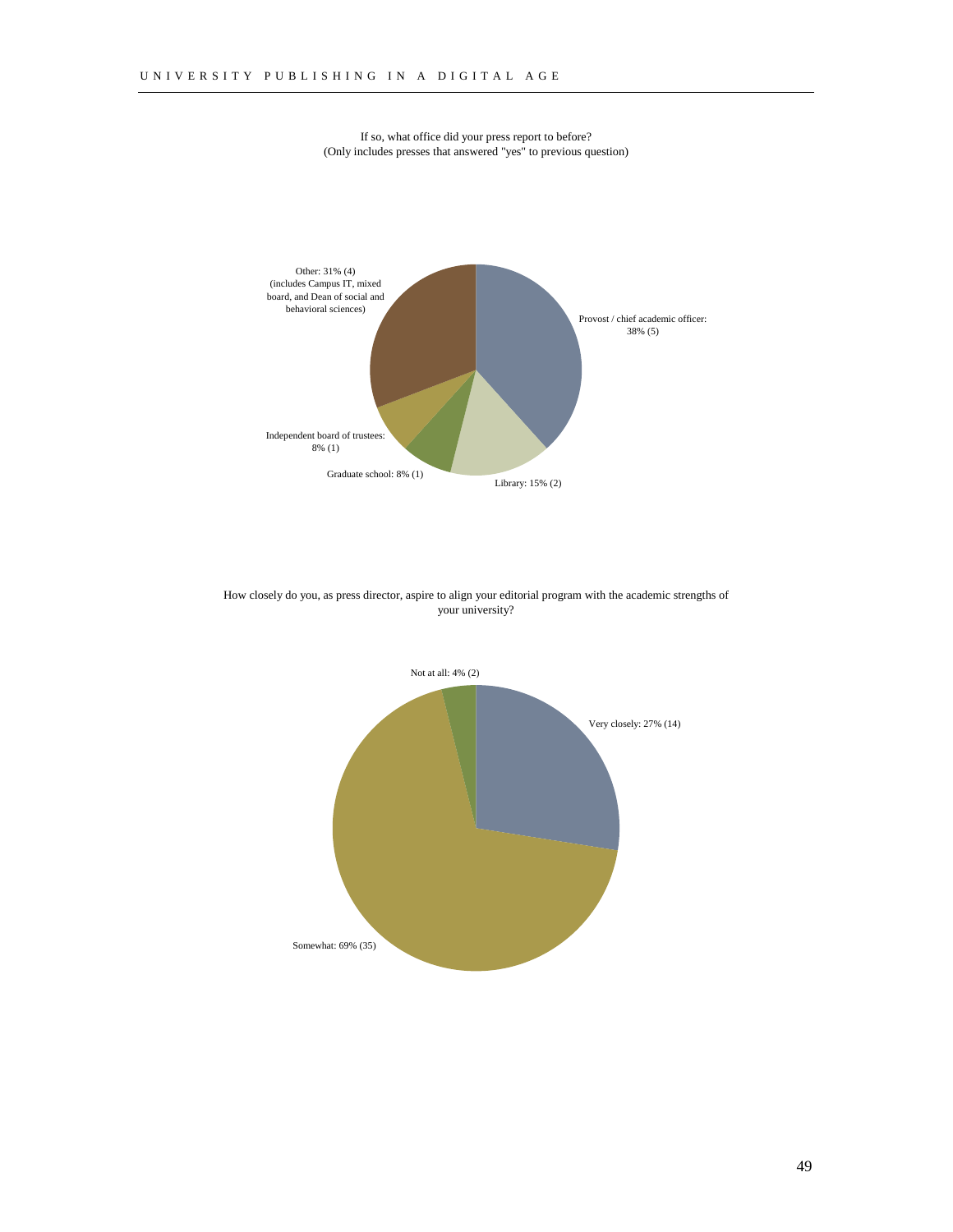

With which groups and departments does your press actively collaborate?

Please briefly describe the nature of these collaborations, distinguishing one-offs from those that are ongoing. (Comments are edited only to preserve anonymity.)

- The Press works with central development on all of its fundraising activities.
- lIBRARY ELECTRONIC JOURNALS DATABASE 3 DEPTS INDIVIDUAL JOURNALS EDITORIAL WORK DEVELOPMENT - FUNDRAISING COORDINATION
- We have many authors on campus, sponsor many lecture and book series with individual departments, and include on our board of trustees numerous members of the administration and faculty, including all members of our editorial board.
- Some of our areas of specialization parallel strengths in academic departments.
- With the library: we are developing a completely collaborative publishing program in the area of digital culture, that includes a jointly administered website. With academic departments: departments are represented in the press' publishing program through many series editors (eg. in health policy, Jewish studies, archaeology, German Studies)
- We develop book programs in cooperation with academic departments and professional schools (generally newer or rising rather than established departments). We cooperate on interdisciplinary research projects with the University's recently established [research institute], but that unit was only established in 2005, so there isn't much history there.
- We have several contracts in place with academic centers and institutes that specialize in certain areas...-15 books jointly published so far, etc.
- We are developing a series of books with the Special Collections department of the library.
- We work with faculty in appropriate departments.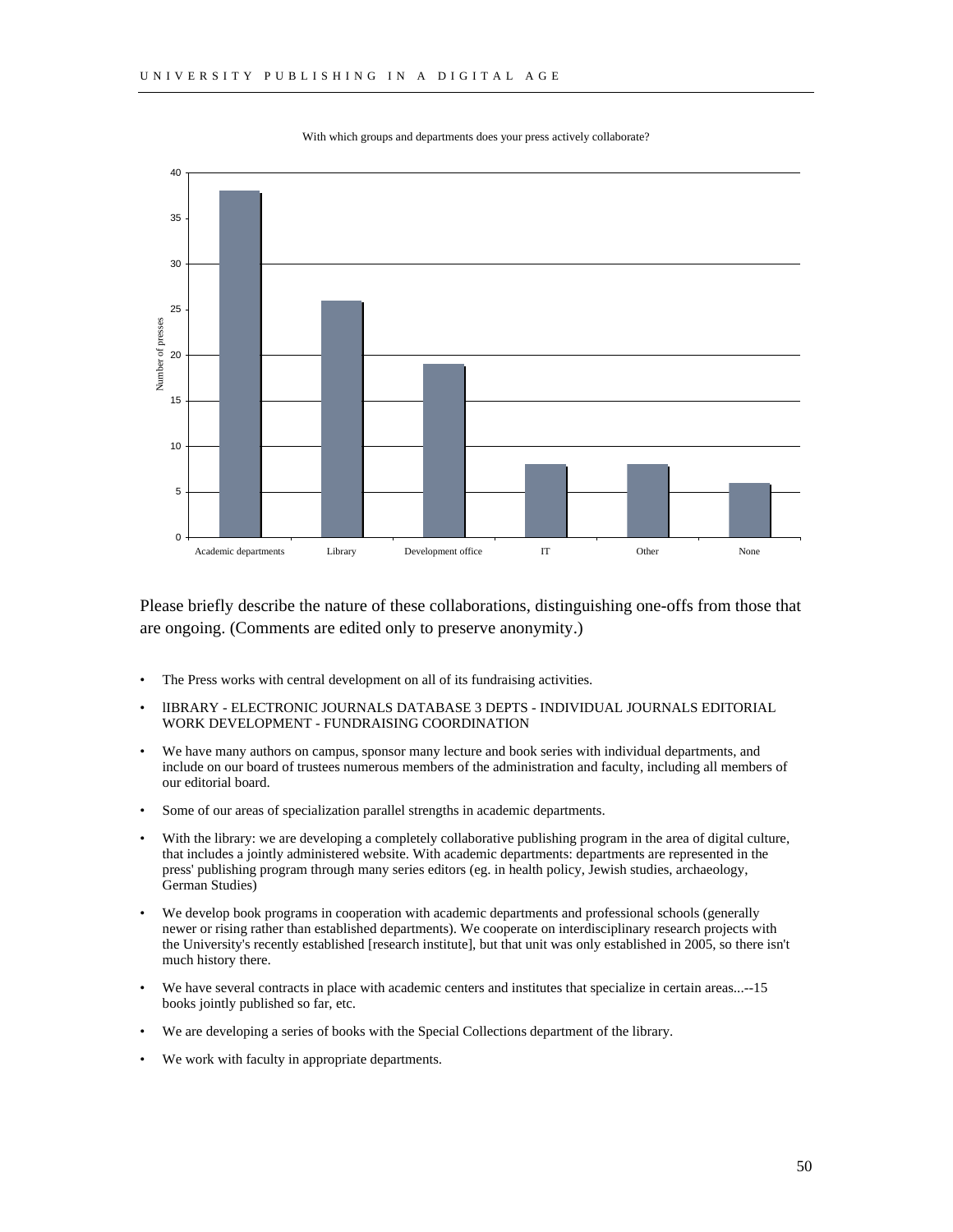- We have taken over and completed a digital edition started at the Library, and we have arranged to digitize a work from their Special Collections. So far, this has been a one-off collaboration, but we look for others in future.
- We have an ongoing though still somewhat inchoate relationship with the Library on digital projects, as well as a longterm series of books.... We also have a long-term relationship with the Classics department for publication of books in philology and one lecture series.
- publication series
- Collaborate w/ University dep'ts and centers on various book series and journals. W/ IT on IT infrastructure, not publishing projects per se.
- digital projects; subvention requests
- book exhibits at library, occasionally; director teaches a publishing workshop in collaboration with the [university teaching center] each fall; occasional book exhibits at conferences in collaboration with academic departments
- Co-publication and distribution arrangements with Centers and departments on campus. Work with Development office on fundraising.
- We distribute books for them
- we publish several series in collaboration w/ academic departments; we distribute a small number of books upblished by the library; and we've done one big individual collaboration with the library (a copublished reference work) which I hope we can together translate into a collaborative online project.
- Library- Exchange program, ongoing. Humanities Ctr.- They fund interns; we do panels there for faculty and grad students; they support 4 books per year; ongoing. Art Museum- We do book distribution for them Ctr. for Doc. Studies- Joint publishing projects, incl. a biannual photography book based on a prize competition; a book series under contract--no books yet); ongoing Athletic Dept. is a set of one-offs: distribution of one of their basketball books to stores, coperative marketing on basketball-related bookspublished by us Med Center is again a set of one-offs: distrbution to stores of some books they have produced, cooperation with the Eye Center in creating a layperson's info book on eyes, etc.
- Press copublishes a database with a unit of the library. Technical support for this project is often provided by a university IT unit. Many publication programs in collaboration with departments and schools involve project acquitistion and sometimes direct funding (subvention) of costs. library: cooperative consultations, exhibits, programs it: e-commerce standards, compliance, fulfillment software, presswide hardware/software installation, maintenance, etc. academic depts: series and individual book collaborations, including with other institutions within the university system, as well as sharing of publishing expertise and advice development: active relationship with top development and foundation officials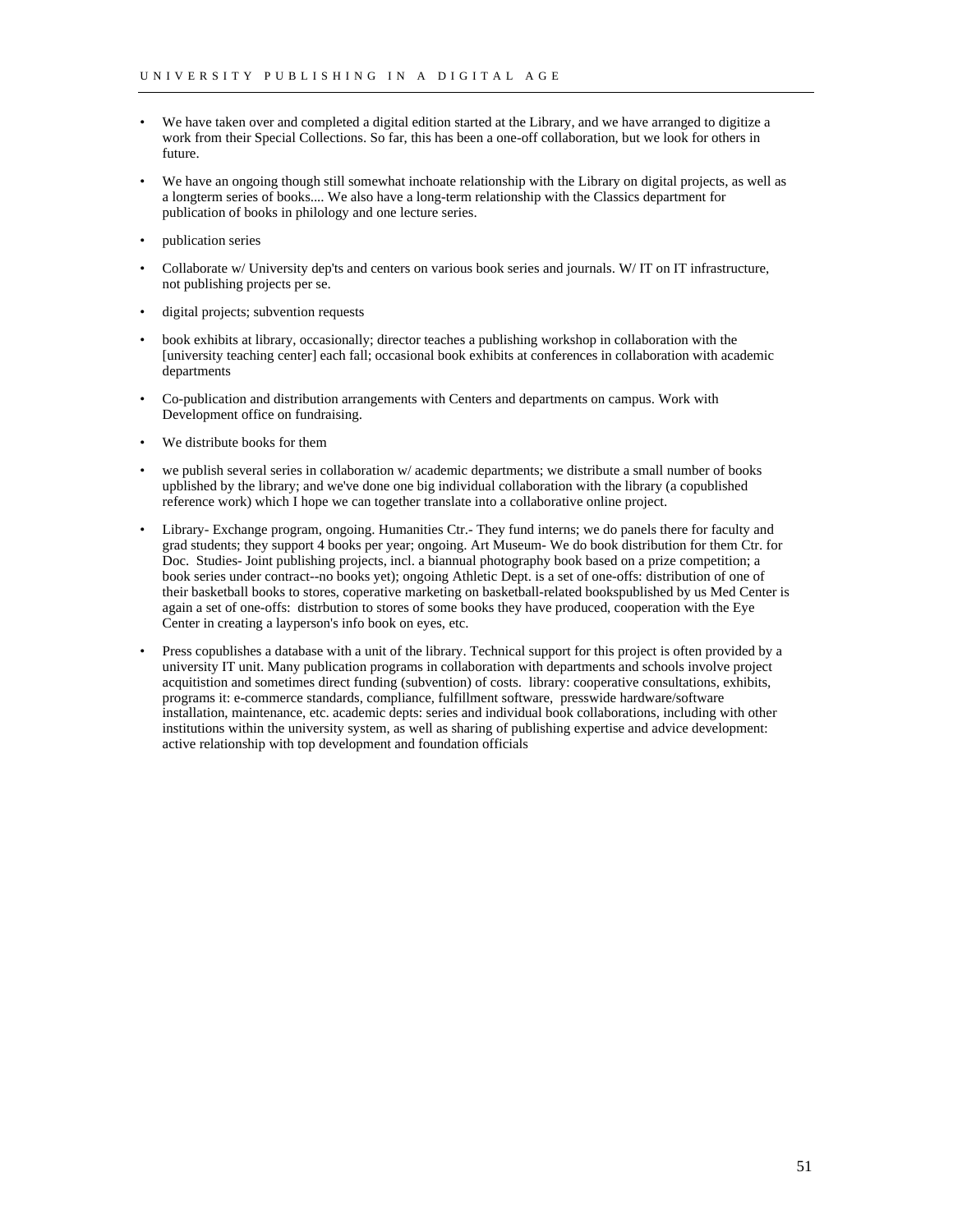What percentage of your journal titles are in the following areas?



Approximately what percentage of your books published in the last five years are in the following areas?



52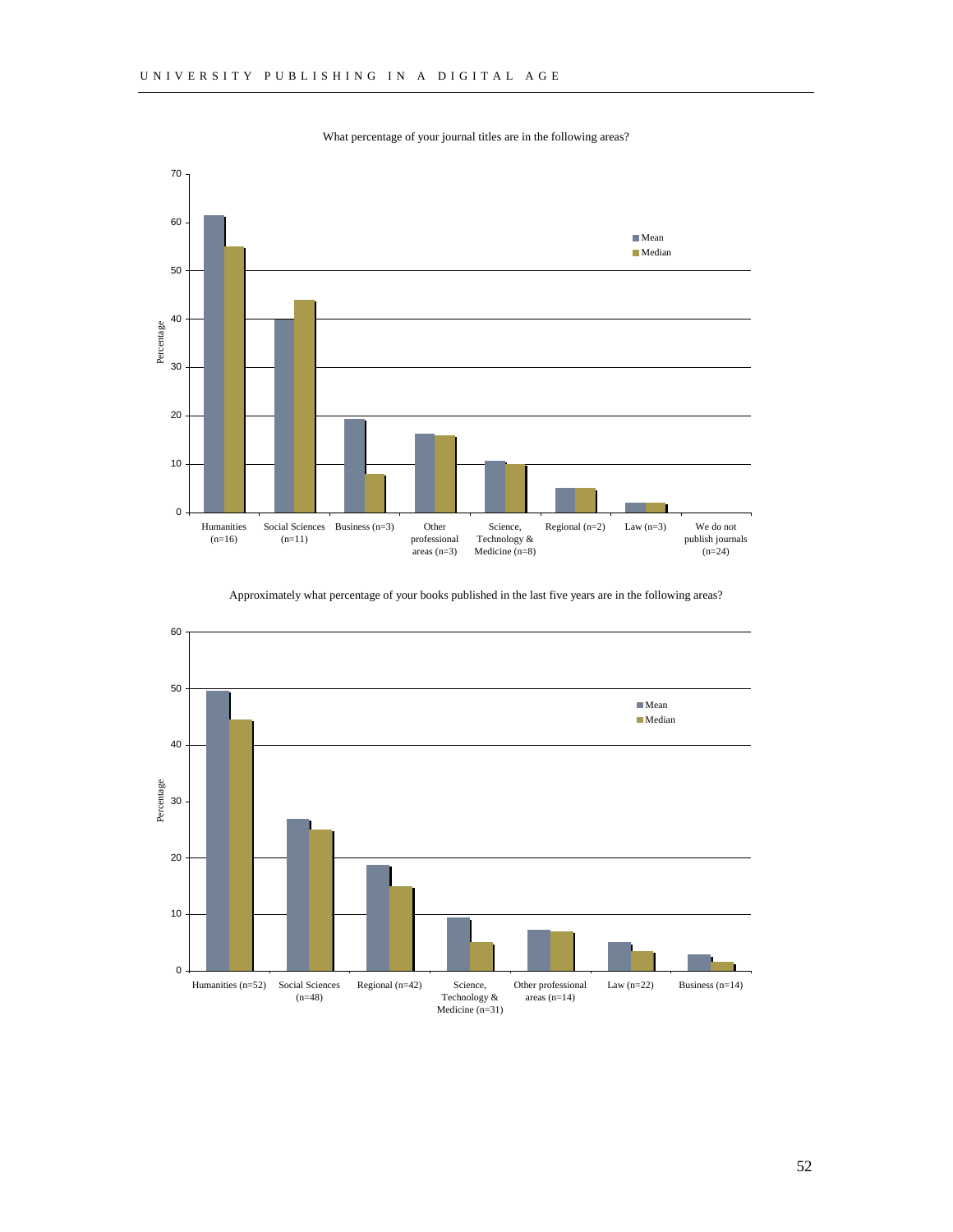

Please provide a rough breakdown of your sources of annual operating funds (in percentages)

In terms of annual financial performance (excluding endowment and/or institutional subsidies of all sorts), do you currently:

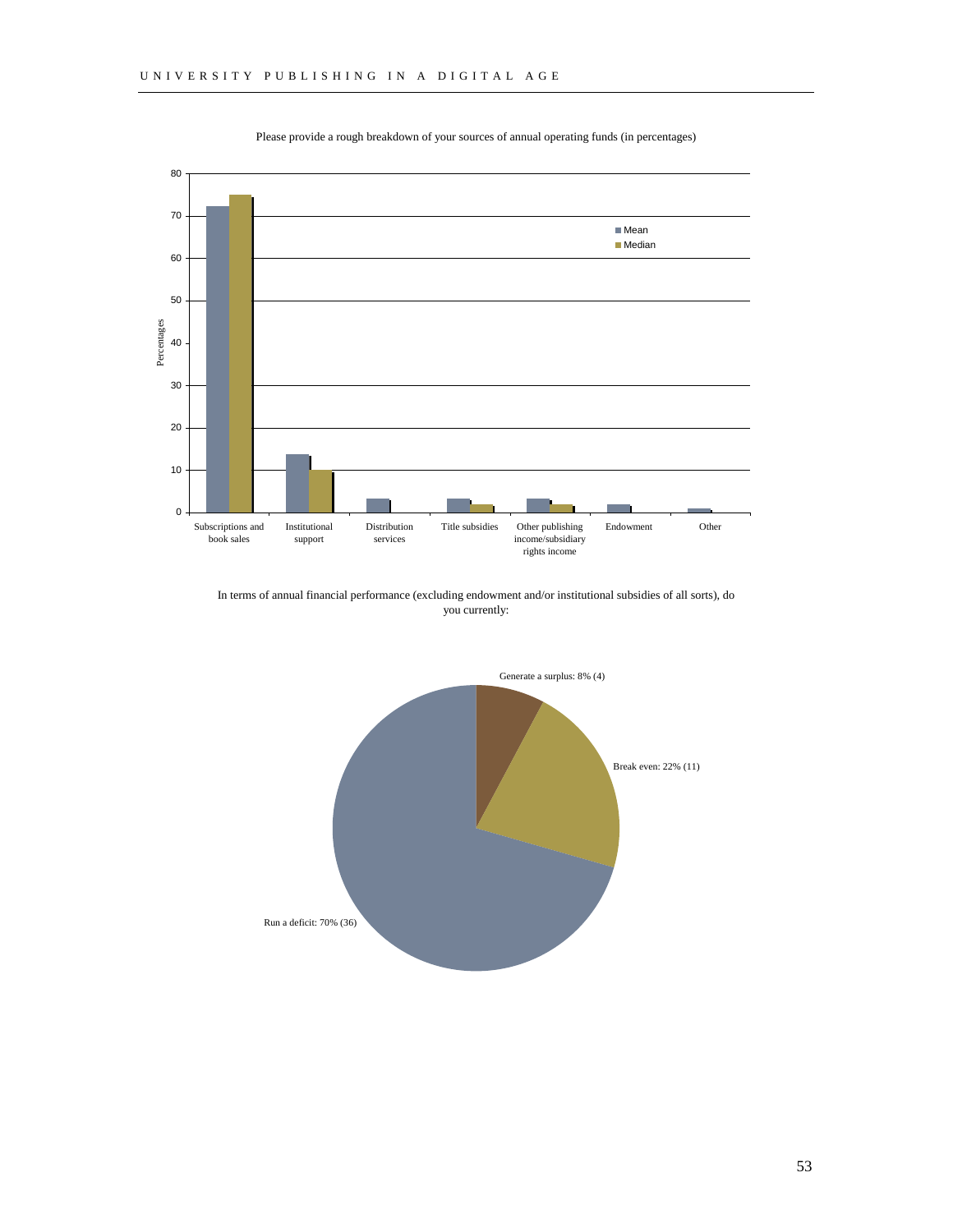

In the future (again, excluding endowment and/or institutional subsidies of all sorts), do you aspire to:

If your press generates a surplus, or were to generate a surplus, to what end would the surplus be used: (select as many as apply)

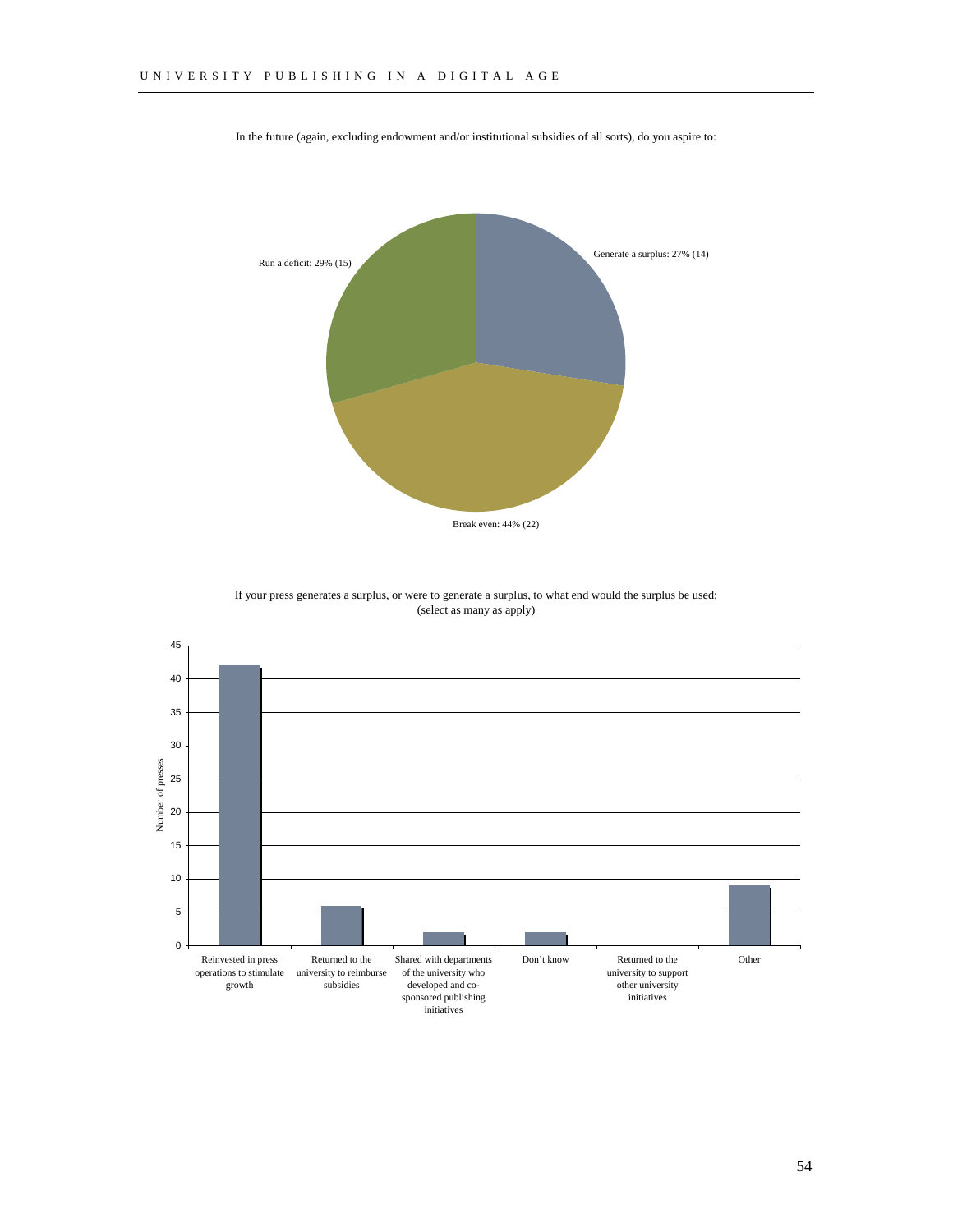

If your press has run a deficit beyond expected levels of endowment spending and institutional support in the past five years, how is this resolved? (check as many as apply)

What are your expectations for parent institution support over the next five years?

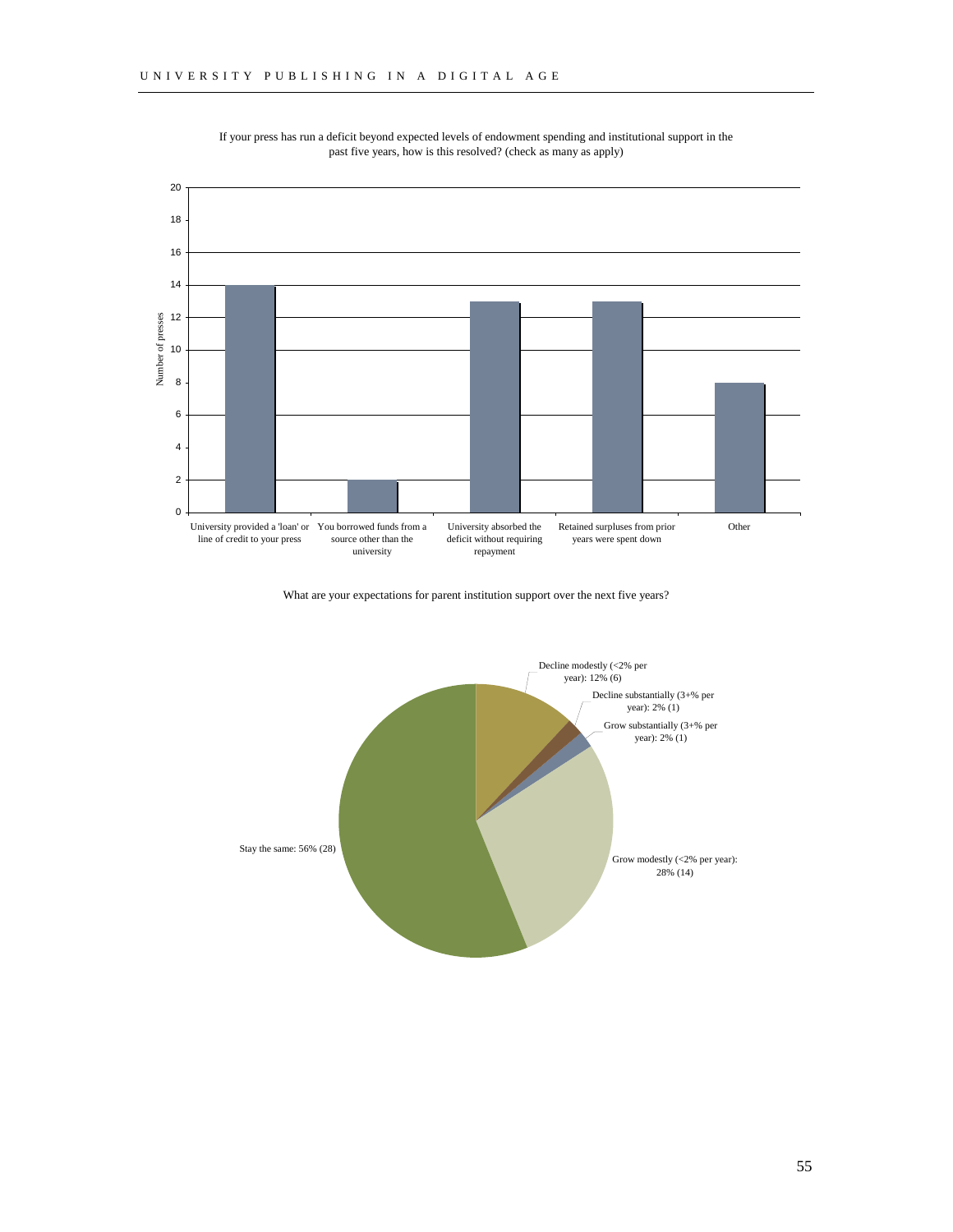

If your press felt the need to invest in new programs, infrastructure, or capacity building, what level of funding would you have access to?

What share of your top line sales revenue comes from each type of publication?

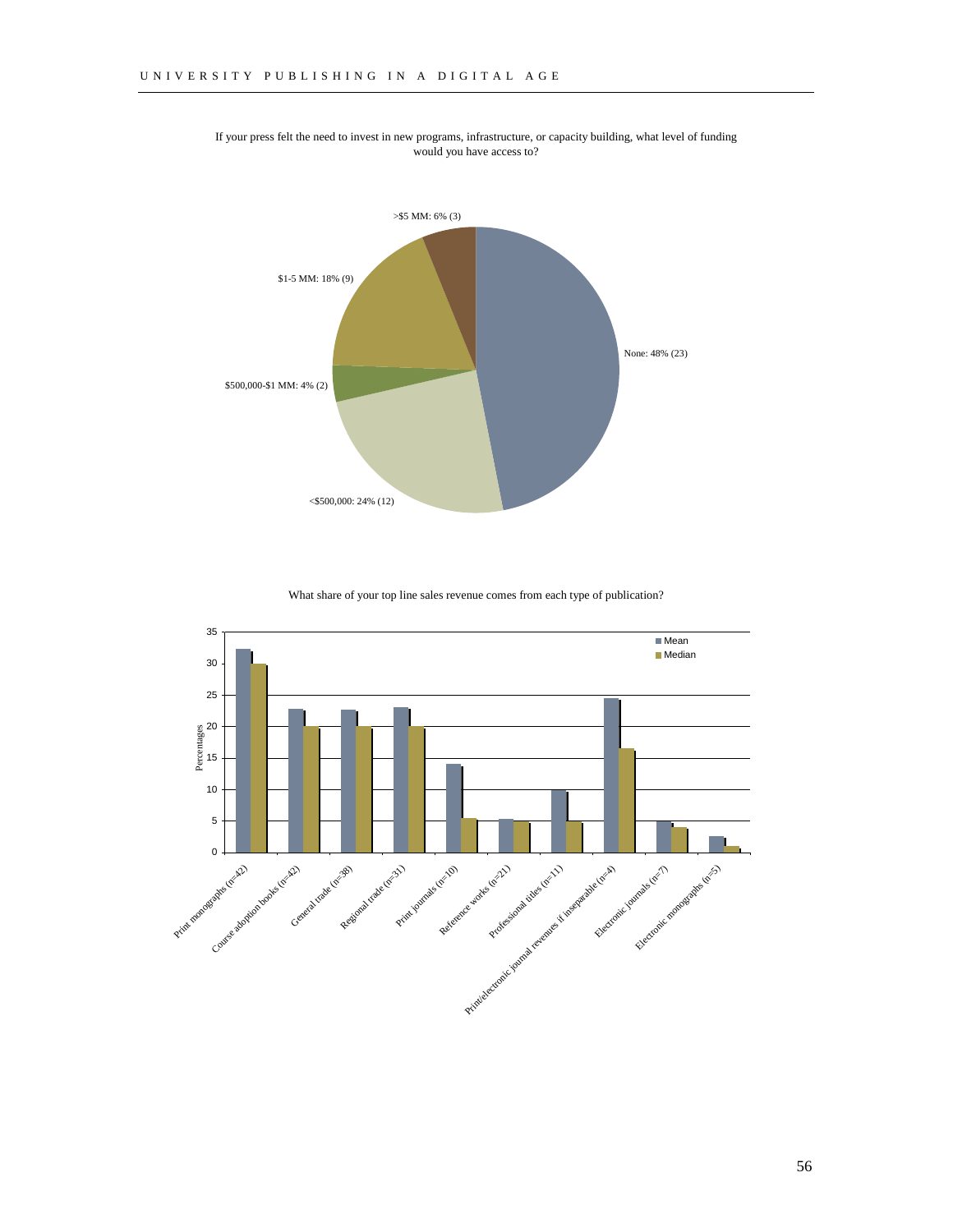

What percentage of your total sales revenues come from other publishing income (subsidiary rights) income? (n=44)

What percentage of other publishing income comes from electronic licensing? (n=30)

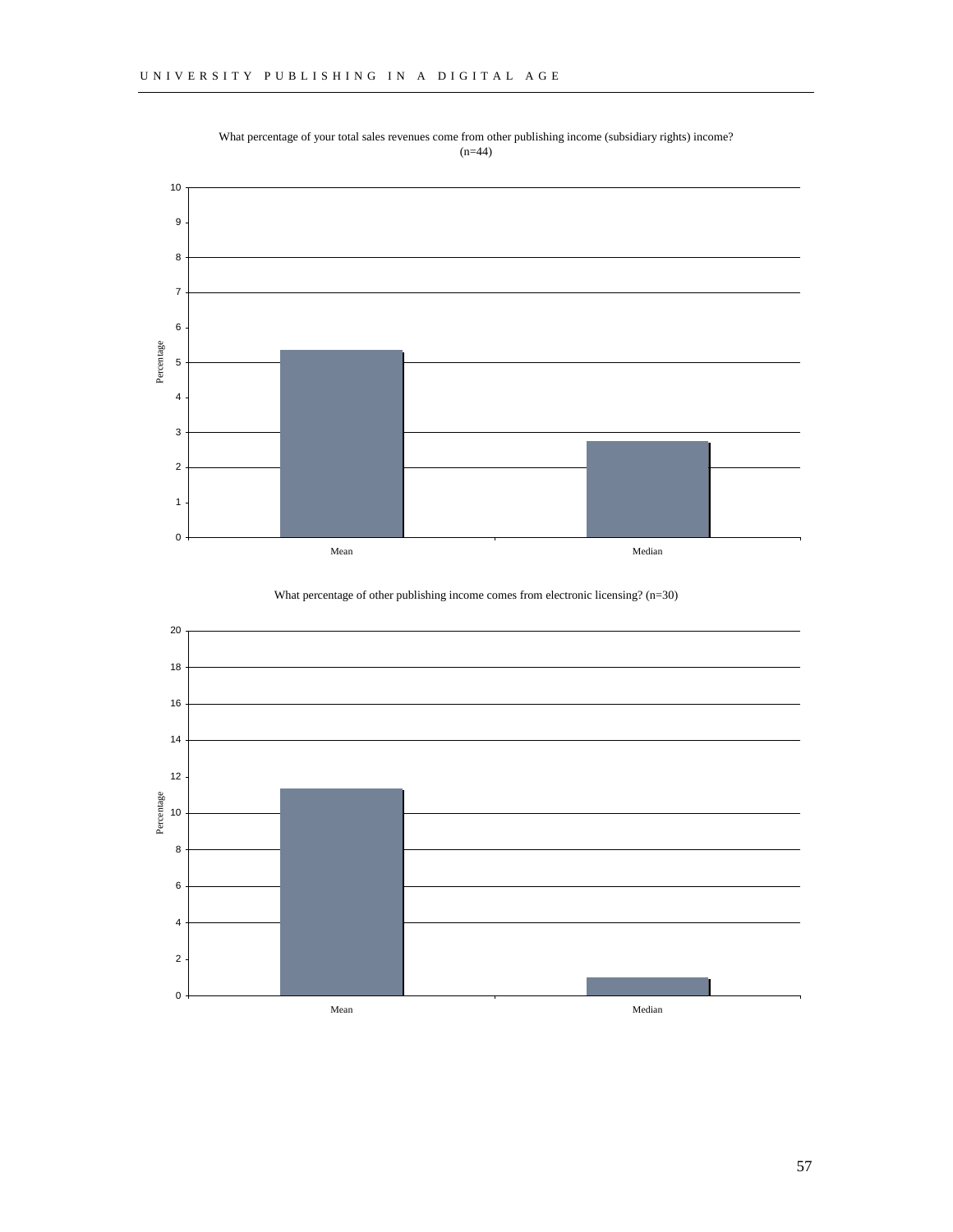Do you publish any scholarly journals or other serials?



How many journals are owned by your press vs. published on behalf of others?

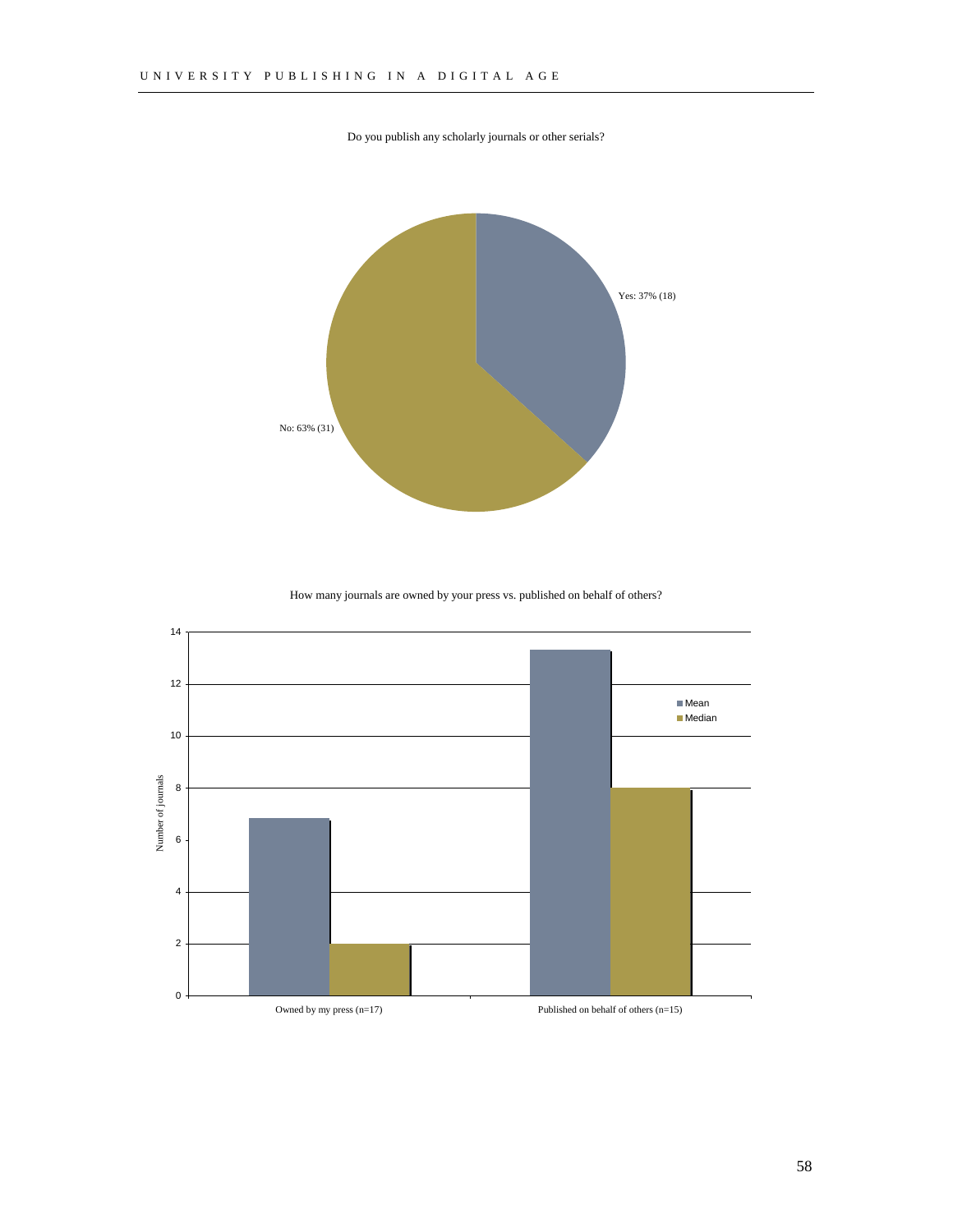

Are any of your journals available electronically?

(If yes), How many titles are available electronically?  $(n=18)$ 

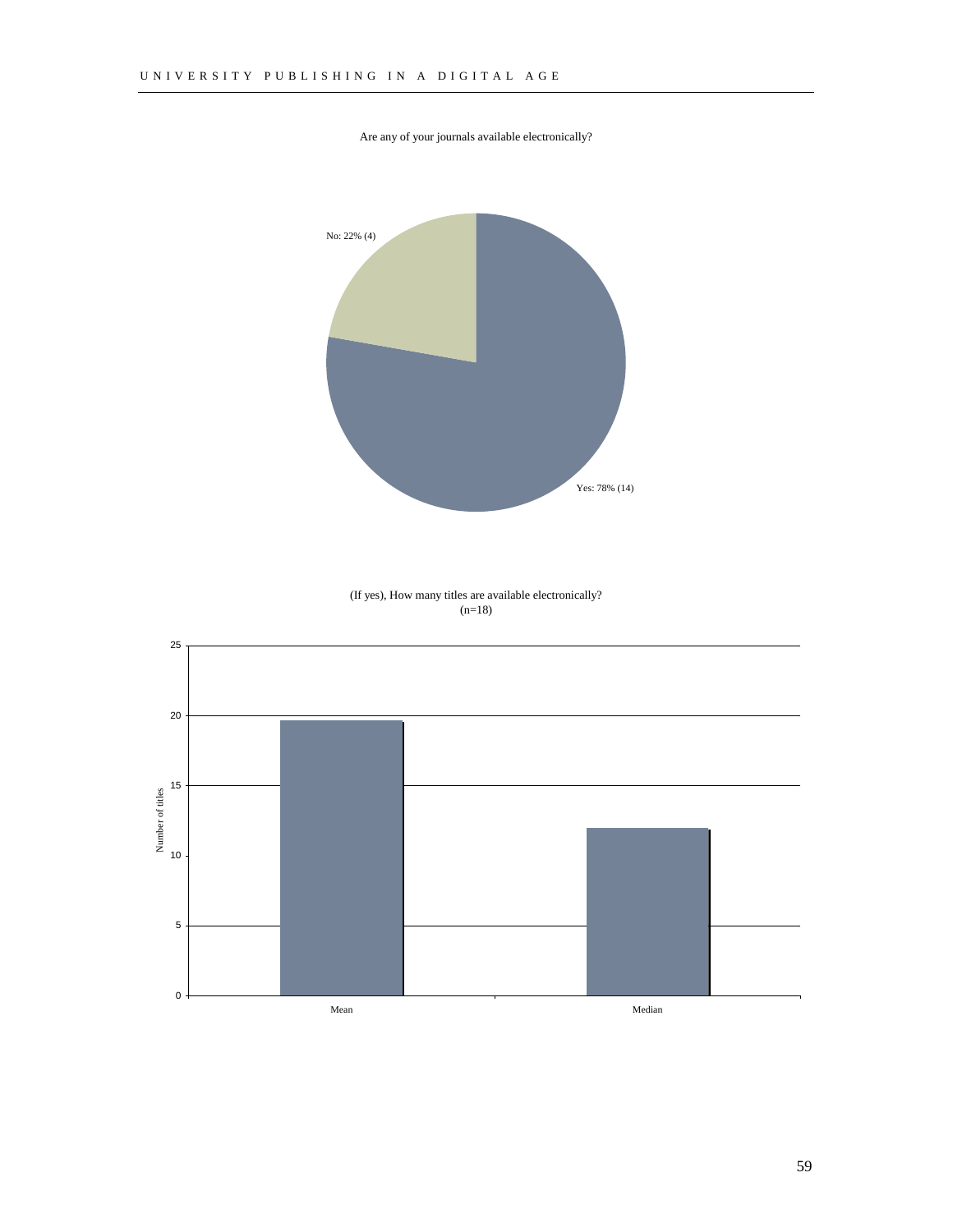

(If yes), What percentage of your list is this?  $(n=18)$ 

Are you experiencing a drop-off in institutional print subscriptions due to the availability of electronic journals?

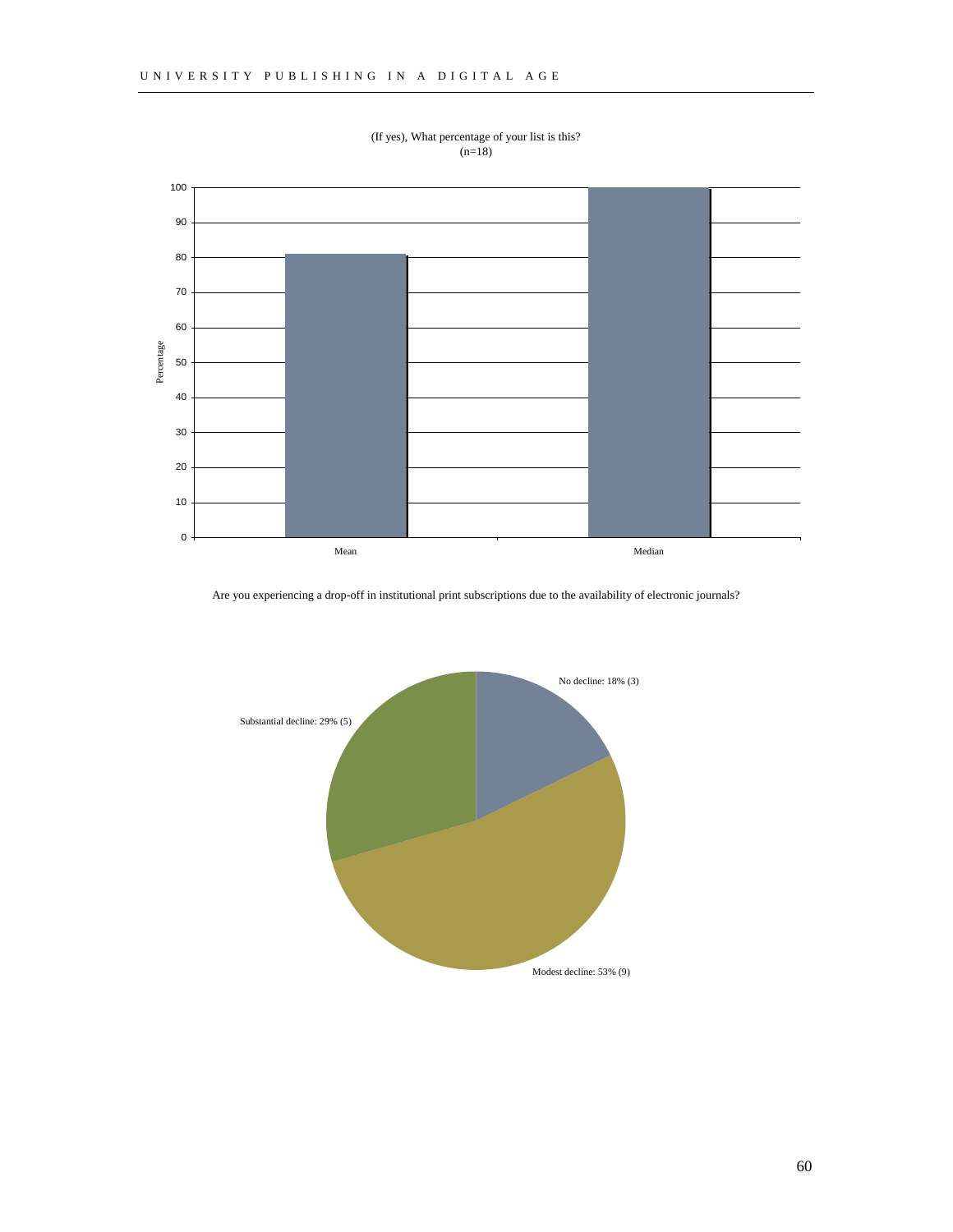

Do you anticipate that institutional subscriptions to the print (as opposed to electronic) versions of your journals will disappear in:

Could your press' current business model for scholarly journals accommodate a transition of all your institutional subscriptions to electronic-only (i.e. complete transition away from print)?

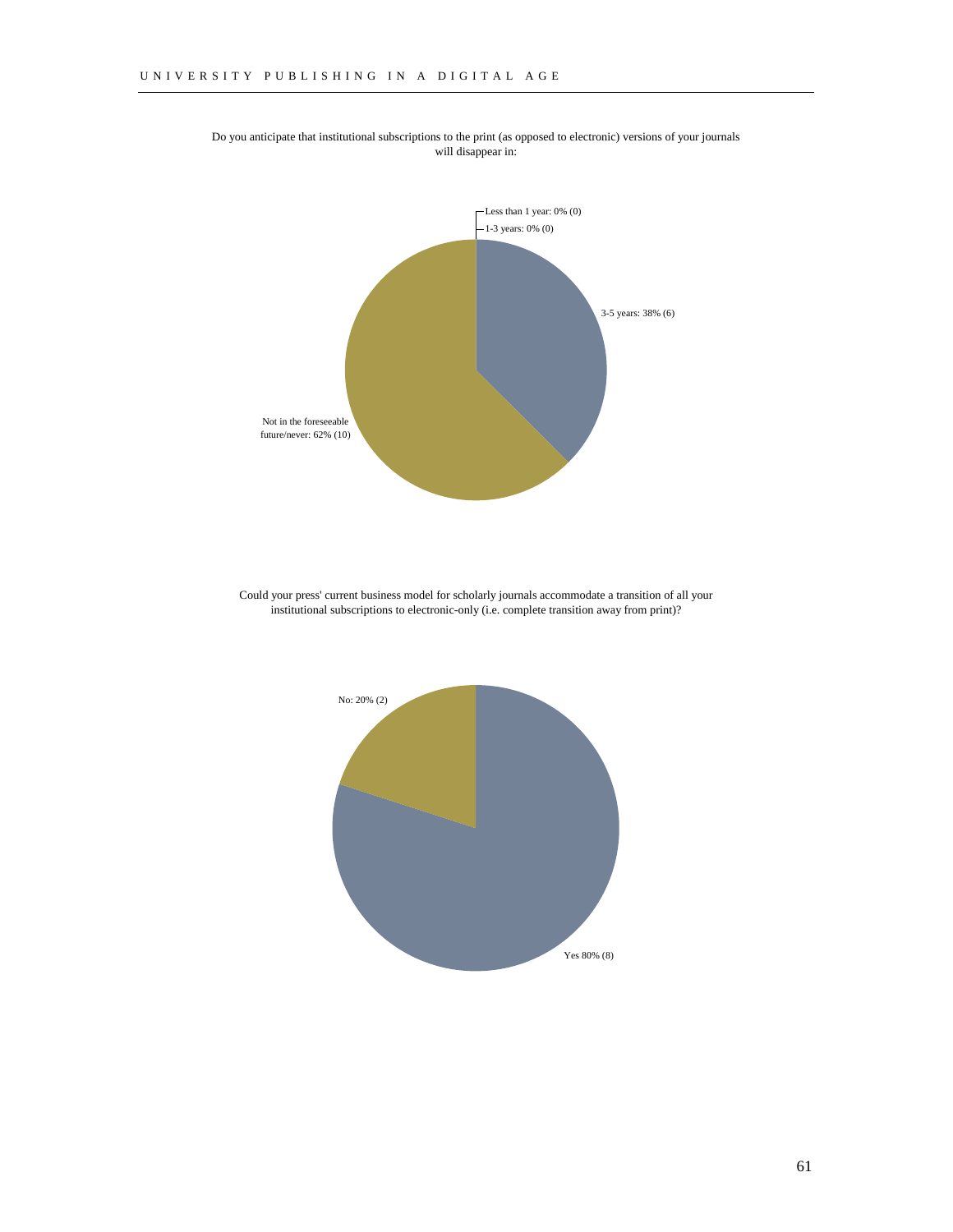

Does your press offer journal backfile products (including through aggregators and JSTOR)?

(If yes), How many titles?  $(n=14)$ 

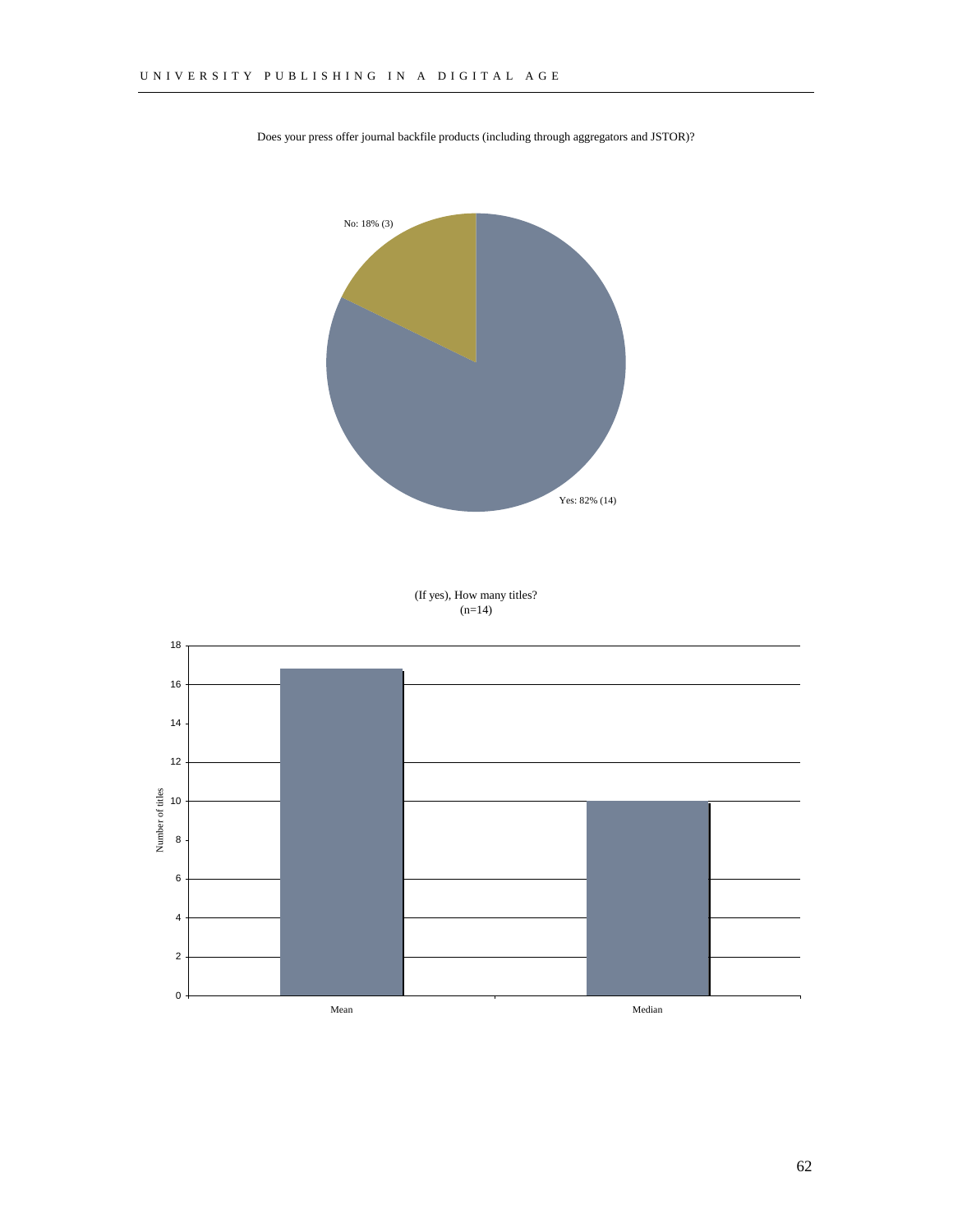

(If yes), What percentage of your titles is this?  $(n=13)$ 

What digital production strategies do you employ for monographs and other books? (please select those that apply)

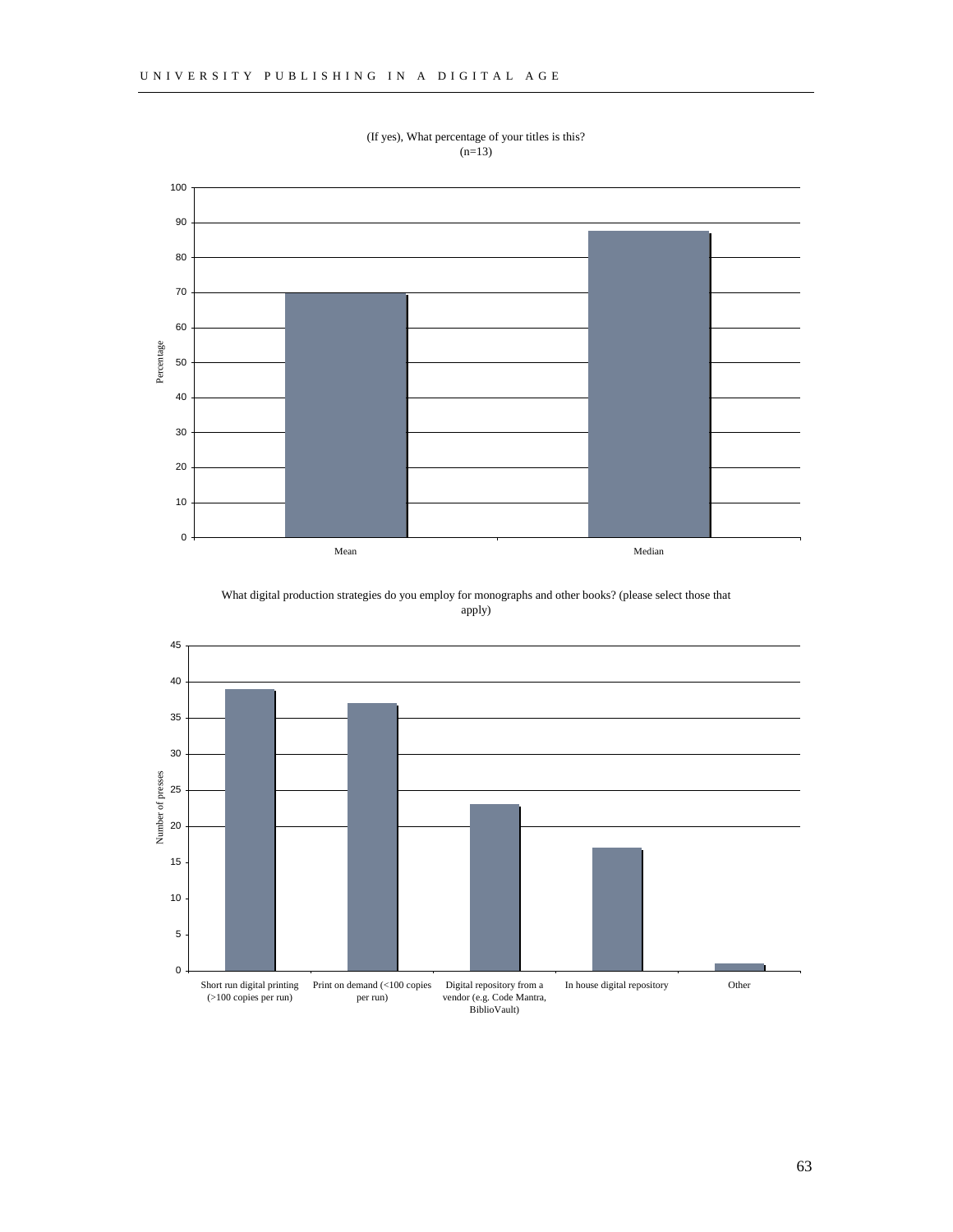

Do you publish any books electronically (e.g. through NetLibrary, eBrary, etc.)?

Approximate number of titles published electronically  $(n=33)$ 

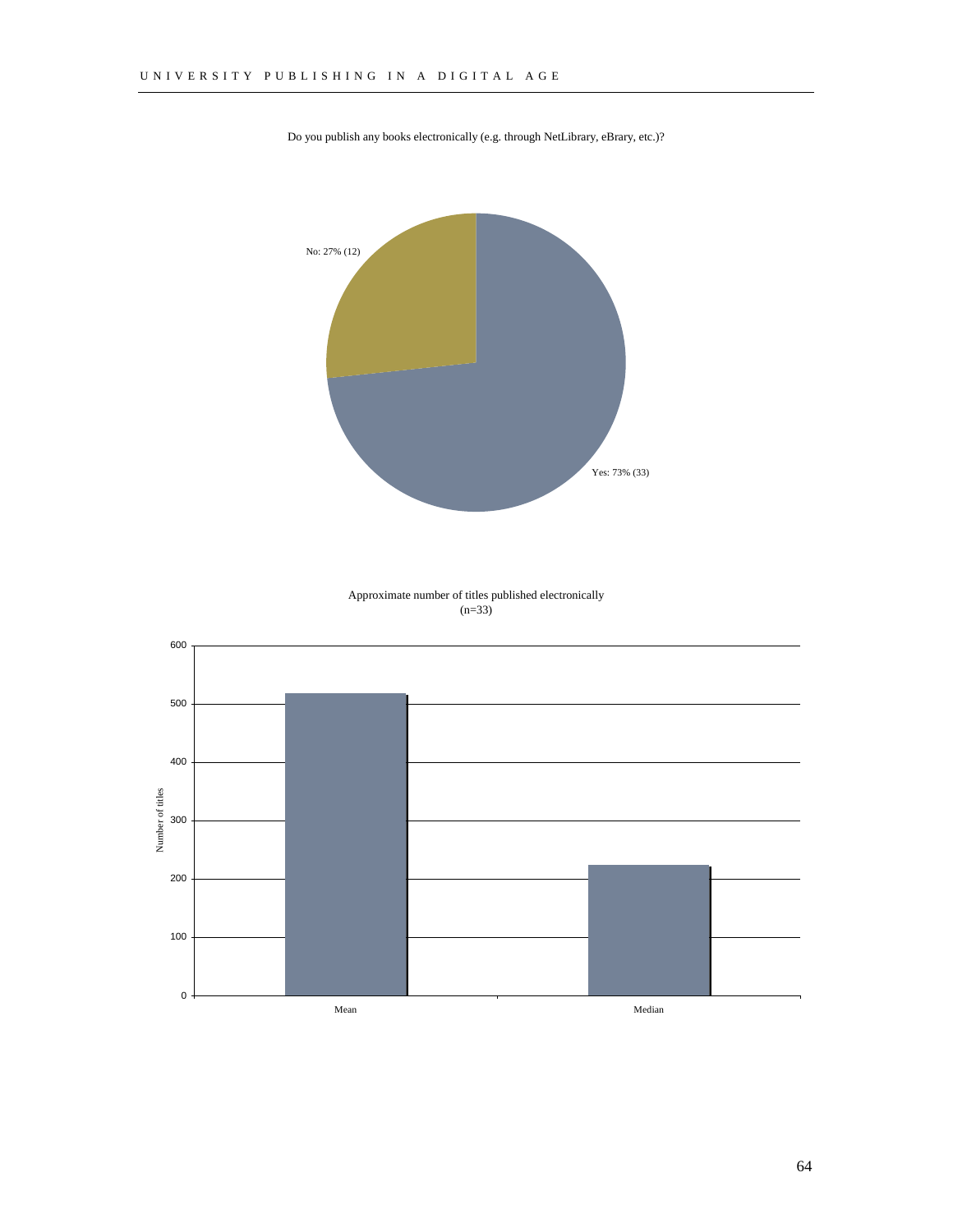

Percentage of total books in print  $(n=31)$ 

Do you publish any reference works or databases electronically?

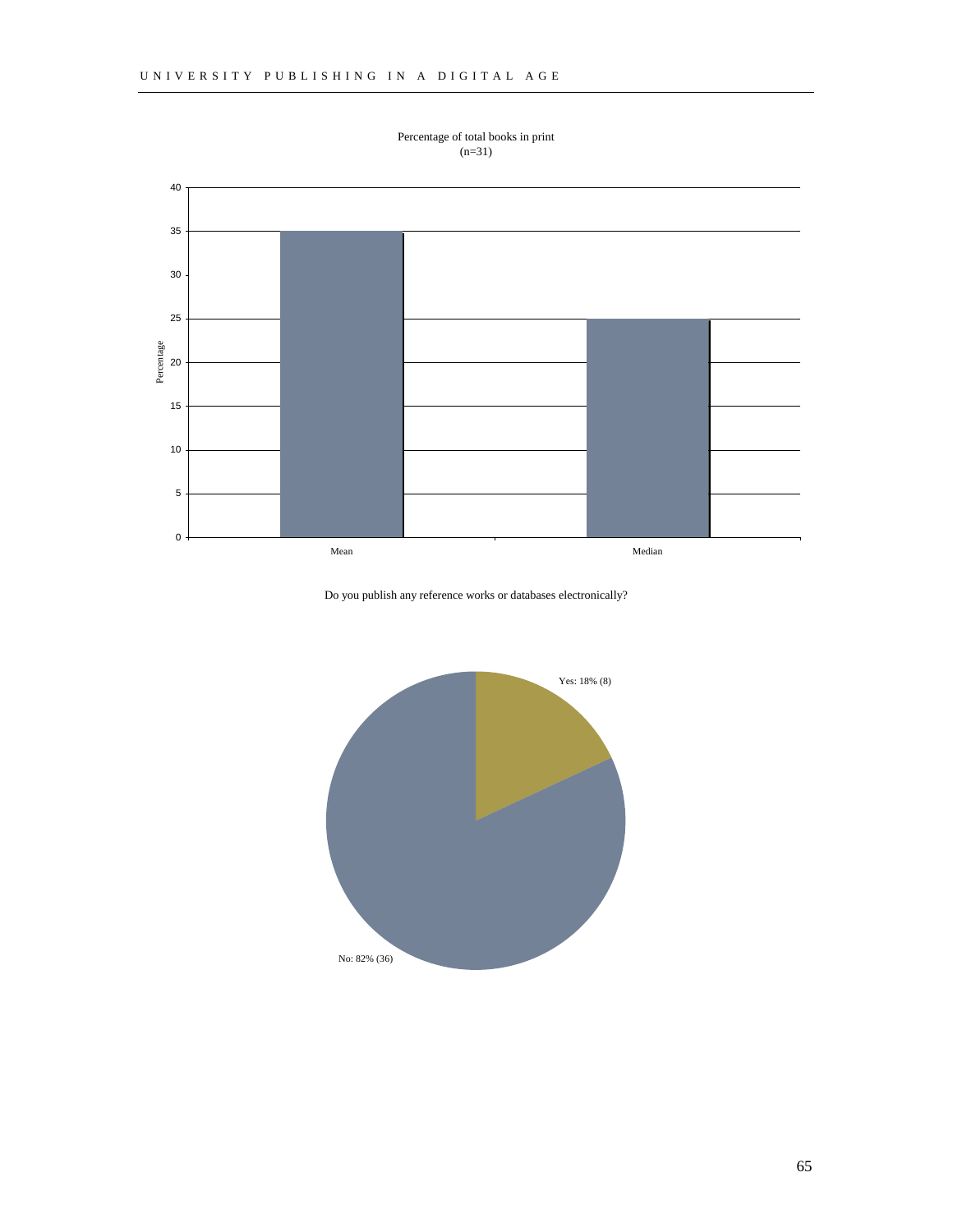

Approximate number of reference titles published electronically (n=8)

Percent of total reference titles that are published electronically  $(n=5)$